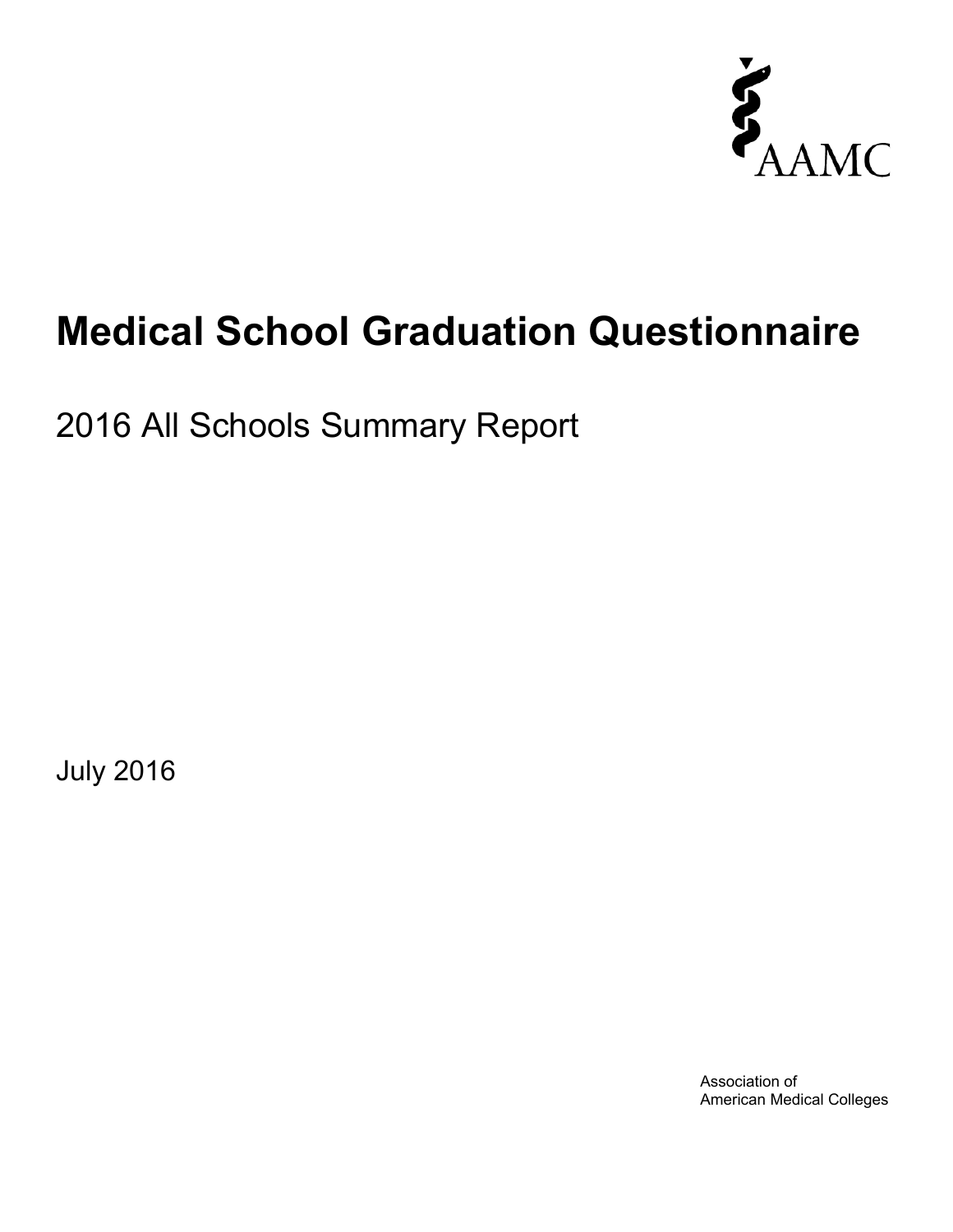# **Table of Contents**

|                                                               | Page |
|---------------------------------------------------------------|------|
| <b>Executive Summary</b>                                      | 1    |
| Demographic Data                                              | 5    |
| Overall Satisfaction with Medical Education                   | 6    |
| <b>Basic Science Education</b>                                | 6    |
| <b>Clinical Experiences</b>                                   | 9    |
| <b>Quality of Clerkships</b>                                  | 9    |
| <b>Core Clerkship Activities</b>                              | 11   |
| Preparedness for Residency                                    | 18   |
| <b>Veterans Affairs</b>                                       | 19   |
| Electives                                                     | 19   |
| <b>Benefits of Diversity</b>                                  | 20   |
| <b>Educational Environment</b>                                | 21   |
| <b>Learning Environment Scales</b>                            | 21   |
| Professionalism of Faculty                                    | 21   |
| Personal and Professional Development                         | 24   |
| <b>Personal Characteristics</b>                               | 24   |
| <b>Tolerance for Ambiguity Scale</b>                          | 24   |
| Interpersonal Reactivity Index                                | 24   |
| <b>Oldenburg Burnout Inventory for Medical Students Scale</b> | 25   |
| <b>Career Plans and Interests</b>                             | 25   |
| <b>Career Activities</b>                                      | 25   |
| Area of Practice (Specialty Choice)                           | 26   |
| <b>Work Location</b>                                          | 29   |
| Plans to Serve Underserved Areas/Populations                  | 31   |
| <b>Student Affairs and School Services</b>                    | 32   |
| <b>Offices of the Deans</b>                                   | 32   |
| Student Support, Services, and Facilities                     | 33   |
| <b>Mistreatment Policies</b>                                  | 35   |
| <b>Behaviors Experienced During Medical School</b>            | 35   |
| <b>Financing of Education</b>                                 | 41   |
| <b>Background Information</b>                                 | 44   |
| Gender Identity                                               | 44   |
| <b>Sexual Orientation</b>                                     | 44   |
| <b>Control of Medical School</b>                              | 44   |
| Region of Medical School                                      | 44   |
| References                                                    | 45   |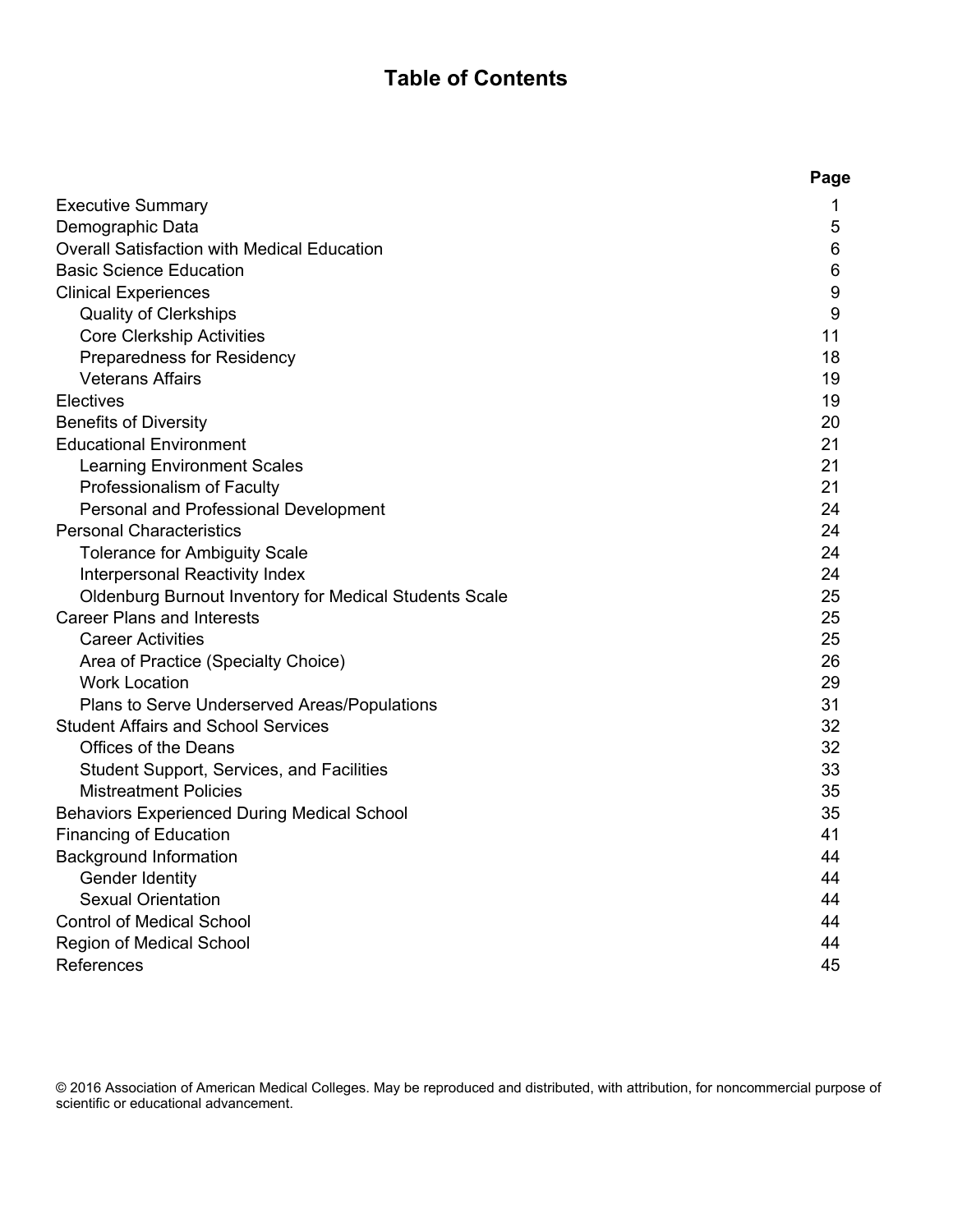# **2016 AAMC Medical School Graduation Questionnaire All Schools Summary Report & Individual School Report**

# **Executive Summary**

# **Background**

The *All Schools Summary Report* of the 2016 Medical School Graduation Questionnaire provides aggregate data from graduating students at the 136 U.S. medical schools accredited by the Liaison Committee on Medical Education (LCME) with 2016 graduates. The *All Schools Summary Report* is made available to the public. In addition, each accredited medical school receives separately an *Individual School Report* showing data from its graduating students who responded to the Graduation Questionnaire, with comparisons to the national data. By request, regional and clinical campuses under the aegis of an accredited institution are also issued GQ campus reports if there are five or more student respondents from the campus. Eighty-one percent (15,232) of 2016 medical school graduates (18,918) participated in the 2016 Graduation Questionnaire.

The Graduation Questionnaire (GQ) was established in 1978 as a method for the Association of American Medical Colleges (AAMC), medical schools, and other organizations to identify and address issues critical to the future of medical education and the well-being of medical students. These issues include: students' satisfaction with their educational program's ability to prepare them for residency; students' career and specialty plans; the costs of medical education; and students' experiences of mistreatment in the learning environment. Since its inception, the GQ has been a tool used by medical schools, faculty, students, researchers, and the LCME for benchmarking and improving medical education.

The attached report displays five years of data, 2012 through 2016, where comparable data are available.

# **Methodology**

The data in the 2016 GQ *All Schools Summary Report* reflect the responses of 15,232 graduates of the 136 U.S. medical schools that graduated students in academic year 2015-2016. According to the AAMC Student Records System (SRS) as of July 13, 2016, these 15,232 respondents represent 80.5 percent of the 18,918 medical students who graduated from July 1, 2015 through June 30, 2016. Survey data for participating individuals may not be comparable to data for nonparticipants. The 2016 results include responses from the first graduating classes at Cooper Medical School of Rowan University and the University of South Carolina School of Medicine Greenville.

The 2016 GQ was open February 14, 2016 through June 10, 2016. The initial participants were individuals with expected graduation dates between July 1, 2015 and June 30, 2016 as identified by SRS data and confirmed by medical school personnel in January 2016. While the survey was open, medical schools could request changes to the list of eligible participants to reflect changes in expected graduation status. Through a variety of measures, medical schools independently encouraged graduating students to participate. The AAMC also sent email invitations and monthly reminders to eligible students.

Percentages displayed in the reports may not sum to 100 due to rounding or to collection formats permitting more than one response. Where the reports appear to have missing columns, rows, or blank spaces within rows, these correspond to unavailable data for a particular survey item in a given year, usually due to changes in when the survey item was offered, or to alterations to the item affecting the comparability of the data. These are to be distinguished from data with a displayed percent of '0.0', which correspond to real survey response options that were selected by no, or very few, respondents.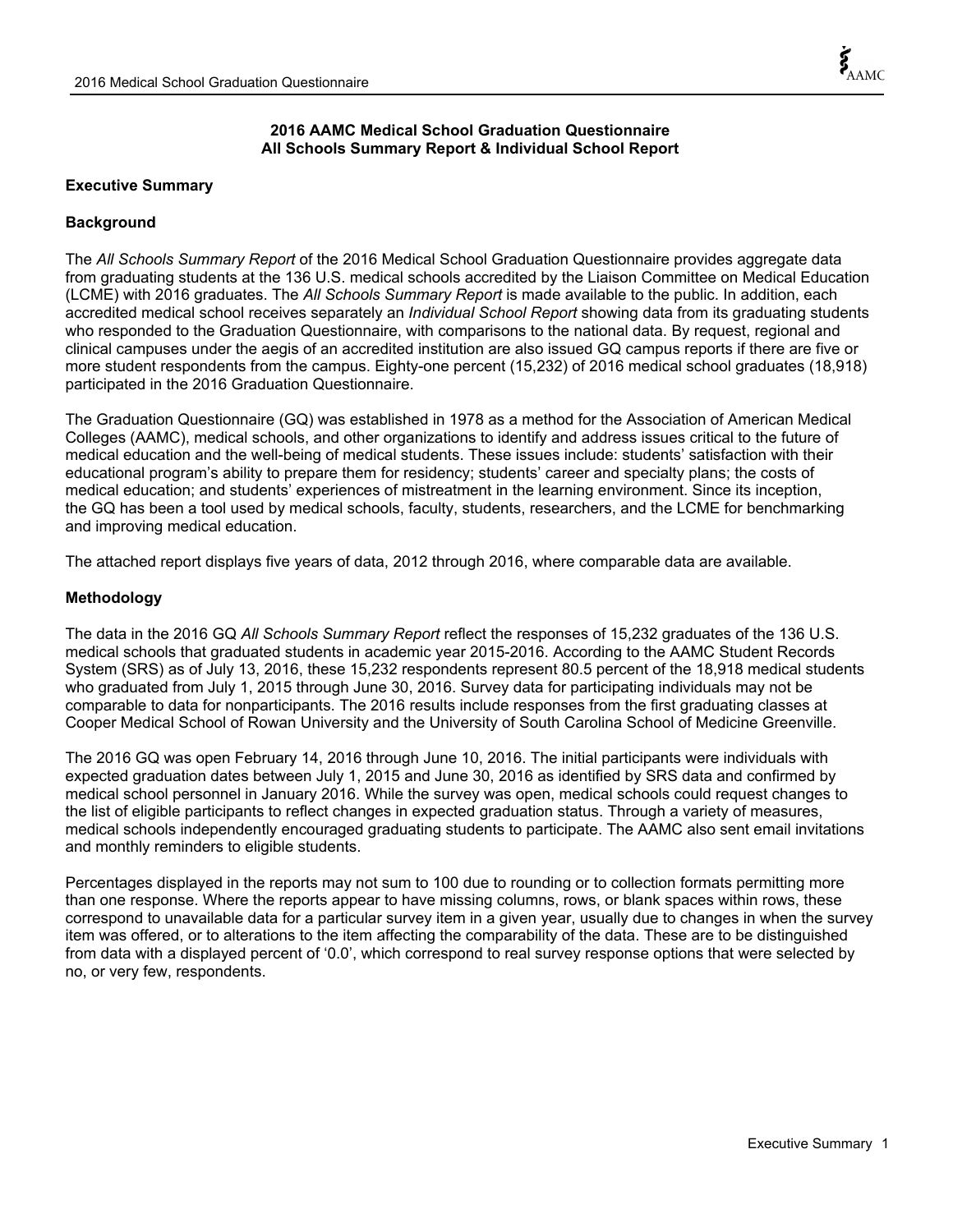# **GQ Content Changes**

As part of the ongoing strategic review of the AAMC student surveys that began in 2012, the AAMC, in consultation with the Student Survey Advisory Committee, made revisions to the 2016 GQ that aim to increase content about the medical school learning environment and enable the tracking of students' opinions and experiences across the educational continuum.

The 2016 GQ introduced several sets of questions that had been incorporated previously into the AAMC Matriculating Student Questionnaire (MSQ) and Year Two Questionnaire (Y2Q). The 2016 GQ added these questions to help gauge the learning environment. These areas including the emotional climate and student-to-faculty interaction (report item Q17), as well as the professionalism of faculty as exhibited by particular attitudes and behaviors (Q18 and Q19). In addition, the 2016 GQ posed new questions about personal characteristics related to tolerance for ambiguity (Q21), empathy (Q22), and burnout (Q23). More information about these items can be found in the report where the results are displayed, and in the references section at the end of the report. A new item also allowed students to indicate whether they had been "subjected to negative or offensive behavior(s) based on your personal beliefs or personal characteristics other than your gender, race/ethnicity, or sexual orientation" (Q39).

Response options to the question "Where do you hope to work after completing your medical training?" were revised in 2016 (Q31) to match the options on the same question in the MSQ. The new menu adds "Undecided" to the list of geographical locations that could be selected.

GQ respondents in 2016 were asked new demographic questions. Students provided information about their marital status and their number of dependents. Additionally, the 2016 GQ asked respondents about the gender they were assigned at birth, their current gender identity, and their sexual orientation (Q61, Q62). It should be noted that the sex data reported in Q1 reflect information recorded in the AAMC Student Records System (SRS), while the data reported in Q61 and Q62 reflect self-reported information collected in the survey.

Two groups of questions from prior-year GQ surveys were discontinued in 2016:

- *Did you participate in structured service learning (a structured opportunity to examine service in the context of educational goals and personal reflection)?*
- *Have you participated in any required curricular activities where you had the opportunity to learn with students from different health professions? With which other profession(s) have you had the opportunity to participate or interact in educational activities? What was the nature of the learning experience(s) with other health professions students?*

# **Report Modifications**

The 2016 GQ reports have a new look compared to GQ reports of prior years. The updates incorporate design changes introduced in the MSQ and Y2Q reports. The more substantive changes involve the following:

- Among the row data, the most recent year of data is displayed at the top rather than at the bottom.
- In alignment with other AAMC reports, race and ethnicity data are now reported only for US citizens and permanent residents, and are aggregated to the highest reporting categories.
- Race and ethnicity data are now based on the most recent self-reported information provided by GQ respondents in other AAMC data sources, including ERAS, AMCAS, and MCAT. In these sources, individuals were able to select multiple race and/or Hispanic ethnicity subcategories. Where self-reported data were not available, race and ethnicity data were supplied by SRS, which school registrars could access and amend. To enable comparability, prior-year race and ethnicity data in this report were updated based on this new method. As a result, the 2012-2015 race and ethnicity data displayed in this report may differ from what was displayed in previous GQ reports.
- For financial data, the reports now display the median, rather than the average, in order to better represent the typical student response. Also, financial category ranges have been revised for consistency (e.g., with categories of \$0 to \$9 instead of \$1 to \$10). As a result, the medical school debt and total educational debt data in this report may, at first glance, look somewhat different than the data displayed in prior-year reports.
- The reports no longer display calculated means for survey questions with non-interval response scales.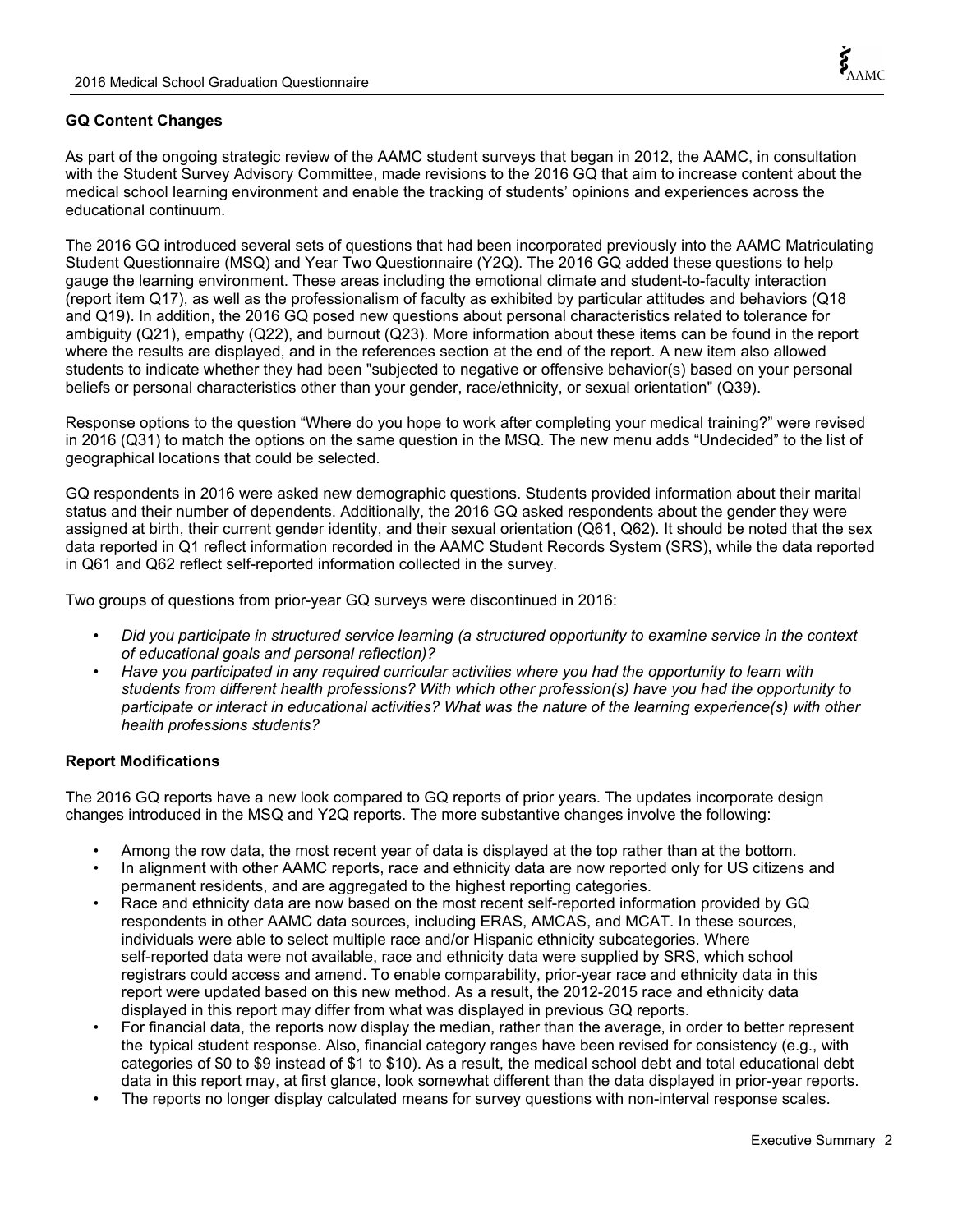# **Selected Findings**

# *Graduates Report Satisfaction with Their Medical School Education and Development as Physicians*

Consistent with what medical graduates have reported in recent years, 90 percent of 2016 graduates either agreed or strongly agreed with the statement, "Overall, I am satisfied with the quality of my medical education." On a related note, responding to two new questions on the 2016 GQ, 92 percent agreed or strongly agreed that "My medical school has done a good job of fostering and nurturing my development as a future physician," and 75 percent agreed or strongly agreed with the statement, "My medical school has done a good job of fostering and nurturing my development as a person."

# *Percentage of Students Reporting Clinical Observation and Feedback Continues to Grow*

In 2016, there were small increases in the percentage of graduating students who reported that, during core clerkships, they were observed taking patient histories and performing patient exams. Similar increases were also seen in the number of graduates who confirmed that they received mid-clerkship feedback. These increases were across all core clerkship and extend similar gains in these areas shown in the 2015 report.

# *Confidence in Readiness for Residency Rises Among Medical School Graduates*

Compared to recent medical graduates, 2016 graduates reported being more confident in their readiness for residency. In 2016, those who said they "strongly agree" with the statement "I am confident that I have acquired the clinical skills to begin a residency program" were 43.1 percent of respondents; in 2013, they were 36.2 percent. The graduates of 2016 were also more likely than previous graduates to "strongly" affirm they "have the communication skills necessary to interact with patients and health professionals" (73.8%), "understand the ethical and professional values that are expected" of physicians (70.2%), and are "prepared to care for patients from different backgrounds" (62.1%).

# *More Students Report Doing Research, Learning the Use of an Interpreter*

Seventy-four percent of 2016 graduates reported having participated in research with a faculty member during medical school, up from 69 percent the past two years. More graduates also said they learned the use of an interpreter during medical school: nearly 80 percent reported participating in this activity in 2016.

# *Students Respond to New Questions about Faculty and the Learning Environment*

From a list of attitudes expected of faculty, medical school graduates most frequently acknowledged their faculty for their professional behavior with patients and other staff. Ninety-one percent of respondents said their faculty respected patient confidentiality either "always" or "fairly often"; 80 percent said faculty respected patients' dignity and autonomy "always" or "fairly often"; and 81 percent said faculty respected house staff and other physicians "always" or "fairly often." On a different note, one in five medical school graduates in 2016 said that they experienced "disconnects between what I am taught about professional behaviors/attitudes and what I see being demonstrated by faculty" as frequently as "fairly often" (9.6%),"very often" (7.8%), or "always" (3.6%).

# *Medical School Debt Remains Constant; Total Educational Debt Rises*

Twenty-six percent of respondents to the 2016 GQ reported graduating with no medical school debt, up from 21.5 percent in 2015. For those with debt, the median medical school debt reported was \$180,000, the same as in 2015. However, for total educational debt, the sum of premedical educational debt and medical school debt, the median reported by indebted students was \$190,000, an increase of 2.7 percent over what was reported in 2015 (\$185,000). Just over 44 percent of those carrying debt said they plan to enter a loan forgiveness program (up from 29.4% in 2012), most frequently identifying the Department of Education's Public Loan Forgiveness Program (71.4%) in their plans.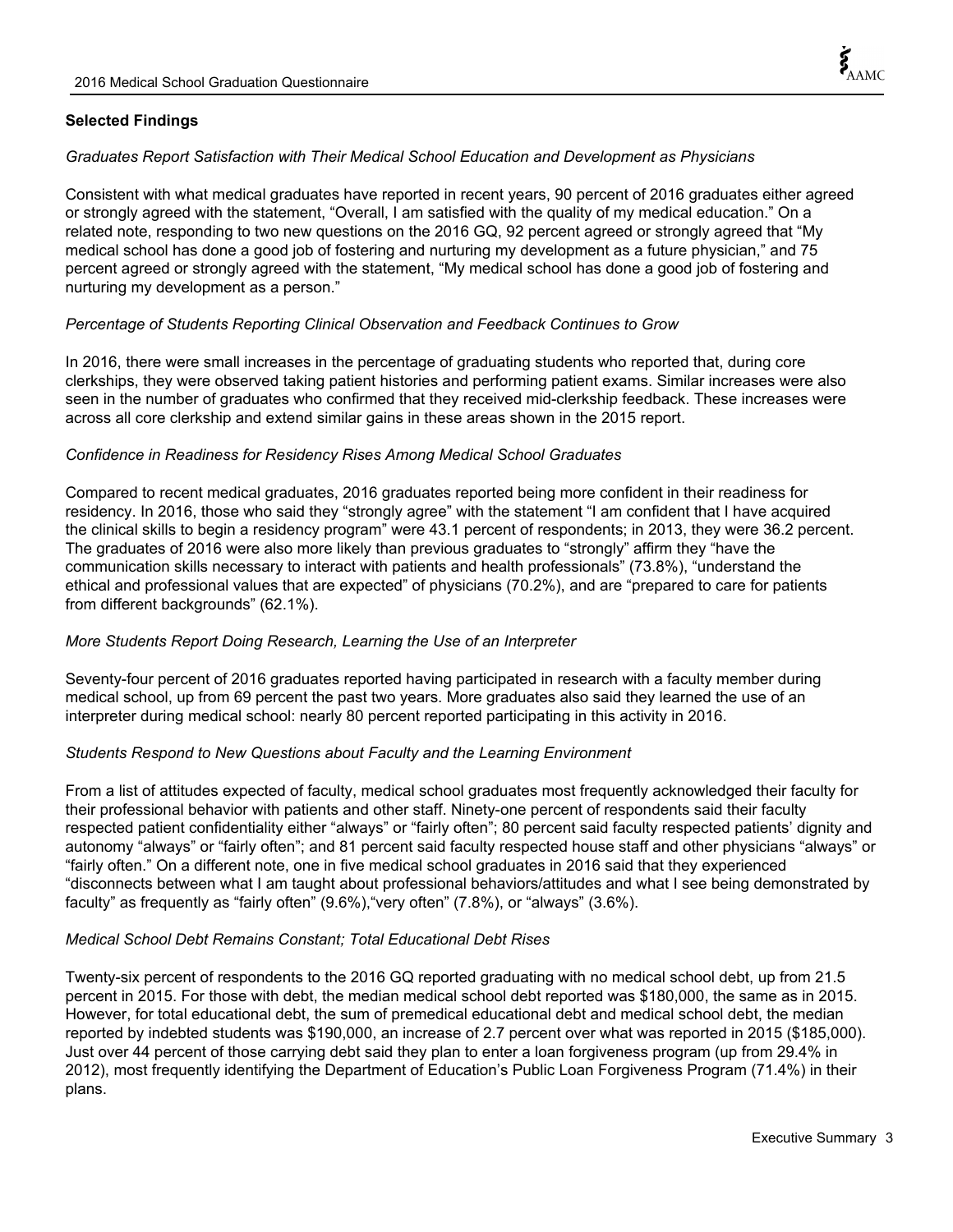# *Medical School Graduates Self-Report Their Marital Status, Gender, Sexual Orientation*

Responding to new questions added to the 2016 GQ, one in four US medical school graduates reported being legally married (25.7%). Fewer than one in ten (9.2%) reported having dependents other than a spouse, with the median number of dependents being one. A small number, 0.3 percent (43 individuals of 13,862 respondents), self-identified as having a gender identity that was not the same as the sex assigned at their birth. Separately, medical school graduates who identified as "gay or lesbian" were 3.1 percent of respondents, and those who identified as "bisexual" were 2.1 percent; the remaining 94.8 percent identified as "heterosexual or straight."

Copies of the GQ survey are available at www.aamc.org/gq.

# **Providing Feedback**

For inquiries or feedback regarding the GQ surveys or reports, contact gq@aamc.org.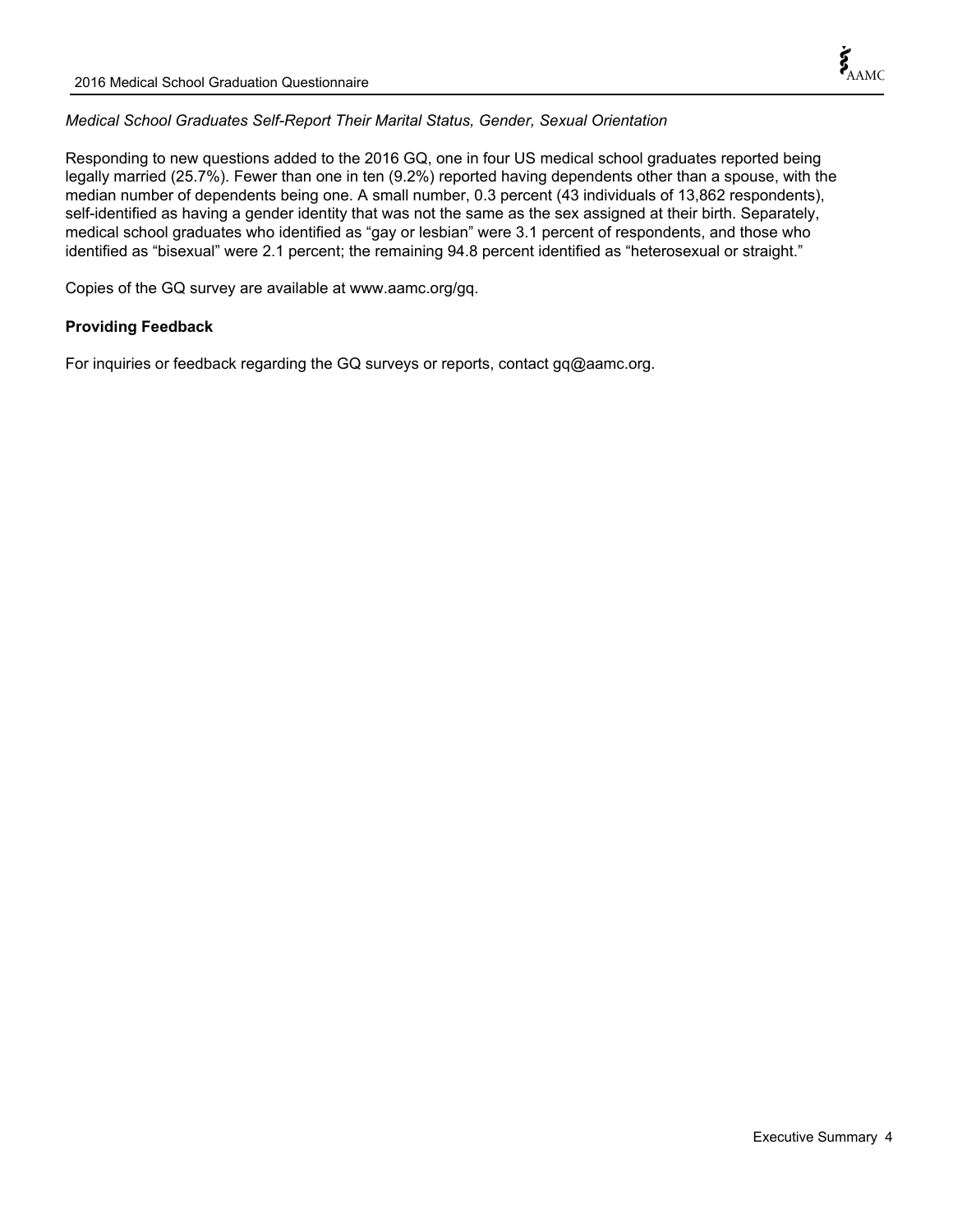2016 Medical School Graduation Questionnaire

|    |                                                              | <b>All Schools</b> |         |                |         |                |
|----|--------------------------------------------------------------|--------------------|---------|----------------|---------|----------------|
|    |                                                              | 2012               | 2013    | 2014           | 2015    | 2016           |
|    | Total number of students who responded to the questionnaire: | 13,681             | 14,836  | 14,877         | 14,939  | 15,232         |
| 1. | Sex:                                                         |                    |         |                |         |                |
|    | Note: The data are from other AAMC data sources.             |                    |         |                |         |                |
|    |                                                              | Percent            | Percent | <b>Percent</b> | Percent | <b>Percent</b> |
|    | Male                                                         | 51.1               | 50.6    | 51.3           | 50.9    | 52.2           |
|    | Female                                                       | 48.9               | 49.4    | 48.7           | 49.1    | 47.8           |
|    | Number of respondents                                        | 13,681             | 14,836  | 14,877         | 14,939  | 15,232         |
| 2. | Age at graduation:                                           |                    |         |                |         |                |
|    | Note: The data are from other AAMC data sources.             |                    |         |                |         |                |
|    |                                                              | Percent            | Percent | Percent        | Percent | Percent        |
|    | Under 24                                                     | 0.4                | 0.3     | 0.3            | 0.5     | 0.3            |
|    | 24 through 26                                                | 45.1               | 44.0    | 43.4           | 42.1    | 41.8           |
|    | 27 through 29                                                | 38.0               | 39.4    | 39.2           | 40.3    | 40.4           |
|    | 30 through 32                                                | 11.2               | 10.9    | 11.6           | 11.3    | 11.5           |
|    | Over 32                                                      | 5.3                | 5.4     | 5.5            | 5.8     | 6.0            |
|    | Number of respondents                                        | 13,681             | 14,836  | 14,877         | 14,939  | 15,232         |

#### **How do you self-identify? 3.**

**Note: The data are from other AAMC data sources. Percentages may not sum to 100% as multiple responses were allowed. Race/ethnicity data are only displayed for U.S. citizens and permanent residents. Prior-year data have been refreshed using the current methodology and thus may differ from data shown in previous reports.**

|                                           | Percent | Percent | Percent | Percent | Percent |
|-------------------------------------------|---------|---------|---------|---------|---------|
| Hispanic, Latino, or of Spanish origin    | 6.7     | 7.0     | 7.4     | 7.5     | 8.2     |
| American Indian or Alaska Native          | 0.7     | 0.6     | 0.7     | 0.7     | 0.8     |
| Asian                                     | 20.9    | 21.6    | 21.8    | 21.9    | 23.4    |
| <b>Black or African American</b>          | 5.7     | 5.9     | 5.9     | 5.6     | 6.3     |
| Native Hawaiian or Other Pacific Islander | 0.2     | 0.2     | 0.2     | 0.1     | 0.3     |
| White                                     | 68.7    | 66.7    | 66.1    | 67.2    | 69.0    |
| Other                                     | 3.1     | 2.7     | 2.7     | 2.8     | 0.4     |
| Non-US citizen and Non-permanent resident | 2.0     | 2.1     | 2.0     | 1.9     | 1.9     |
| Number of respondents                     | 13.672  | 14.826  | 14.840  | 14.882  | 15.062  |

# **4. What is your current marital status?**

|                                      | Percent | Percent | Percent | Percent | Percent |
|--------------------------------------|---------|---------|---------|---------|---------|
| Single (never legally married)       |         |         |         |         | 72.7    |
| Legally married                      |         |         |         |         | 25.7    |
| Common law or civil union            |         |         |         |         | 0.4     |
| <b>Divorced</b>                      |         |         |         |         | 1.0     |
| Separated, but still legally married |         |         |         |         | 0.1     |
| Widowed                              |         |         |         |         | 0.1     |
| Number of respondents                |         |         |         |         | 13,866  |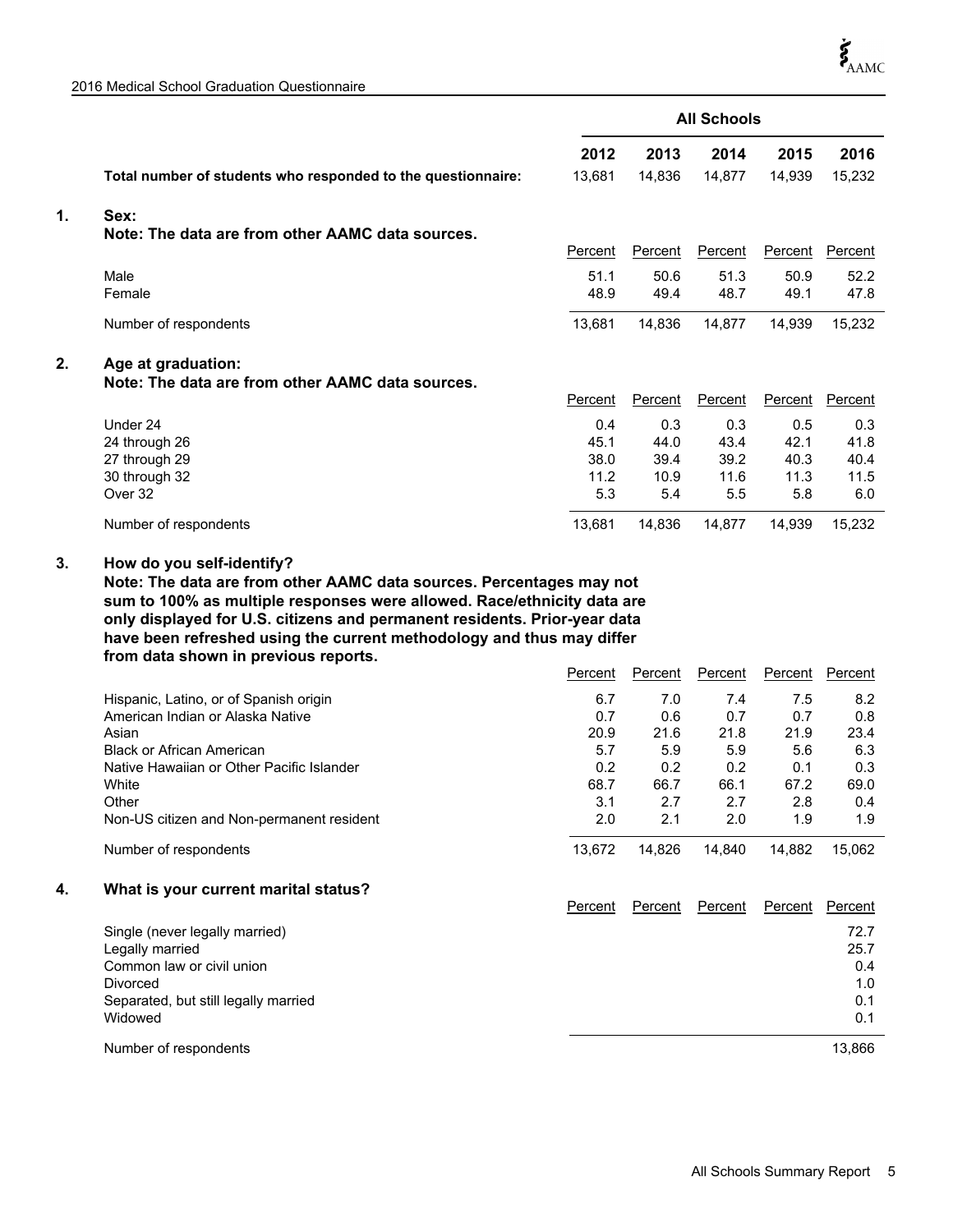|    |                                                                                     |         | <b>All Schools</b> |         |         |                                  |  |
|----|-------------------------------------------------------------------------------------|---------|--------------------|---------|---------|----------------------------------|--|
|    |                                                                                     | 2012    | 2013               | 2014    | 2015    | 2016                             |  |
| 5. | How many dependents do you have (not including a spouse/partner)?                   | Percent | Percent            | Percent | Percent | Percent                          |  |
|    | None<br>One<br>Two<br>Three<br>Four or more                                         |         |                    |         |         | 90.8<br>5.3<br>2.8<br>0.8<br>0.4 |  |
|    | Number of respondents                                                               |         |                    |         |         | 13,857                           |  |
| 6. | Type of degree program:<br>Note: The data are from the AAMC Student Records System. | Percent | Percent            | Percent | Percent | Percent                          |  |
|    | M.D.                                                                                | 91.0    | 90.9               | 90.9    | 90.3    | 90.5                             |  |
|    | Joint B.A./M.D.                                                                     | 2.7     | 2.8                | 2.9     | 3.1     | 3.2                              |  |
|    | Joint M.D./M.B.A.                                                                   | 0.6     | 0.6                | 0.5     | 0.6     | 0.7                              |  |
|    | Joint M.D./M.P.H.                                                                   | 1.4     | 1.4                | 1.1     | 1.6     | 1.4                              |  |
|    | Joint M.D./Ph.D.                                                                    | 3.6     | 3.2                | 3.2     | 3.2     | 3.2                              |  |
|    | Joint M.D./Other                                                                    | 0.6     | 1.2                | 1.3     | 1.1     | 1.0                              |  |
|    | Number of respondents                                                               | 13,681  | 14,836             | 14,877  | 14,939  | 15,232                           |  |

# **7. Please indicate the extent to which you agree with the following statement:**

|                                                                  |      | Percentage of Respondents Selecting Each Rating |          |                |       |                   |        |
|------------------------------------------------------------------|------|-------------------------------------------------|----------|----------------|-------|-------------------|--------|
|                                                                  |      | Strongly<br>disagree                            | Disagree | <b>Neutral</b> | Agree | Strongly<br>agree | Count  |
| Overall, I am satisfied with the quality of my medical education |      |                                                 |          |                |       |                   |        |
| All Medical Schools                                              | 2016 | 1.0                                             | 2.8      | 6.1            | 50.3  | 39.8              | 15.213 |
| All Medical Schools                                              | 2015 | 0.8                                             | 2.6      | 5.7            | 49.2  | 41.7              | 14.842 |
| All Medical Schools                                              | 2014 | 0.7                                             | 2.6      | 5.3            | 51.0  | 40.4              | 14.865 |
| All Medical Schools                                              | 2013 | 1.0                                             | 3.0      | 6.9            | 47.6  | 41.6              | 13.353 |
| All Medical Schools                                              | 2012 | 1.1                                             | 2.9      | 6.8            | 47.0  | 42.2              | 12.400 |

# **8. Based on your experiences, indicate whether you agree or disagree with the following statements about medical school:**

|                                                                              |      | <b>Percentage of Respondents Selecting Each Rating</b> |                 |         |       |                   |        |
|------------------------------------------------------------------------------|------|--------------------------------------------------------|-----------------|---------|-------|-------------------|--------|
|                                                                              |      | Strongly<br>disagree                                   | <b>Disagree</b> | Neutral | Agree | Strongly<br>agree | Count  |
| Basic science coursework had sufficient illustrations of clinical relevance. |      |                                                        |                 |         |       |                   |        |
| All Medical Schools                                                          | 2016 | 1.4                                                    | 7.8             | 12.6    | 54.0  | 24.2              | 14,932 |
| All Medical Schools                                                          | 2015 | 1.1                                                    | 7.4             | 13.2    | 55.1  | 23.2              | 14.653 |
| All Medical Schools                                                          | 2014 | 1.3                                                    | 8.7             | 14.6    | 55.2  | 20.2              | 14.495 |
| All Medical Schools                                                          | 2013 | 2.4                                                    | 10.5            | 16.8    | 46.1  | 24.1              | 14.772 |
| All Medical Schools                                                          | 2012 | 2.9                                                    | 10.6            | 16.7    | 45.3  | 24.4              | 13,630 |
| Required clinical experiences integrated basic science content.              |      |                                                        |                 |         |       |                   |        |
| All Medical Schools                                                          | 2016 | 0.9                                                    | 5.1             | 13.2    | 55.7  | 25.1              | 14.861 |
| All Medical Schools                                                          | 2015 | 0.7                                                    | 5.1             | 14.7    | 55.9  | 23.5              | 14.552 |
| All Medical Schools                                                          | 2014 | 0.7                                                    | 5.0             | 14.8    | 57.9  | 21.6              | 14.415 |
| All Medical Schools                                                          | 2013 | 1.6                                                    | 10.6            | 22.8    | 48.7  | 16.3              | 14.438 |
| All Medical Schools                                                          | 2012 | 1.6                                                    | 9.7             | 23.3    | 49.7  | 15.7              | 12.512 |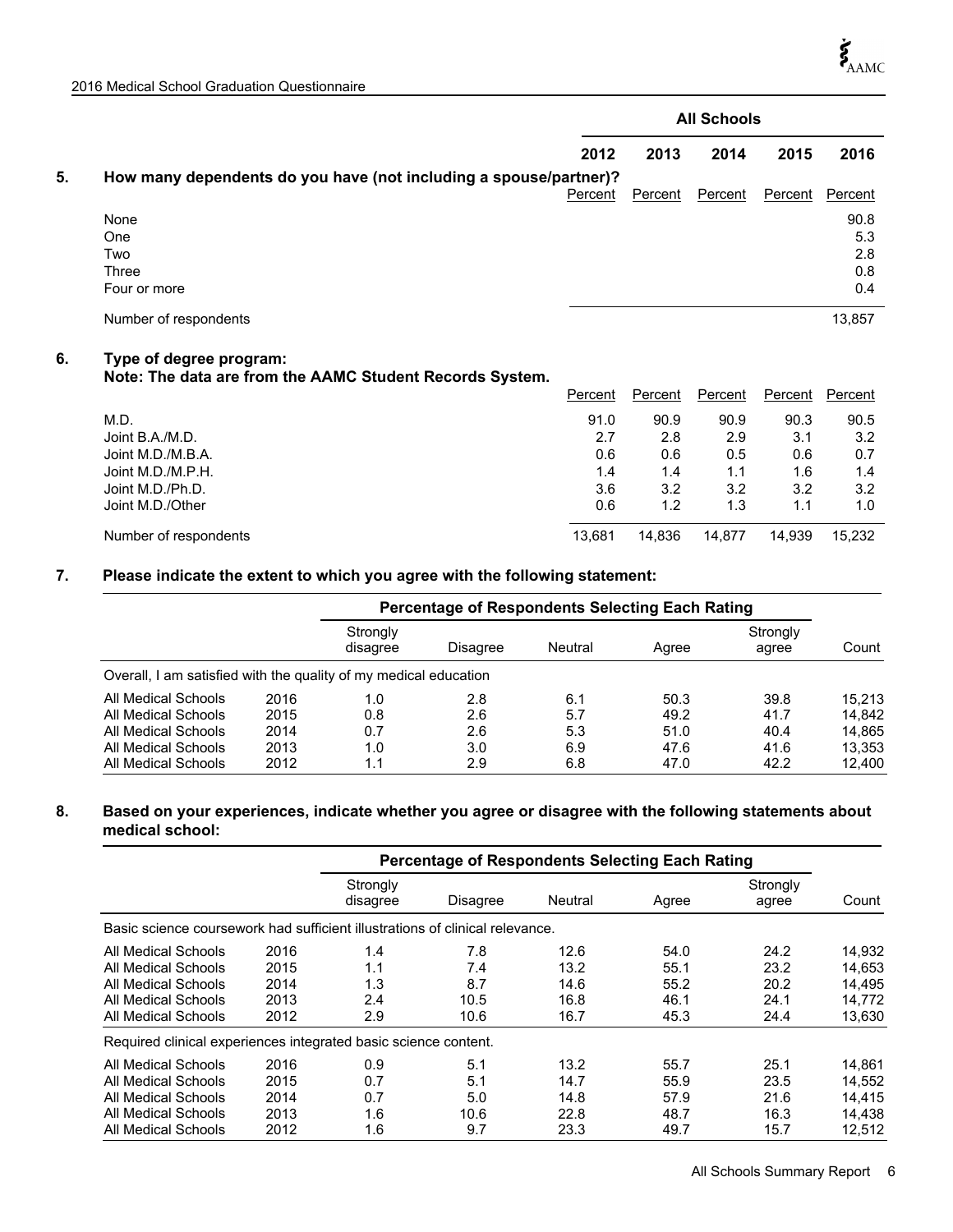# **9. How well did your study of the following sciences basic to medicine prepare you for clinical clerkships and electives?**

**Note: Respondents had the option to select "Not applicable"; these data are not included in the report calculations and counts.**

|                                                               |      |      | <b>Percentage of Respondents Selecting Each Rating</b> |      |           |        |  |
|---------------------------------------------------------------|------|------|--------------------------------------------------------|------|-----------|--------|--|
|                                                               |      | Poor | Fair                                                   | Good | Excellent | Count  |  |
| Biochemistry                                                  |      |      |                                                        |      |           |        |  |
| <b>All Medical Schools</b>                                    | 2016 | 10.5 | 27.1                                                   | 40.1 | 22.3      | 14,710 |  |
| All Medical Schools                                           | 2015 | 9.5  | 27.2                                                   | 41.0 | 22.3      | 14,428 |  |
| All Medical Schools                                           | 2014 | 10.3 | 28.7                                                   | 40.9 | 20.1      | 14,434 |  |
| All Medical Schools                                           | 2013 | 11.8 | 30.4                                                   | 38.7 | 19.1      | 14,351 |  |
| All Medical Schools                                           | 2012 | 12.2 | 30.7                                                   | 37.5 | 19.6      | 13,280 |  |
| Biostatistics and epidemiology                                |      |      |                                                        |      |           |        |  |
| All Medical Schools                                           | 2016 | 7.0  | 23.7                                                   | 43.6 | 25.8      | 14,818 |  |
| All Medical Schools                                           | 2015 | 6.5  | 24.3                                                   | 44.2 | 25.0      | 14,545 |  |
| <b>All Medical Schools</b>                                    | 2014 | 6.9  | 25.3                                                   | 44.1 | 23.7      | 14,528 |  |
| All Medical Schools                                           | 2013 | 8.0  | 26.9                                                   | 42.3 | 22.9      | 14,393 |  |
| All Medical Schools                                           | 2012 | 8.2  | 27.6                                                   | 41.9 | 22.3      | 13,317 |  |
| Genetics                                                      |      |      |                                                        |      |           |        |  |
| All Medical Schools                                           | 2016 | 4.8  | 23.7                                                   | 47.1 | 24.5      | 14,833 |  |
| All Medical Schools                                           | 2015 | 4.8  | 23.1                                                   | 48.7 | 23.4      | 14,556 |  |
| All Medical Schools                                           | 2014 | 5.2  | 25.0                                                   | 48.5 | 21.4      | 14,520 |  |
| All Medical Schools                                           | 2013 | 6.3  | 26.7                                                   | 46.4 | 20.5      | 14,387 |  |
| All Medical Schools                                           | 2012 | 6.6  | 27.5                                                   | 45.9 | 20.0      | 13,355 |  |
| Gross anatomy                                                 |      |      |                                                        |      |           |        |  |
| All Medical Schools                                           | 2016 | 2.7  | 9.6                                                    | 33.6 | 54.1      | 14,910 |  |
| All Medical Schools                                           | 2015 | 2.8  | 9.5                                                    | 34.5 | 53.2      | 14,625 |  |
| All Medical Schools                                           | 2014 | 2.7  | 9.9                                                    | 35.5 | 52.0      | 14,623 |  |
| All Medical Schools                                           | 2013 | 2.7  | 10.1                                                   | 35.6 | 51.6      | 14,544 |  |
| All Medical Schools                                           | 2012 | 2.9  | 10.3                                                   | 34.2 | 52.7      | 13,496 |  |
| Immunology                                                    |      |      |                                                        |      |           |        |  |
| All Medical Schools                                           | 2016 | 3.6  | 15.8                                                   | 45.8 | 34.8      | 14,831 |  |
| All Medical Schools                                           | 2015 | 4.0  | 15.5                                                   | 46.5 | 34.0      | 14,559 |  |
| All Medical Schools                                           | 2014 | 3.3  | 15.9                                                   | 47.0 | 33.8      | 14,545 |  |
| All Medical Schools                                           | 2013 | 4.5  | 17.9                                                   | 46.2 | 31.5      | 14,488 |  |
| All Medical Schools                                           | 2012 | 3.8  | 17.6                                                   | 45.9 | 32.7      | 13,457 |  |
| Introduction to Clinical Medicine/Introduction to the Patient |      |      |                                                        |      |           |        |  |
| All Medical Schools                                           | 2016 | 1.8  | 6.9                                                    | 29.9 | 61.4      | 14,712 |  |
| All Medical Schools                                           | 2015 | 1.8  | 6.9                                                    | 30.2 | 61.1      | 14,438 |  |
| All Medical Schools                                           | 2014 | 1.8  | 7.6                                                    | 31.5 | 59.1      | 14,439 |  |
| All Medical Schools                                           | 2013 | 2.1  | 8.1                                                    | 31.5 | 58.3      | 14,337 |  |
| All Medical Schools                                           | 2012 | 2.4  | 8.5                                                    | 31.1 | 58.0      | 13,343 |  |
| Microanatomy/Histology                                        |      |      |                                                        |      |           |        |  |
| All Medical Schools                                           | 2016 | 6.0  | 20.7                                                   | 43.0 | 30.2      | 14,800 |  |
| All Medical Schools                                           | 2015 | 5.5  | 20.5                                                   | 44.0 | 30.0      | 14,522 |  |
| All Medical Schools                                           | 2014 | 5.8  | 22.3                                                   | 44.4 | 27.5      | 14,532 |  |
| All Medical Schools                                           | 2013 | 6.5  | 23.2                                                   | 44.7 | 25.6      | 14,433 |  |
| All Medical Schools                                           | 2012 | 5.5  | 22.1                                                   | 45.0 | 27.5      | 13,393 |  |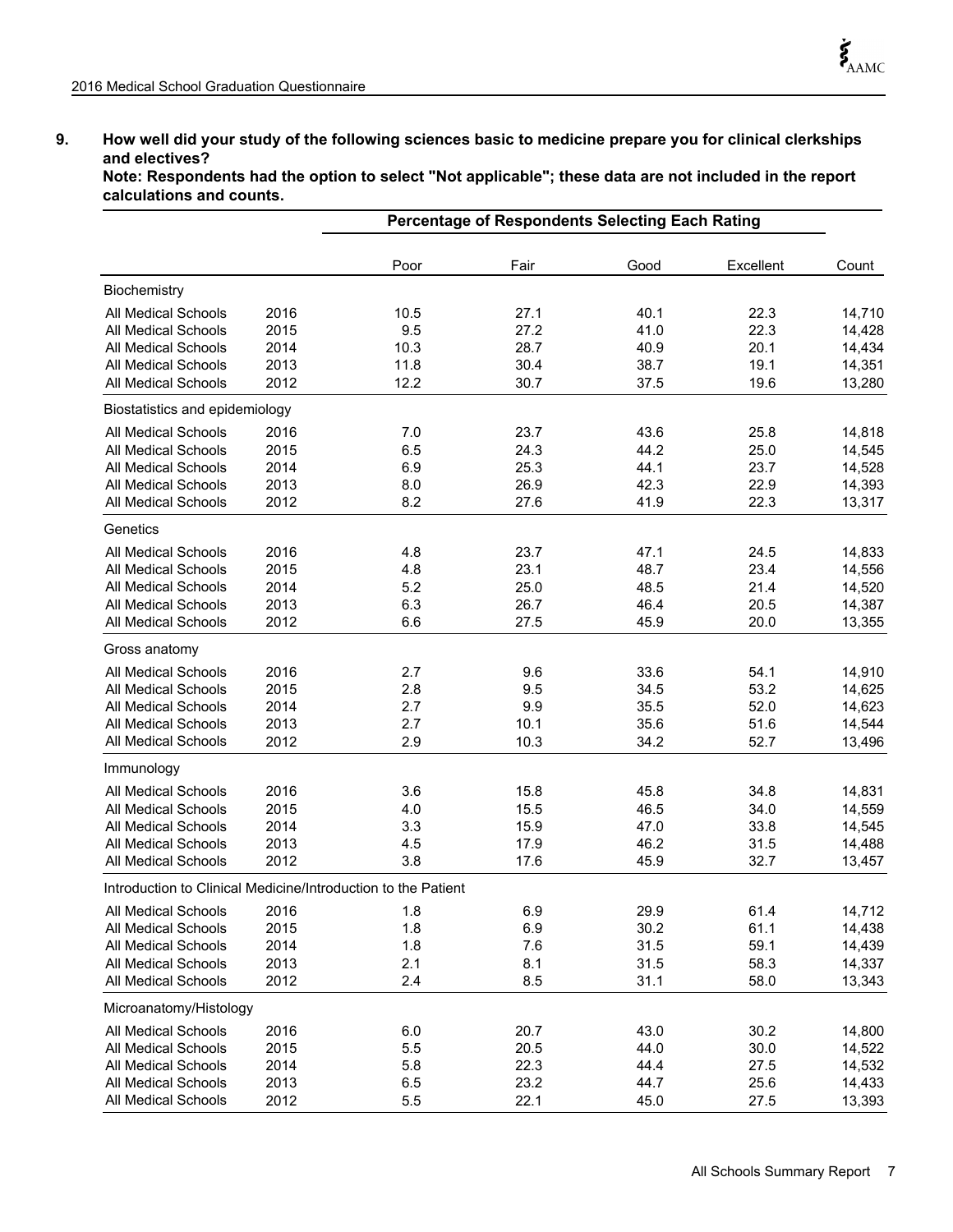# **9. How well did your study of the following sciences basic to medicine prepare you for clinical clerkships and electives?**

**Note: Respondents had the option to select "Not applicable"; these data are not included in the report calculations and counts. (Continued)**

|                            |      |      | <b>Percentage of Respondents Selecting Each Rating</b> |      |           |        |  |  |
|----------------------------|------|------|--------------------------------------------------------|------|-----------|--------|--|--|
|                            |      | Poor | Fair                                                   | Good | Excellent | Count  |  |  |
| Microbiology               |      |      |                                                        |      |           |        |  |  |
| All Medical Schools        | 2016 | 4.0  | 13.1                                                   | 41.0 | 41.9      | 14,866 |  |  |
| All Medical Schools        | 2015 | 3.5  | 13.4                                                   | 41.9 | 41.2      | 14,592 |  |  |
| <b>All Medical Schools</b> | 2014 | 3.6  | 13.6                                                   | 43.0 | 39.8      | 14,587 |  |  |
| All Medical Schools        | 2013 | 4.5  | 14.9                                                   | 42.6 | 37.9      | 14,497 |  |  |
| All Medical Schools        | 2012 | 4.6  | 14.7                                                   | 43.4 | 37.2      | 13,461 |  |  |
| Neuroscience               |      |      |                                                        |      |           |        |  |  |
| <b>All Medical Schools</b> | 2016 | 3.4  | 11.7                                                   | 38.3 | 46.5      | 14,883 |  |  |
| All Medical Schools        | 2015 | 3.1  | 11.5                                                   | 39.6 | 45.8      | 14,622 |  |  |
| <b>All Medical Schools</b> | 2014 | 3.3  | 12.4                                                   | 40.6 | 43.7      | 14,599 |  |  |
| <b>All Medical Schools</b> | 2013 | 4.1  | 14.0                                                   | 39.4 | 42.5      | 14,499 |  |  |
| <b>All Medical Schools</b> | 2012 | 4.4  | 13.6                                                   | 38.7 | 43.3      | 13,472 |  |  |
| Pathology                  |      |      |                                                        |      |           |        |  |  |
| <b>All Medical Schools</b> | 2016 | 2.5  | 10.7                                                   | 39.3 | 47.5      | 14,833 |  |  |
| <b>All Medical Schools</b> | 2015 | 2.4  | 11.0                                                   | 39.5 | 47.1      | 14,554 |  |  |
| <b>All Medical Schools</b> | 2014 | 2.2  | 11.2                                                   | 39.2 | 47.4      | 14,547 |  |  |
| <b>All Medical Schools</b> | 2013 | 2.5  | 11.9                                                   | 39.2 | 46.4      | 14,466 |  |  |
| <b>All Medical Schools</b> | 2012 | 2.4  | 12.3                                                   | 37.7 | 47.6      | 13,447 |  |  |
| Pharmacology               |      |      |                                                        |      |           |        |  |  |
| <b>All Medical Schools</b> | 2016 | 6.3  | 16.1                                                   | 39.6 | 38.1      | 14,905 |  |  |
| <b>All Medical Schools</b> | 2015 | 5.7  | 16.4                                                   | 40.3 | 37.6      | 14,616 |  |  |
| All Medical Schools        | 2014 | 6.1  | 16.2                                                   | 39.7 | 38.0      | 14,606 |  |  |
| <b>All Medical Schools</b> | 2013 | 7.8  | 17.8                                                   | 38.2 | 36.1      | 14,519 |  |  |
| All Medical Schools        | 2012 | 9.1  | 19.0                                                   | 37.3 | 34.6      | 13,490 |  |  |
| Physiology                 |      |      |                                                        |      |           |        |  |  |
| <b>All Medical Schools</b> | 2016 | 1.6  | 7.5                                                    | 37.1 | 53.8      | 14,842 |  |  |
| All Medical Schools        | 2015 | 1.8  | 7.4                                                    | 37.3 | 53.6      | 14,561 |  |  |
| All Medical Schools        | 2014 | 1.8  | 7.9                                                    | 37.0 | 53.4      | 14,549 |  |  |
| All Medical Schools        | 2013 | 2.0  | 9.3                                                    | 38.2 | 50.5      | 14,465 |  |  |
| <b>All Medical Schools</b> | 2012 | 2.6  | 9.8                                                    | 37.4 | 50.1      | 13,425 |  |  |
| <b>Behavioral science</b>  |      |      |                                                        |      |           |        |  |  |
| All Medical Schools        | 2016 | 2.4  | 12.1                                                   | 44.0 | 41.5      | 14,737 |  |  |
| All Medical Schools        | 2015 | 2.3  | 12.3                                                   | 45.4 | 40.0      | 14,392 |  |  |
| All Medical Schools        | 2014 | 2.8  | 13.5                                                   | 46.5 | 37.2      | 14,394 |  |  |
| All Medical Schools        | 2013 | 3.1  | 14.2                                                   | 45.5 | 37.2      | 14,262 |  |  |
| All Medical Schools        | 2012 | 3.3  | 15.0                                                   | 45.9 | 35.8      | 13,236 |  |  |
| Pathophysiology of disease |      |      |                                                        |      |           |        |  |  |
| <b>All Medical Schools</b> | 2016 | 1.1  | $5.0$                                                  | 34.2 | 59.7      | 14,719 |  |  |
| All Medical Schools        | 2015 | 1.0  | 5.2                                                    | 34.7 | 59.1      | 14,414 |  |  |
| All Medical Schools        | 2014 | 1.0  | 5.0                                                    | 35.1 | 58.9      | 14,383 |  |  |
| All Medical Schools        | 2013 | 1.5  | 6.4                                                    | 36.6 | 55.6      | 14,216 |  |  |
| All Medical Schools        | 2012 | 1.5  | 7.1                                                    | 36.3 | 55.1      | 13,163 |  |  |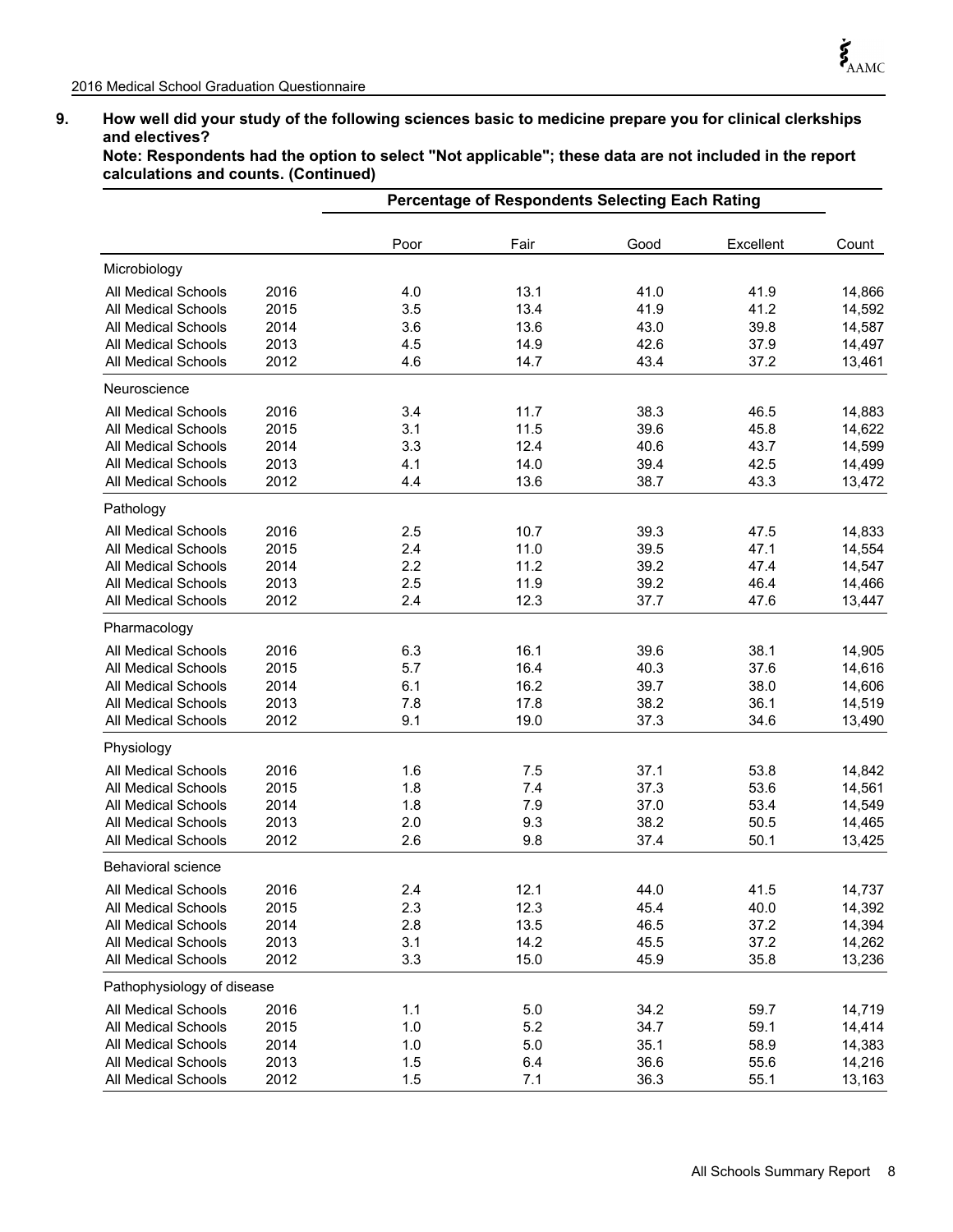**10. Rate the quality of your educational experiences in the following clerkships. If you participated in an integrated clerkship, please answer this question in terms of your educational experience in each discipline. If you had no clinical experiences in the discipline, select ''Not applicable.'' Note: ''Not applicable'' responses are not included in the report calculations and counts.**

|                                      |      |      | Percentage of Respondents Selecting Each Rating |      |           |        |  |
|--------------------------------------|------|------|-------------------------------------------------|------|-----------|--------|--|
|                                      |      | Poor | Fair                                            | Good | Excellent | Count  |  |
| <b>Emergency Medicine</b>            |      |      |                                                 |      |           |        |  |
| All Medical Schools                  | 2016 | 2.8  | 9.5                                             | 31.7 | 56.0      | 10,580 |  |
| All Medical Schools                  | 2015 | 3.1  | 9.6                                             | 32.5 | 54.8      | 10,344 |  |
| All Medical Schools                  | 2014 | 3.0  | 9.5                                             | 33.7 | 53.8      | 10,211 |  |
| <b>All Medical Schools</b>           | 2013 | 3.8  | 11.1                                            | 32.3 | 52.8      | 10,197 |  |
| <b>All Medical Schools</b>           | 2012 | 3.9  | 10.7                                            | 33.5 | 51.9      | 9,446  |  |
| <b>Family Medicine</b>               |      |      |                                                 |      |           |        |  |
| All Medical Schools                  | 2016 | 3.8  | 11.6                                            | 32.8 | 51.8      | 14,359 |  |
| All Medical Schools                  | 2015 | 4.1  | 11.9                                            | 33.7 | 50.3      | 14,125 |  |
| <b>All Medical Schools</b>           | 2014 | 4.4  | 12.4                                            | 34.6 | 48.6      | 13,740 |  |
| All Medical Schools                  | 2013 | 4.9  | 13.1                                            | 34.9 | 47.1      | 13,915 |  |
| <b>All Medical Schools</b>           | 2012 | 4.9  | 12.7                                            | 35.1 | 47.3      | 12,907 |  |
| Internal Medicine                    |      |      |                                                 |      |           |        |  |
| All Medical Schools                  | 2016 | 2.0  | 6.7                                             | 28.8 | 62.6      | 14,947 |  |
| All Medical Schools                  | 2015 | 1.7  | 6.7                                             | 29.4 | 62.2      | 14,694 |  |
| <b>All Medical Schools</b>           | 2014 | 1.7  | 6.7                                             | 29.9 | 61.8      | 14,354 |  |
| All Medical Schools                  | 2013 | 1.9  | 7.2                                             | 29.1 | 61.8      | 14,469 |  |
| <b>All Medical Schools</b>           | 2012 | 1.9  | 6.9                                             | 30.2 | 61.0      | 13,419 |  |
| Neurology                            |      |      |                                                 |      |           |        |  |
| All Medical Schools                  | 2016 | 6.9  | 17.0                                            | 36.7 | 39.4      | 13,511 |  |
| <b>All Medical Schools</b>           | 2015 | 6.3  | 18.0                                            | 37.6 | 38.2      | 13,002 |  |
| All Medical Schools                  | 2014 | 6.9  | 19.9                                            | 38.3 | 35.0      | 12,807 |  |
| <b>All Medical Schools</b>           | 2013 | 7.7  | 20.7                                            | 37.1 | 34.5      | 12,788 |  |
| All Medical Schools                  | 2012 | 8.3  | 20.1                                            | 37.7 | 33.9      | 11,751 |  |
| Obstetrics-Gynecology/Women's Health |      |      |                                                 |      |           |        |  |
| All Medical Schools                  | 2016 | 7.0  | 14.4                                            | 34.8 | 43.9      | 14,957 |  |
| All Medical Schools                  | 2015 | 6.6  | 14.5                                            | 34.8 | 44.1      | 14,686 |  |
| All Medical Schools                  | 2014 | 6.6  | 14.7                                            | 36.1 | 42.5      | 14,357 |  |
| All Medical Schools                  | 2013 | 7.7  | 15.9                                            | 35.0 | 41.5      | 14,462 |  |
| All Medical Schools                  | 2012 | 7.4  | 16.4                                            | 35.0 | 41.3      | 13,414 |  |
| Pediatrics                           |      |      |                                                 |      |           |        |  |
| All Medical Schools                  | 2016 | 3.0  | 10.4                                            | 32.3 | 54.3      | 14,941 |  |
| All Medical Schools                  | 2015 | 3.1  | 9.8                                             | 33.5 | 53.6      | 14,694 |  |
| All Medical Schools                  | 2014 | 3.0  | 10.3                                            | 34.5 | 52.1      | 14,365 |  |
| All Medical Schools                  | 2013 | 3.2  | 10.6                                            | 34.4 | 51.9      | 14,474 |  |
| All Medical Schools                  | 2012 | 3.0  | 10.4                                            | 35.2 | 51.4      | 13,415 |  |
| Psychiatry                           |      |      |                                                 |      |           |        |  |
| All Medical Schools                  | 2016 | 3.1  | 10.4                                            | 34.6 | 51.9      | 14,939 |  |
| All Medical Schools                  | 2015 | 3.2  | 11.0                                            | 35.6 | 50.2      | 14,670 |  |
| All Medical Schools                  | 2014 | 3.6  | 11.9                                            | 37.9 | 46.7      | 14,343 |  |
| All Medical Schools                  | 2013 | 3.2  | 12.4                                            | 36.9 | 47.4      | 14,452 |  |
| All Medical Schools                  | 2012 | 3.3  | 11.7                                            | 37.6 | 47.4      | 13,390 |  |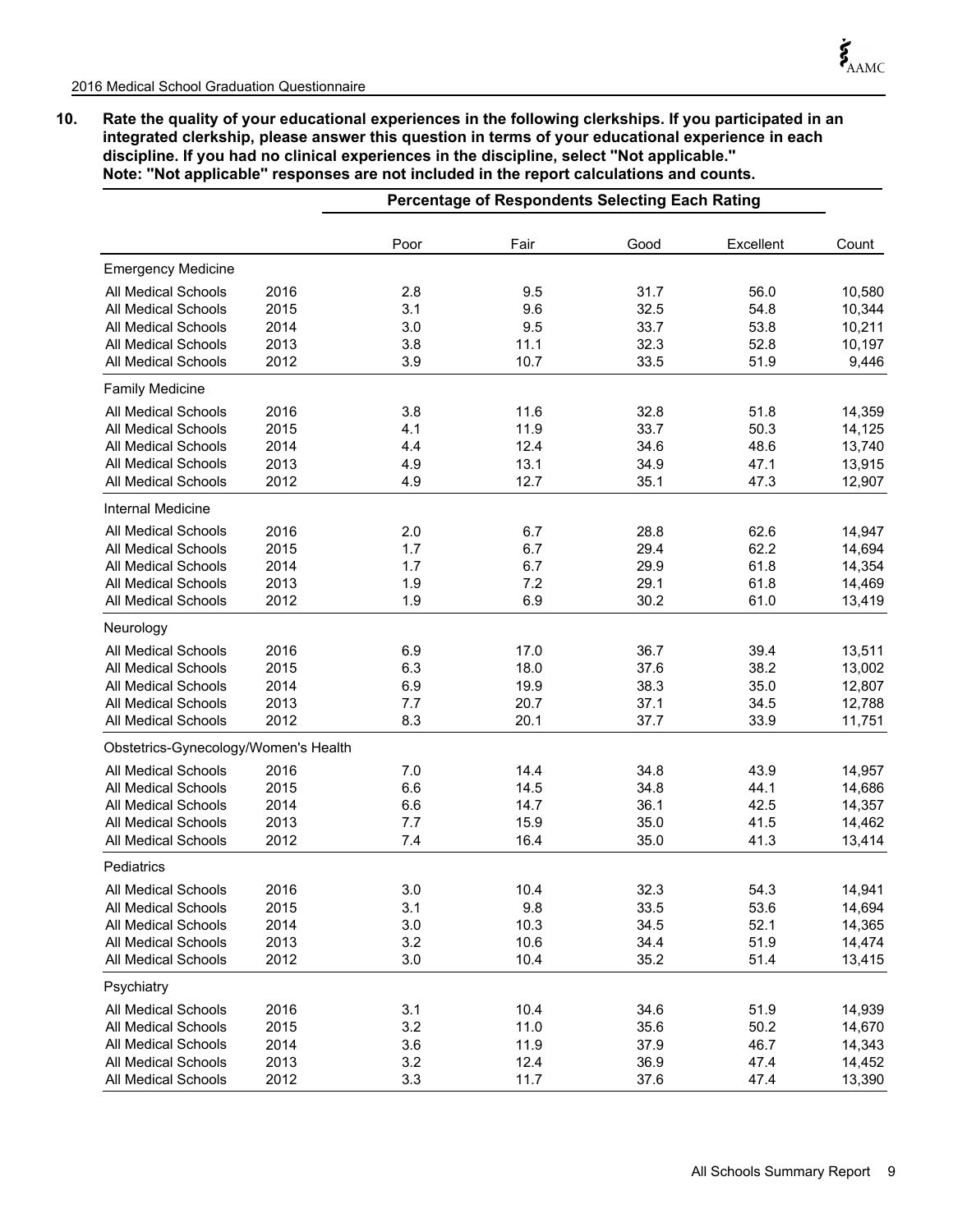**10. Rate the quality of your educational experiences in the following clerkships. If you participated in an integrated clerkship, please answer this question in terms of your educational experience in each discipline. If you had no clinical experiences in the discipline, select ''Not applicable.'' Note: ''Not applicable'' responses are not included in the report calculations and counts. (Continued)**

|                     |      | Percentage of Respondents Selecting Each Rating |      |      |           |        |  |  |
|---------------------|------|-------------------------------------------------|------|------|-----------|--------|--|--|
|                     |      | Poor                                            | Fair | Good | Excellent | Count  |  |  |
| Surgery             |      |                                                 |      |      |           |        |  |  |
| All Medical Schools | 2016 | 4.9                                             | 11.9 | 35.2 | 48.0      | 14,937 |  |  |
| All Medical Schools | 2015 | 4.5                                             | 12.1 | 35.5 | 47.9      | 14.674 |  |  |
| All Medical Schools | 2014 | 4.3                                             | 12.3 | 38.3 | 45.0      | 14.342 |  |  |
| All Medical Schools | 2013 | 4.9                                             | 12.8 | 35.9 | 46.4      | 14.463 |  |  |
| All Medical Schools | 2012 | 4.6                                             | 12.1 | 36.3 | 46.9      | 13,406 |  |  |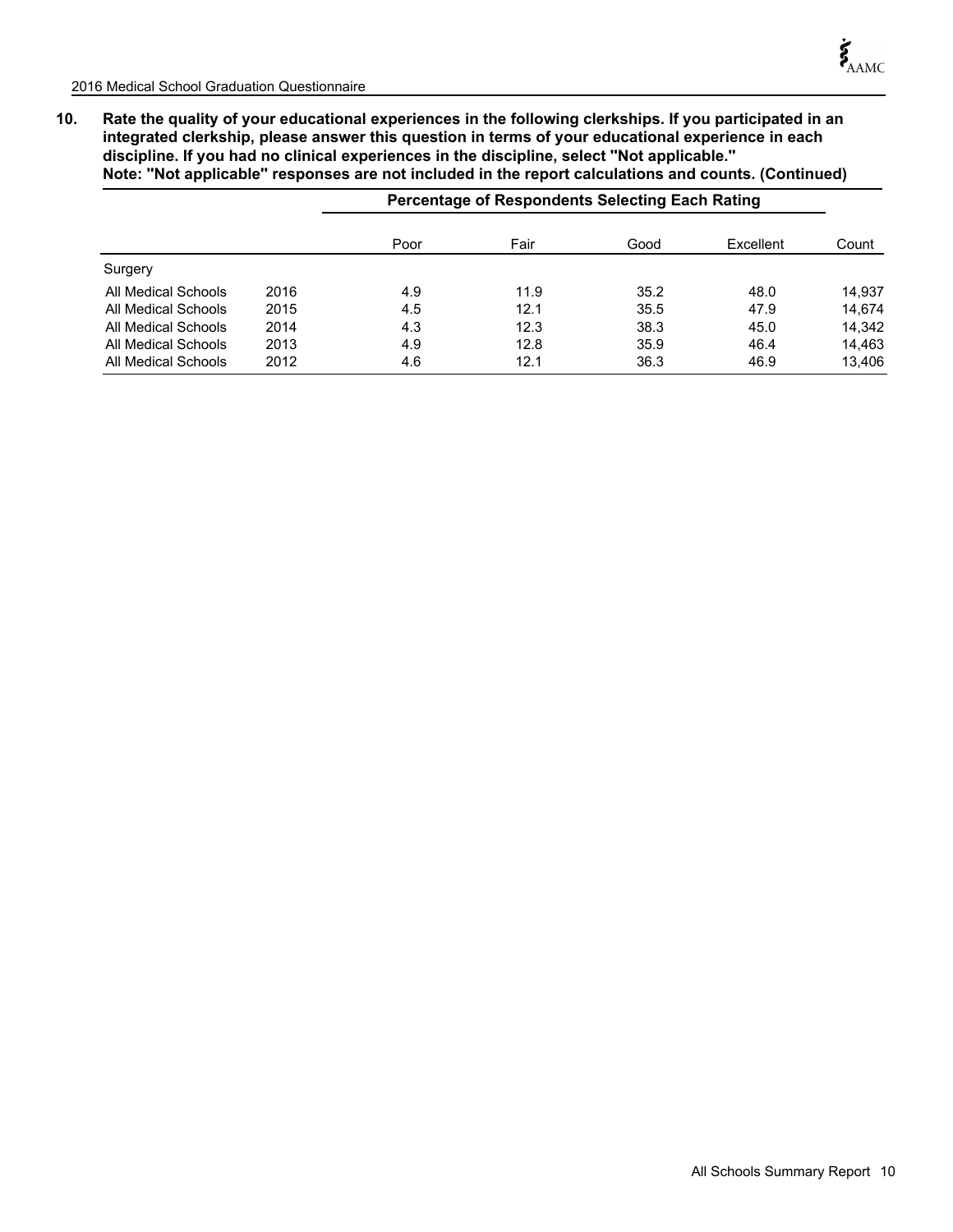|     |                                                                                                            |         | <b>All Schools</b> |              |              |              |
|-----|------------------------------------------------------------------------------------------------------------|---------|--------------------|--------------|--------------|--------------|
|     |                                                                                                            | 2012    | 2013               | 2014         | 2015         | 2016         |
| 11. | <b>Clerkship Experiences: Family Medicine</b>                                                              | Percent | Percent            | Percent      | Percent      | Percent      |
|     | Family Medicine: Were you observed taking the relevant portions of the patient history?                    |         |                    |              |              |              |
|     | Yes<br>No                                                                                                  |         |                    | 85.8<br>14.2 | 87.3<br>12.7 | 88.9<br>11.1 |
|     | Number of respondents                                                                                      |         |                    | 13,669       | 14,068       | 14,279       |
|     |                                                                                                            | Percent | Percent            | Percent      | Percent      | Percent      |
|     | Family Medicine: Were you observed performing the relevant portions of the physical or mental status exam? |         |                    |              |              |              |
|     | Yes<br>No                                                                                                  |         |                    | 88.3<br>11.7 | 89.3<br>10.7 | 90.9<br>9.1  |
|     | Number of respondents                                                                                      |         |                    | 13.621       | 14.027       | 14,223       |
|     |                                                                                                            | Percent | Percent            | Percent      | Percent      | Percent      |
|     | Family Medicine: Were you provided with mid-clerkship feedback?                                            |         |                    |              |              |              |
|     | Yes<br>No                                                                                                  |         |                    | 93.3<br>6.7  | 94.0<br>6.0  | 94.8<br>5.2  |
|     | Number of respondents                                                                                      |         |                    | 13,612       | 14,014       | 14,228       |

|                                                                                                                                                                                                                   |              | <b>Percentage of Respondents Selecting Each Rating</b> |            |            |              |                   |                  |
|-------------------------------------------------------------------------------------------------------------------------------------------------------------------------------------------------------------------|--------------|--------------------------------------------------------|------------|------------|--------------|-------------------|------------------|
|                                                                                                                                                                                                                   |              | Strongly<br>disagree                                   | Disagree   | Neutral    | Agree        | Strongly<br>agree | Count            |
| Family Medicine: Faculty provided effective teaching during the clerkship                                                                                                                                         |              |                                                        |            |            |              |                   |                  |
| All Medical Schools                                                                                                                                                                                               | 2016         | 1.7                                                    | 3.9        | 9.1        | 36.8         | 48.5              | 14,195           |
| All Medical Schools<br>All Medical Schools                                                                                                                                                                        | 2015<br>2014 | 1.9<br>2.2                                             | 4.0<br>4.0 | 9.0<br>9.6 | 37.0<br>37.1 | 48.1<br>47.1      | 13,993<br>13,588 |
| Family Medicine: Residents provided effective teaching during the clerkship<br>Note: Respondents had the option to select "Not applicable"; these data are not included in the report<br>calculations and counts. |              |                                                        |            |            |              |                   |                  |
| All Medical Schools                                                                                                                                                                                               | 2016         | 2.1                                                    | 3.8        | 9.7        | 33.5         | 51.0              | 7,460            |
| All Medical Schools                                                                                                                                                                                               | 2015         | 1.8                                                    | 4.5        | 10.6       | 33.8         | 49.3              | 7,310            |
| All Medical Schools                                                                                                                                                                                               | 2014         | 2.5                                                    | 5.1        | 11.0       | 33.5         | 47.9              | 6,969            |
| All Medical Schools                                                                                                                                                                                               | 2013         | 3.3                                                    | 6.4        | 11.0       | 37.5         | 41.8              | 9,319            |
| All Medical Schools                                                                                                                                                                                               | 2012         | 3.3                                                    | 6.4        | 11.2       | 36.7         | 42.3              | 8,581            |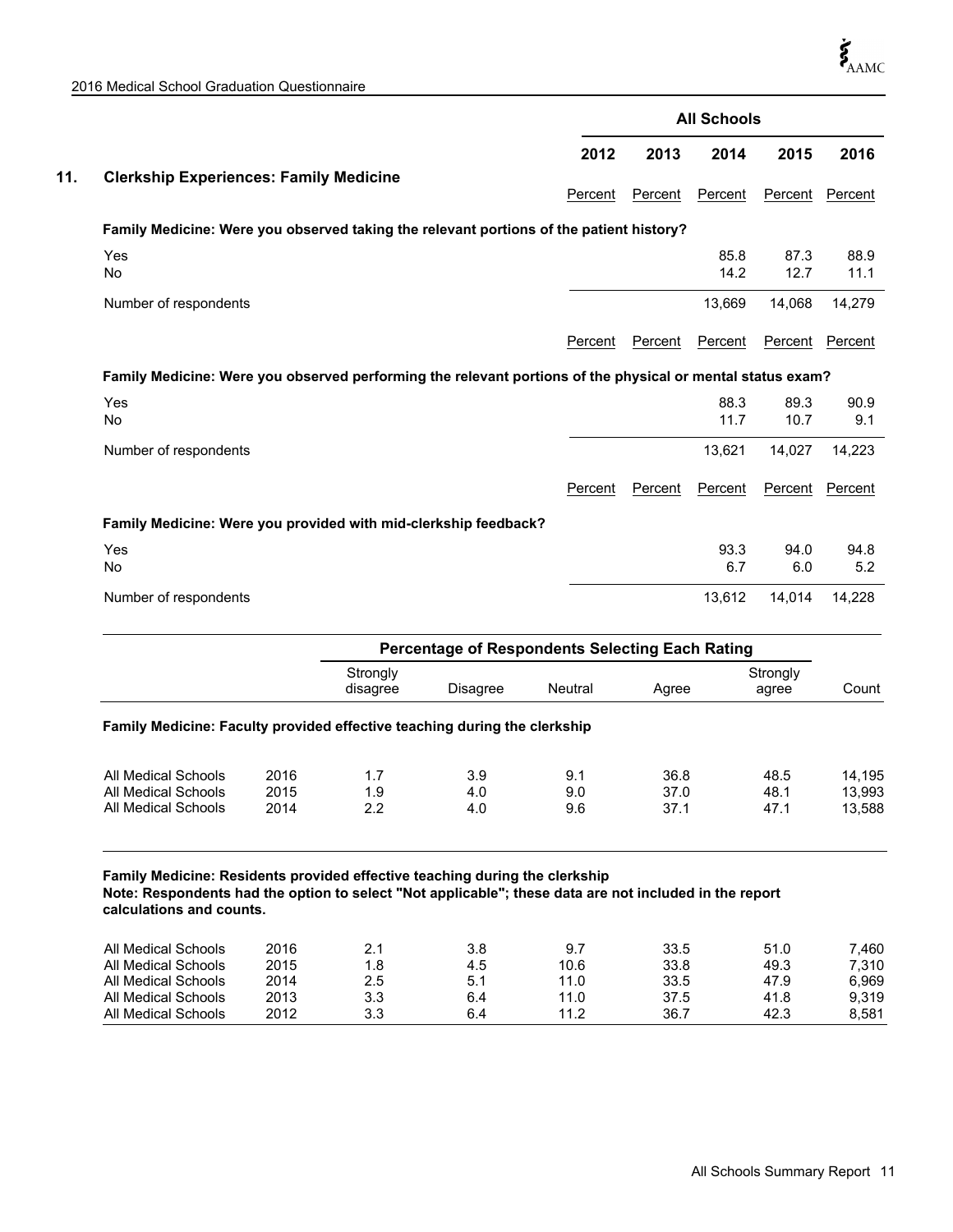|     |                                                                                                              |         |         | <b>All Schools</b> |                |             |
|-----|--------------------------------------------------------------------------------------------------------------|---------|---------|--------------------|----------------|-------------|
|     |                                                                                                              | 2012    | 2013    | 2014               | 2015           | 2016        |
| 11. | <b>Clerkship Experiences: Internal Medicine</b>                                                              | Percent | Percent | Percent            | <b>Percent</b> | Percent     |
|     | Internal Medicine: Were you observed taking the relevant portions of the patient history?                    |         |         |                    |                |             |
|     | Yes<br><b>No</b>                                                                                             |         |         | 91.5<br>8.5        | 91.5<br>8.5    | 92.7<br>7.3 |
|     | Number of respondents                                                                                        |         |         | 14,264             | 14,618         | 14,861      |
|     |                                                                                                              | Percent | Percent | Percent            | Percent        | Percent     |
|     | Internal Medicine: Were you observed performing the relevant portions of the physical or mental status exam? |         |         |                    |                |             |
|     | Yes<br>No                                                                                                    |         |         | 92.8<br>7.2        | 92.9<br>7.1    | 93.8<br>6.2 |
|     | Number of respondents                                                                                        |         |         | 14,209             | 14,570         | 14,796      |
|     |                                                                                                              | Percent | Percent | Percent            | Percent        | Percent     |
|     | Internal Medicine: Were you provided with mid-clerkship feedback?                                            |         |         |                    |                |             |
|     | Yes<br>No                                                                                                    |         |         | 96.8<br>3.2        | 97.2<br>2.8    | 97.7<br>2.3 |
|     | Number of respondents                                                                                        |         |         | 14,199             | 14,559         | 14,803      |
|     |                                                                                                              |         |         |                    |                |             |

|                                                                                                                                                                                                                     |              |                      | Percentage of Respondents Selecting Each Rating |                |              |                   |                  |  |
|---------------------------------------------------------------------------------------------------------------------------------------------------------------------------------------------------------------------|--------------|----------------------|-------------------------------------------------|----------------|--------------|-------------------|------------------|--|
|                                                                                                                                                                                                                     |              | Strongly<br>disagree | Disagree                                        | <b>Neutral</b> | Agree        | Strongly<br>agree | Count            |  |
| Internal Medicine: Faculty provided effective teaching during the clerkship                                                                                                                                         |              |                      |                                                 |                |              |                   |                  |  |
| All Medical Schools                                                                                                                                                                                                 | 2016         | 0.9                  | 1.7                                             | 4.9            | 29.8         | 62.7              | 14,735           |  |
| All Medical Schools<br>All Medical Schools                                                                                                                                                                          | 2015<br>2014 | 0.7<br>1.0           | 1.9<br>1.8                                      | 4.9<br>4.4     | 30.5<br>29.9 | 62.0<br>62.9      | 14,518<br>14,168 |  |
| Internal Medicine: Residents provided effective teaching during the clerkship<br>Note: Respondents had the option to select "Not applicable"; these data are not included in the report<br>calculations and counts. |              |                      |                                                 |                |              |                   |                  |  |
| All Medical Schools                                                                                                                                                                                                 | 2016         | 0.9                  | 1.6                                             | 4.2            | 25.4         | 67.9              | 14,159           |  |
| All Medical Schools                                                                                                                                                                                                 | 2015         | 0.9                  | 1.9                                             | 4.2            | 26.0         | 67.0              | 14,002           |  |
| All Medical Schools                                                                                                                                                                                                 | 2014         | 1.1                  | 2.0                                             | 4.2            | 26.6         | 66.2              | 13.711           |  |
| All Medical Schools                                                                                                                                                                                                 | 2013         | 1.5                  | 2.6                                             | 5.8            | 31.4         | 58.7              | 13,858           |  |
| All Medical Schools                                                                                                                                                                                                 | 2012         | 1.3                  | 2.7                                             | 5.7            | 31.0         | 59.3              | 12,987           |  |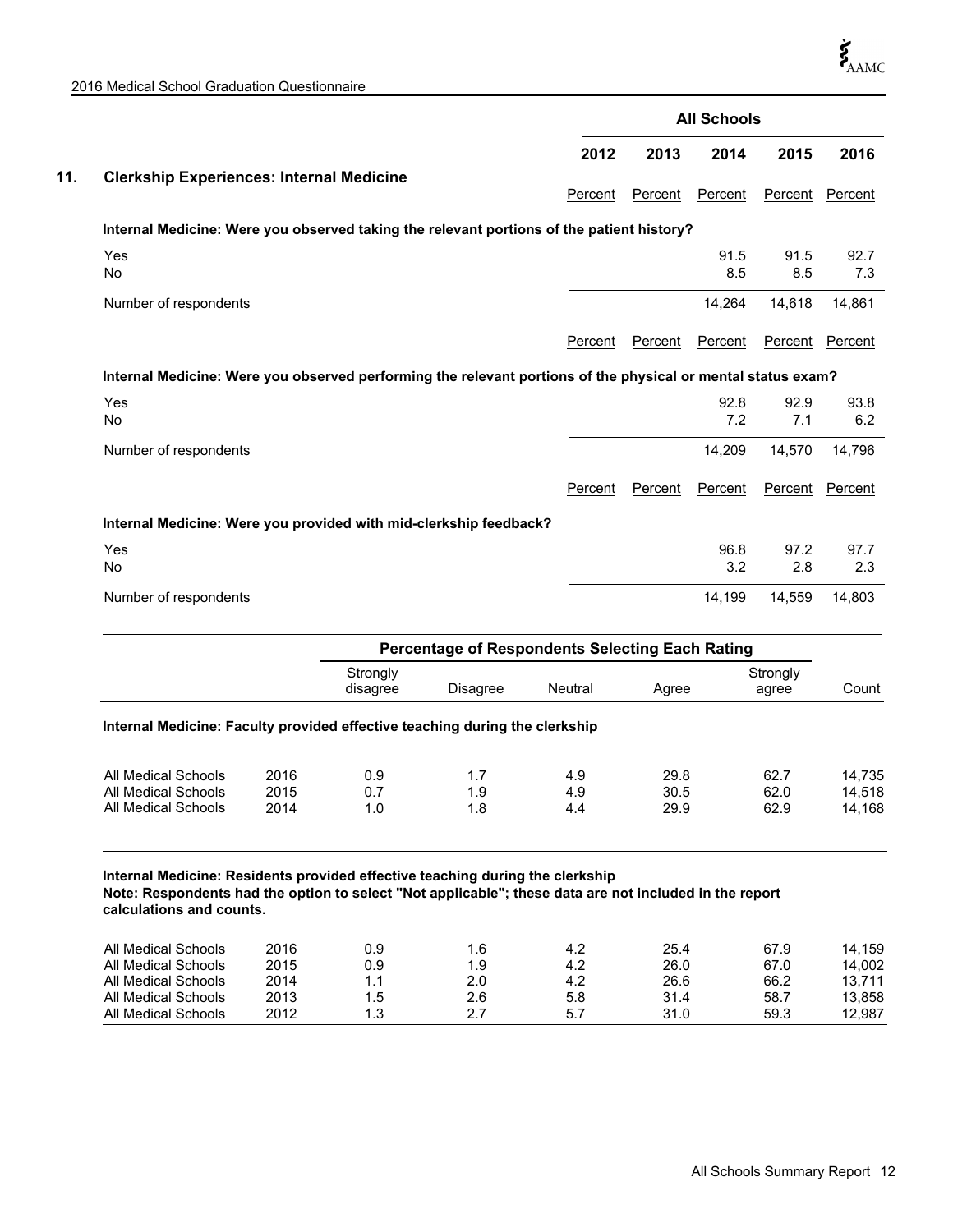|                                                                                                      |                      |                                                        |                |         | <b>All Schools</b> |                   |              |
|------------------------------------------------------------------------------------------------------|----------------------|--------------------------------------------------------|----------------|---------|--------------------|-------------------|--------------|
|                                                                                                      |                      |                                                        | 2012           | 2013    | 2014               | 2015              | 2016         |
| <b>Clerkship Experiences: Neurology</b>                                                              |                      |                                                        | Percent        | Percent | Percent            | Percent           | Percent      |
| Neurology: Were you observed taking the relevant portions of the patient history?                    |                      |                                                        |                |         |                    |                   |              |
| Yes<br><b>No</b>                                                                                     |                      |                                                        |                |         | 76.1<br>23.9       | 78.7<br>21.3      | 81.4<br>18.6 |
| Number of respondents                                                                                |                      |                                                        |                |         | 12,716             | 12,964            | 13,458       |
|                                                                                                      |                      |                                                        | Percent        | Percent | Percent            | Percent           | Percent      |
| Neurology: Were you observed performing the relevant portions of the physical or mental status exam? |                      |                                                        |                |         |                    |                   |              |
| Yes<br><b>No</b>                                                                                     |                      |                                                        |                |         | 86.5<br>13.5       | 87.7<br>12.3      | 89.5<br>10.5 |
| Number of respondents                                                                                |                      |                                                        |                |         | 12,686             | 12,933            | 13,406       |
|                                                                                                      |                      |                                                        | Percent        | Percent | Percent            | Percent           | Percent      |
| Neurology: Were you provided with mid-clerkship feedback?                                            |                      |                                                        |                |         |                    |                   |              |
| Yes<br><b>No</b>                                                                                     |                      |                                                        |                |         | 83.7<br>16.3       | 85.4<br>14.6      | 87.4<br>12.6 |
| Number of respondents                                                                                |                      |                                                        |                |         | 12,675             | 12,915            | 13,414       |
|                                                                                                      |                      | <b>Percentage of Respondents Selecting Each Rating</b> |                |         |                    |                   |              |
|                                                                                                      | Strongly<br>disagree | <b>Disagree</b>                                        | <b>Neutral</b> | Agree   |                    | Strongly<br>agree | Count        |

# **Neurology: Faculty provided effective teaching during the clerkship**

| All Medical Schools | 2016 | 2.0 | 5.4 | 12.8 | 37.4 | 42.3 | 13.348 |
|---------------------|------|-----|-----|------|------|------|--------|
| All Medical Schools | 2015 | 1.9 | 5.2 | 12.7 | 39.0 | 41.3 | 12.885 |
| All Medical Schools | 2014 |     | 5.8 | 13.1 | 38.8 | 40.1 | 12.622 |
|                     |      |     |     |      |      |      |        |

# **Neurology: Residents provided effective teaching during the clerkship Note: Respondents had the option to select "Not applicable"; these data are not included in the report calculations and counts.**

| All Medical Schools<br>All Medical Schools<br>All Medical Schools | 2016<br>2015<br>2014 | 2.3<br>2.3<br><u>.</u> | 5.9<br>6.8 | 12.3<br>13.0<br>12.4 | 33.4<br>34.1<br>34.9 | 45.8<br>44.7<br>43.3 | . 419<br>10.963<br>10.805 |
|-------------------------------------------------------------------|----------------------|------------------------|------------|----------------------|----------------------|----------------------|---------------------------|
|-------------------------------------------------------------------|----------------------|------------------------|------------|----------------------|----------------------|----------------------|---------------------------|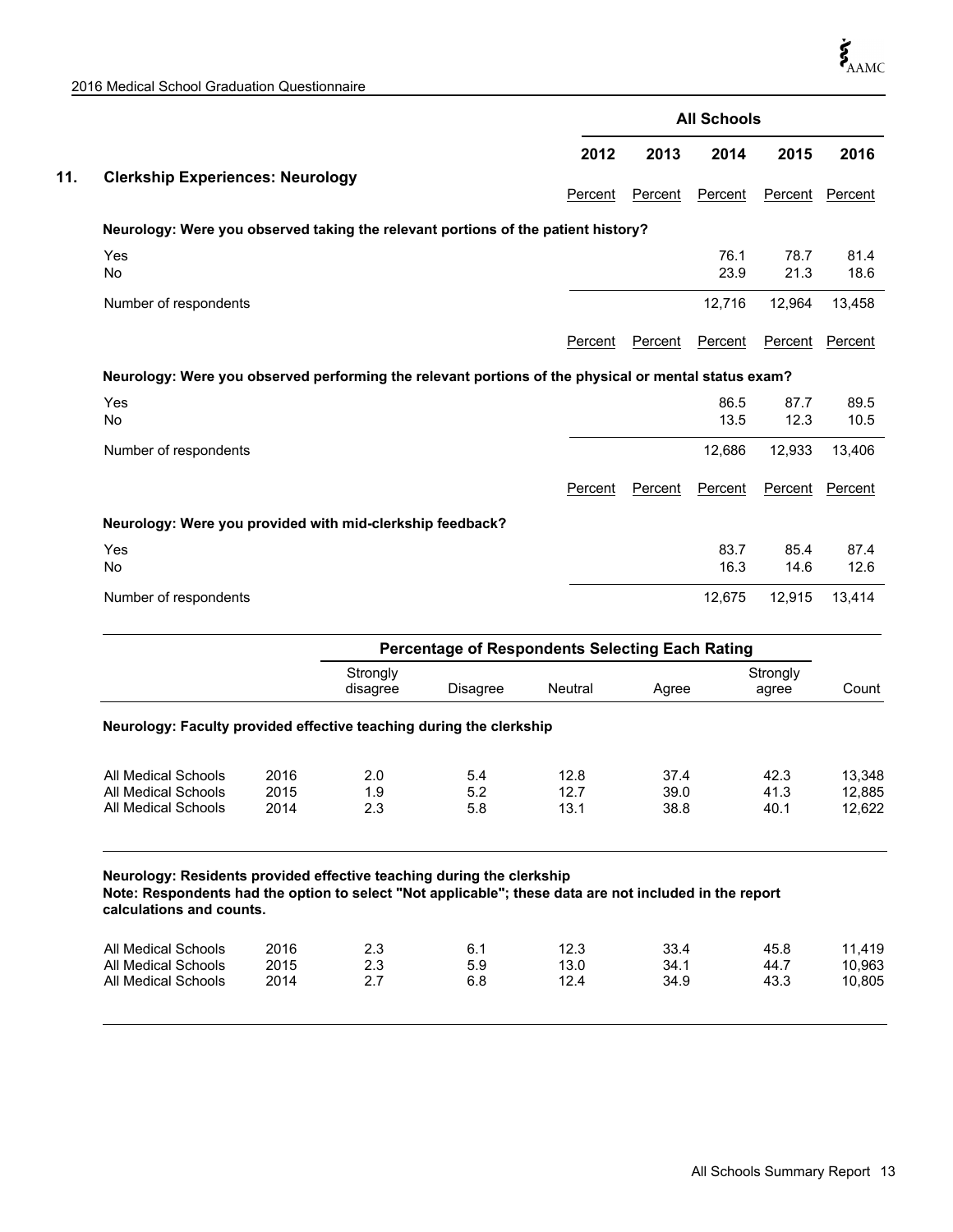|                                                                                                                                                                                                                                                               |      |                      |                                                        |         |         | <b>All Schools</b> |                   |                  |
|---------------------------------------------------------------------------------------------------------------------------------------------------------------------------------------------------------------------------------------------------------------|------|----------------------|--------------------------------------------------------|---------|---------|--------------------|-------------------|------------------|
|                                                                                                                                                                                                                                                               |      |                      |                                                        | 2012    | 2013    | 2014               | 2015              | 2016             |
| Clerkship Experiences: Obstetrics-Gynecology/Women's Health                                                                                                                                                                                                   |      |                      |                                                        |         |         |                    |                   |                  |
|                                                                                                                                                                                                                                                               |      |                      |                                                        | Percent | Percent | Percent            | Percent           | Percent          |
| Obstetrics-Gynecology/Women's Health: Were you observed taking the relevant portions of the patient history?                                                                                                                                                  |      |                      |                                                        |         |         |                    |                   |                  |
| Yes<br>No                                                                                                                                                                                                                                                     |      |                      |                                                        |         |         | 77.9<br>22.1       | 78.9<br>21.1      | 81.8<br>18.2     |
| Number of respondents                                                                                                                                                                                                                                         |      |                      |                                                        |         |         | 14,230             | 14,601            | 14,845           |
|                                                                                                                                                                                                                                                               |      |                      |                                                        | Percent | Percent | Percent            | Percent           | Percent          |
| Obstetrics-Gynecology/Women's Health: Were you observed performing the relevant portions of the physical or<br>mental status exam?                                                                                                                            |      |                      |                                                        |         |         |                    |                   |                  |
| Yes<br>No                                                                                                                                                                                                                                                     |      |                      |                                                        |         |         | 88.7<br>11.3       | 88.8<br>11.2      | 90.1<br>9.9      |
| Number of respondents                                                                                                                                                                                                                                         |      |                      |                                                        |         |         | 14,195             | 14,570            | 14,797           |
|                                                                                                                                                                                                                                                               |      |                      |                                                        | Percent | Percent | Percent            | Percent           | Percent          |
| Obstetrics-Gynecology/Women's Health: Were you provided with mid-clerkship feedback?                                                                                                                                                                          |      |                      |                                                        |         |         |                    |                   |                  |
| Yes<br>No                                                                                                                                                                                                                                                     |      |                      |                                                        |         |         | 91.1<br>8.9        | 92.3<br>7.7       | 93.2<br>6.8      |
| Number of respondents                                                                                                                                                                                                                                         |      |                      |                                                        |         |         | 14,192             | 14,548            | 14,802           |
|                                                                                                                                                                                                                                                               |      |                      | <b>Percentage of Respondents Selecting Each Rating</b> |         |         |                    |                   |                  |
|                                                                                                                                                                                                                                                               |      | Strongly<br>disagree | Disagree                                               | Neutral | Agree   |                    | Strongly<br>agree | Count            |
| Obstetrics-Gynecology/Women's Health: Faculty provided effective teaching during the clerkship                                                                                                                                                                |      |                      |                                                        |         |         |                    |                   |                  |
| <b>All Medical Schools</b>                                                                                                                                                                                                                                    | 2016 | 2.9                  | 6.4                                                    | 14.0    | 39.5    |                    | 37.2              | 14,777           |
| <b>All Medical Schools</b>                                                                                                                                                                                                                                    | 2014 | 3.0                  | 6.9                                                    | 13.2    | 39.5    |                    | 37.4              | 14,529<br>14,169 |
| All Medical Schools<br>Obstetrics-Gynecology/Women's Health: Residents provided effective teaching during the clerkship<br>Note: Respondents had the option to select "Not applicable"; these data are not included in the report<br>calculations and counts. | 2015 | 2.9                  | 6.8                                                    | 14.2    |         |                    | 39.3              | 36.9             |
|                                                                                                                                                                                                                                                               | 001c | E 1                  | 77                                                     | 100     | 22c     |                    |                   | د در             |

| All Medical Schools | 2016 |     |     | 12.3 | 32.6 | 42.3 | 13.377 |
|---------------------|------|-----|-----|------|------|------|--------|
| All Medical Schools | 2015 |     | 8.0 | 11.6 | 33.3 | 41.9 | 13.203 |
| All Medical Schools | 2014 | 5.2 | 8.5 | 12.0 | 34.4 | 39.9 | 12.854 |
| All Medical Schools | 2013 | 6.3 | 9.2 | 13.2 | 34.5 | 36.8 | 13.316 |
| All Medical Schools | 2012 | 6.6 | 8.8 | 13.5 | 34.4 | 36.8 | 12.444 |
|                     |      |     |     |      |      |      |        |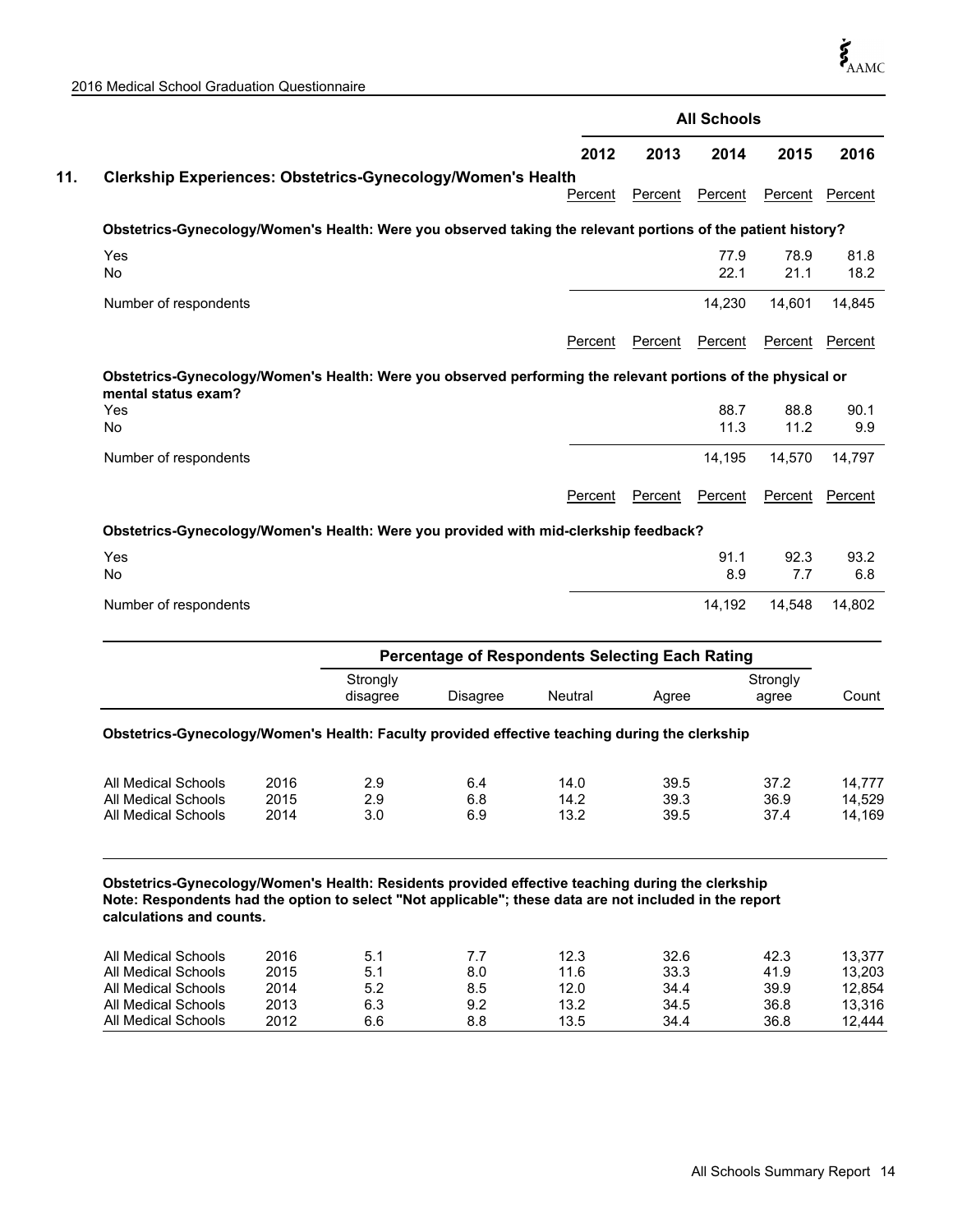All Medical Schools

|     |                                                                                                       |         |         | <b>All Schools</b> |              |             |
|-----|-------------------------------------------------------------------------------------------------------|---------|---------|--------------------|--------------|-------------|
|     |                                                                                                       | 2012    | 2013    | 2014               | 2015         | 2016        |
| 11. | <b>Clerkship Experiences: Pediatrics</b>                                                              | Percent | Percent | Percent            | Percent      | Percent     |
|     | Pediatrics: Were you observed taking the relevant portions of the patient history?                    |         |         |                    |              |             |
|     | Yes<br><b>No</b>                                                                                      |         |         | 89.0<br>11.0       | 90.0<br>10.0 | 91.4<br>8.6 |
|     | Number of respondents                                                                                 |         |         | 14,247             | 14,618       | 14,847      |
|     |                                                                                                       | Percent | Percent | Percent            | Percent      | Percent     |
|     | Pediatrics: Were you observed performing the relevant portions of the physical or mental status exam? |         |         |                    |              |             |
|     | Yes<br>No                                                                                             |         |         | 91.3<br>8.7        | 91.9<br>8.1  | 92.8<br>7.2 |
|     | Number of respondents                                                                                 |         |         | 14,199             | 14,579       | 14,794      |
|     |                                                                                                       | Percent | Percent | Percent            | Percent      | Percent     |
|     | Pediatrics: Were you provided with mid-clerkship feedback?                                            |         |         |                    |              |             |
|     | Yes<br>No                                                                                             |         |         | 95.0<br>5.0        | 95.2<br>4.8  | 96.0<br>4.0 |
|     | Number of respondents                                                                                 |         |         | 14,198             | 14,571       | 14,808      |

|                                                                                                                                    |              | <b>Percentage of Respondents Selecting Each Rating</b> |            |            |              |                   |                  |
|------------------------------------------------------------------------------------------------------------------------------------|--------------|--------------------------------------------------------|------------|------------|--------------|-------------------|------------------|
|                                                                                                                                    |              | Strongly<br>disagree                                   | Disagree   | Neutral    | Agree        | Strongly<br>agree | Count            |
| Pediatrics: Faculty provided effective teaching during the clerkship                                                               |              |                                                        |            |            |              |                   |                  |
| All Medical Schools<br>All Medical Schools                                                                                         | 2016<br>2015 | 1.2<br>1.1                                             | 2.8<br>2.9 | 7.6<br>7.7 | 35.6<br>35.5 | 52.9<br>52.8      | 14,765<br>14,536 |
| All Medical Schools                                                                                                                | 2014         | 1.2                                                    | 2.5        | 7.3        | 36.8         | 52.1              | 14,170           |
| Pediatrics: Residents provided effective teaching during the clerkship                                                             |              |                                                        |            |            |              |                   |                  |
| Note: Respondents had the option to select "Not applicable"; these data are not included in the report<br>calculations and counts. |              |                                                        |            |            |              |                   |                  |
| All Medical Schools                                                                                                                | 2016         | 2.0                                                    | 3.6        | 8.6        | 32.4         | 53.4              | 13,536           |
| All Medical Schools                                                                                                                | 2015         | 1.6                                                    | 4.0        | 8.9        | 32.7         | 52.7              | 13,318           |
| All Medical Schools<br>All Medical Schools                                                                                         | 2014<br>2013 | 1.8                                                    | 4.3        | 8.6<br>8.2 | 34.6<br>35.9 | 50.7<br>49.5      | 13.079           |
|                                                                                                                                    |              | 2.3                                                    | 4.1        |            |              |                   | 13,457           |

All Medical Schools 2013 2.3 4.1 8.2 35.9 49.5 13,457<br>All Medical Schools 2012 2.2 4.4 8.6 36.0 48.9 12,583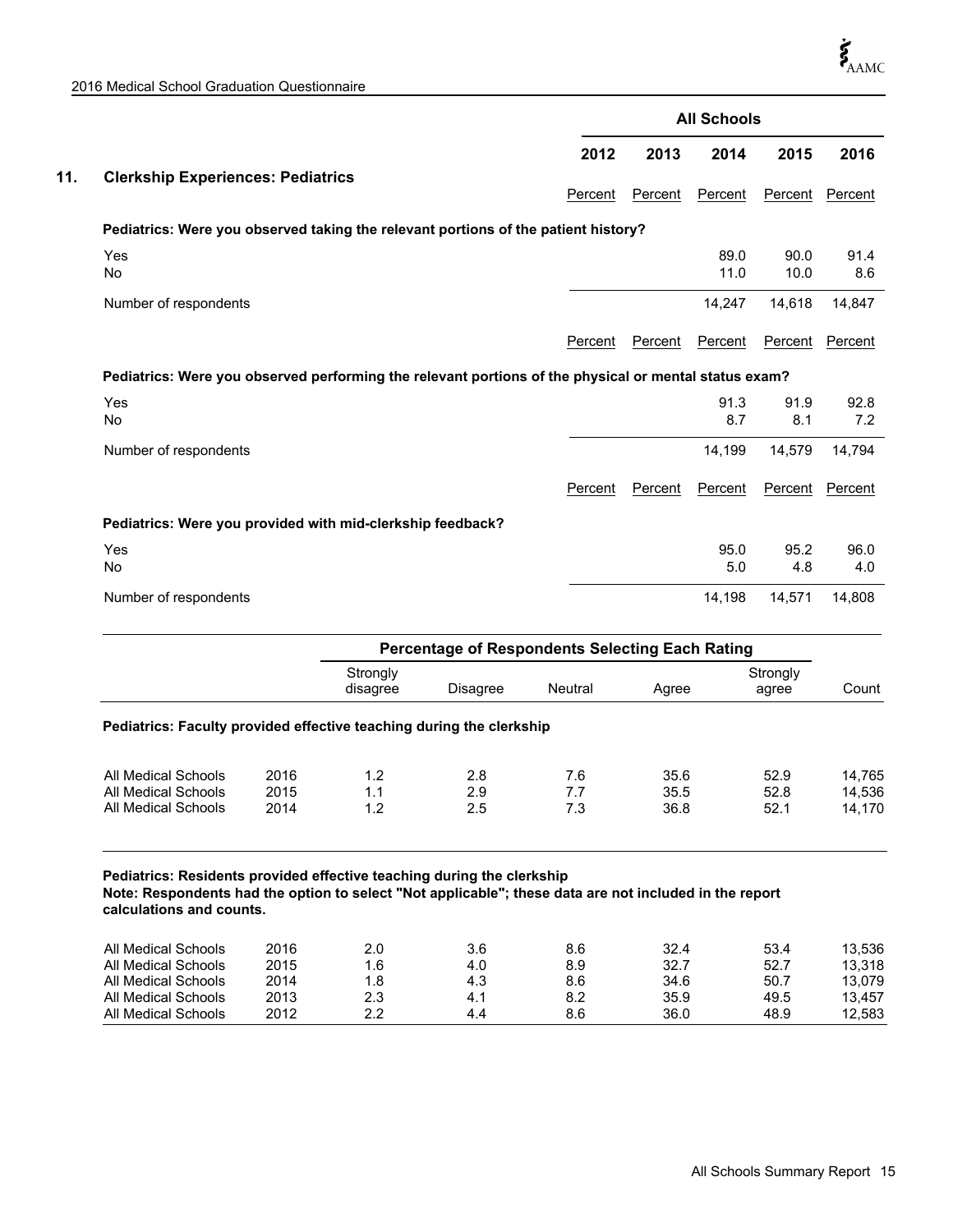All Medical Schools

|     |                                                                                                       |         |         | <b>All Schools</b> |              |             |
|-----|-------------------------------------------------------------------------------------------------------|---------|---------|--------------------|--------------|-------------|
|     |                                                                                                       | 2012    | 2013    | 2014               | 2015         | 2016        |
| 11. | <b>Clerkship Experiences: Psychiatry</b>                                                              | Percent | Percent | Percent            | Percent      | Percent     |
|     | Psychiatry: Were you observed taking the relevant portions of the patient history?                    |         |         |                    |              |             |
|     | Yes<br><b>No</b>                                                                                      |         |         | 89.0<br>11.0       | 90.4<br>9.6  | 91.7<br>8.3 |
|     | Number of respondents                                                                                 |         |         | 14,224             | 14,603       | 14,843      |
|     |                                                                                                       | Percent | Percent | Percent            | Percent      | Percent     |
|     | Psychiatry: Were you observed performing the relevant portions of the physical or mental status exam? |         |         |                    |              |             |
|     | Yes<br>No                                                                                             |         |         | 87.6<br>12.4       | 89.1<br>10.9 | 90.6<br>9.4 |
|     | Number of respondents                                                                                 |         |         | 14,176             | 14,568       | 14,787      |
|     |                                                                                                       | Percent | Percent | Percent            | Percent      | Percent     |
|     | Psychiatry: Were you provided with mid-clerkship feedback?                                            |         |         |                    |              |             |
|     | Yes<br>No                                                                                             |         |         | 90.7<br>9.3        | 91.9<br>8.1  | 93.4<br>6.6 |
|     | Number of respondents                                                                                 |         |         | 14,171             | 14,549       | 14,799      |

|                                                                                                                                                                                                              |                              | <b>Percentage of Respondents Selecting Each Rating</b> |                          |                              |                              |                              |                                      |
|--------------------------------------------------------------------------------------------------------------------------------------------------------------------------------------------------------------|------------------------------|--------------------------------------------------------|--------------------------|------------------------------|------------------------------|------------------------------|--------------------------------------|
|                                                                                                                                                                                                              |                              | Strongly<br>disagree                                   | Disagree                 | Neutral                      | Agree                        | Strongly<br>agree            | Count                                |
| <b>Psychiatry: Faculty provided effective teaching during the clerkship</b>                                                                                                                                  |                              |                                                        |                          |                              |                              |                              |                                      |
| All Medical Schools<br>All Medical Schools<br>All Medical Schools                                                                                                                                            | 2016<br>2015<br>2014         | 1.5<br>1.4<br>1.7                                      | 3.8<br>4.0<br>4.2        | 9.8<br>10.3<br>10.9          | 37.3<br>37.9<br>39.7         | 47.6<br>46.4<br>43.5         | 14,748<br>14,519<br>14,146           |
| Psychiatry: Residents provided effective teaching during the clerkship<br>Note: Respondents had the option to select "Not applicable"; these data are not included in the report<br>calculations and counts. |                              |                                                        |                          |                              |                              |                              |                                      |
| All Medical Schools<br>All Medical Schools<br>All Medical Schools<br>All Medical Schools                                                                                                                     | 2016<br>2015<br>2014<br>2013 | 2.0<br>2.1<br>2.2<br>2.3                               | 5.0<br>5.5<br>6.2<br>5.2 | 11.8<br>11.7<br>12.6<br>10.6 | 35.2<br>36.1<br>36.6<br>37.9 | 46.0<br>44.5<br>42.3<br>44.0 | 11,628<br>11,461<br>11,250<br>12,456 |

All Medical Schools 2013 2.3 5.2 10.6 37.9 44.0 12,456<br>All Medical Schools 2012 2.3 4.6 10.9 37.5 44.7 11,629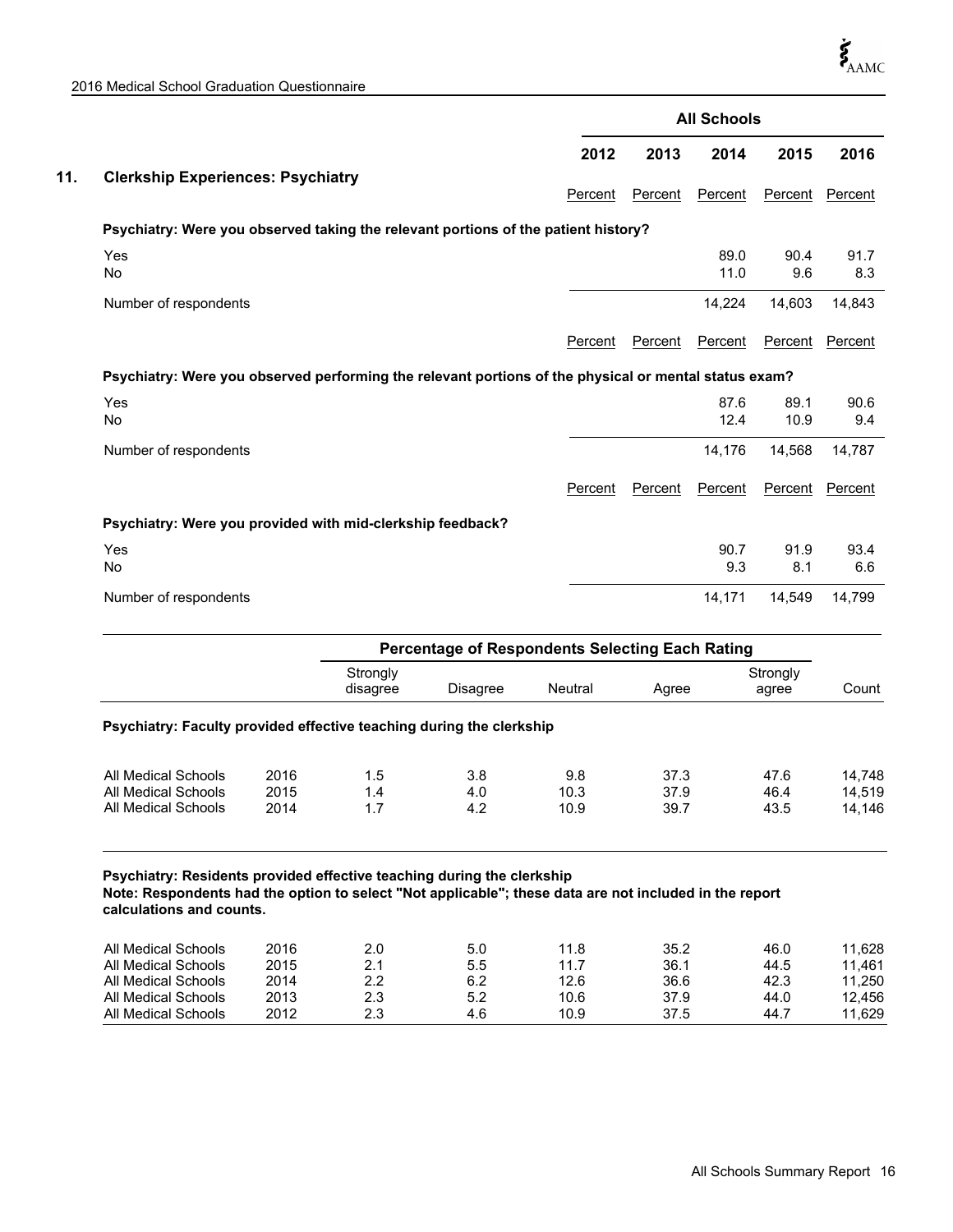|     |                                                                                                    | <b>All Schools</b> |         |              |              |              |  |
|-----|----------------------------------------------------------------------------------------------------|--------------------|---------|--------------|--------------|--------------|--|
|     |                                                                                                    | 2012               | 2013    | 2014         | 2015         | 2016         |  |
| 11. | <b>Clerkship Experiences: Surgery</b>                                                              | Percent            | Percent | Percent      | Percent      | Percent      |  |
|     | Surgery: Were you observed taking the relevant portions of the patient history?                    |                    |         |              |              |              |  |
|     | Yes<br>No                                                                                          |                    |         | 66.4<br>33.6 | 68.7<br>31.3 | 72.4<br>27.6 |  |
|     | Number of respondents                                                                              |                    |         | 14,198       | 14,568       | 14,819       |  |
|     |                                                                                                    | Percent            | Percent | Percent      | Percent      | Percent      |  |
|     | Surgery: Were you observed performing the relevant portions of the physical or mental status exam? |                    |         |              |              |              |  |
|     | Yes<br>No                                                                                          |                    |         | 74.9<br>25.1 | 76.6<br>23.4 | 78.8<br>21.2 |  |
|     | Number of respondents                                                                              |                    |         | 14,176       | 14.542       | 14,784       |  |
|     |                                                                                                    | Percent            | Percent | Percent      | Percent      | Percent      |  |
|     | Surgery: Were you provided with mid-clerkship feedback?                                            |                    |         |              |              |              |  |
|     | Yes<br>No                                                                                          |                    |         | 88.4<br>11.6 | 89.3<br>10.7 | 91.2<br>8.8  |  |
|     | Number of respondents                                                                              |                    |         | 14,178       | 14,544       | 14,792       |  |

|                                                                                                                                    |               |                      | <b>Percentage of Respondents Selecting Each Rating</b> |              |              |                   |                  |
|------------------------------------------------------------------------------------------------------------------------------------|---------------|----------------------|--------------------------------------------------------|--------------|--------------|-------------------|------------------|
|                                                                                                                                    |               | Strongly<br>disagree | Disagree                                               | Neutral      | Agree        | Strongly<br>agree | Count            |
| Surgery: Faculty provided effective teaching during the clerkship                                                                  |               |                      |                                                        |              |              |                   |                  |
| All Medical Schools<br>All Medical Schools                                                                                         | 2016<br>2015  | 3.4<br>3.3           | 7.3<br>7.9                                             | 14.2<br>14.5 | 38.3<br>38.5 | 36.7<br>35.9      | 14.733<br>14.502 |
| All Medical Schools                                                                                                                | 2014          | 3.7                  | 8.2                                                    | 14.5         | 38.7         | 34.9              | 14.153           |
| Surgery: Residents provided effective teaching during the clerkship                                                                |               |                      |                                                        |              |              |                   |                  |
| Note: Respondents had the option to select "Not applicable"; these data are not included in the report<br>calculations and counts. |               |                      |                                                        |              |              |                   |                  |
| $\cdots$ $\cdots$ $\cdots$                                                                                                         | $\sim$ $\sim$ | $\sim$ $\sim$        |                                                        |              |              |                   |                  |

| All Medical Schools | 2016 |     | 5.9 | 10.7 | 32.5 | 47.8 | 13.716 |
|---------------------|------|-----|-----|------|------|------|--------|
| All Medical Schools | 2015 | 3.3 | 6.4 | 10.8 | 32.3 | 47.2 | 13.578 |
| All Medical Schools | 2014 | 3.6 | 6.6 | 10.5 | 33.9 | 45.3 | 13.192 |
| All Medical Schools | 2013 | 4.3 | 6.5 | 11.8 | 34.9 | 42.5 | 13.436 |
| All Medical Schools | 2012 |     | 5.8 | 10.9 | 35.3 | 44.0 | 12.534 |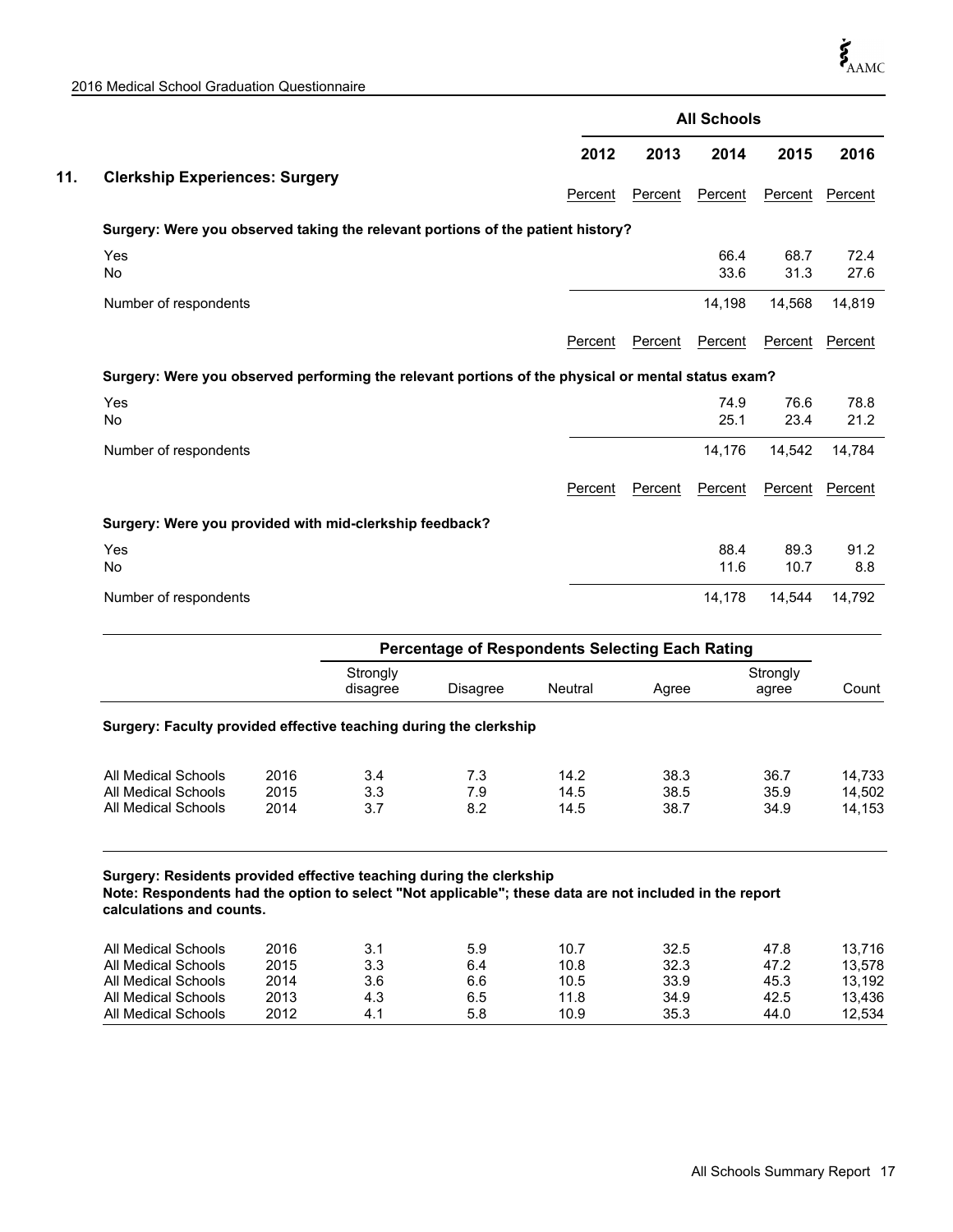# **12. Indicate whether you agree or disagree with the following statements about your preparedness for beginning a residency program:**

|                                                                                                                                                                                     | <b>Percentage of Respondents Selecting Each Rating</b> |                 |            |              |              |                  |
|-------------------------------------------------------------------------------------------------------------------------------------------------------------------------------------|--------------------------------------------------------|-----------------|------------|--------------|--------------|------------------|
|                                                                                                                                                                                     | Strongly                                               |                 |            |              | Strongly     |                  |
|                                                                                                                                                                                     | disagree                                               | <b>Disagree</b> | Neutral    | Agree        | agree        | Count            |
| I am confident that I have acquired the clinical skills required to begin a residency program.                                                                                      |                                                        |                 |            |              |              |                  |
| All Medical Schools<br>2016                                                                                                                                                         | 0.6                                                    | 2.0             | 7.3        | 47.0         | 43.1         | 14,709           |
| 2015<br><b>All Medical Schools</b>                                                                                                                                                  | 0.5                                                    | 2.2             | 8.0        | 48.3         | 40.9         | 14,384           |
| 2014<br>All Medical Schools                                                                                                                                                         | 0.4                                                    | 1.6             | 7.1        | 51.0         | 40.0         | 13,707           |
| 2013<br><b>All Medical Schools</b>                                                                                                                                                  | 0.4                                                    | 1.7             | 8.5        | 53.2         | 36.2         | 13,411           |
| All Medical Schools<br>2012                                                                                                                                                         | 0.4                                                    | 1.9             | 7.6        | 53.0         | 37.0         | 12,461           |
| I have the fundamental understanding of common conditions and their management encountered in the major clinical<br>disciplines.                                                    |                                                        |                 |            |              |              |                  |
| All Medical Schools<br>2016                                                                                                                                                         | 0.4                                                    | 1.0             | 5.4        | 50.3         | 42.9         | 14,684           |
| 2015<br><b>All Medical Schools</b>                                                                                                                                                  | 0.3                                                    | 1.0             | 5.3        | 53.3         | 40.1         | 14,367           |
| 2014<br><b>All Medical Schools</b>                                                                                                                                                  | 0.2                                                    | 0.9             | 4.7        | 56.1         | 38.1         | 13,694           |
| 2013<br><b>All Medical Schools</b>                                                                                                                                                  | 0.3                                                    | 0.9             | 5.7        | 58.8         | 34.3         | 13,402           |
| <b>All Medical Schools</b><br>2012                                                                                                                                                  | 0.2                                                    | 1.0             | 5.5        | 58.1         | 35.2         | 12,447           |
| I have the communication skills necessary to interact with patients and health professionals.                                                                                       |                                                        |                 |            |              |              |                  |
| 2016<br>All Medical Schools                                                                                                                                                         | 0.3                                                    | 0.2             | 1.4        | 24.4         | 73.8         | 14,663           |
| 2015<br>All Medical Schools                                                                                                                                                         | 0.1                                                    | 0.2             | 1.4        | 26.7         | 71.5         | 14,337           |
| 2014<br><b>All Medical Schools</b>                                                                                                                                                  | 0.1                                                    | 0.2             | 1.5        | 33.1         | 65.2         | 13,673           |
| 2013<br><b>All Medical Schools</b>                                                                                                                                                  | 0.2                                                    | 0.2             | 2.2        | 37.9         | 59.5         | 13,394           |
| 2012<br>All Medical Schools                                                                                                                                                         | 0.1                                                    | 0.3             | 2.0        | 37.7         | 59.9         | 12,434           |
| I have basic skills in clinical decision making and the application of evidence based information to medical practice.                                                              |                                                        |                 |            |              |              |                  |
| 2016                                                                                                                                                                                |                                                        |                 |            |              |              |                  |
| All Medical Schools<br>All Medical Schools<br>2015                                                                                                                                  | 0.4<br>0.3                                             | 0.8<br>0.8      | 4.8<br>5.1 | 44.9<br>48.4 | 49.1<br>45.4 | 14,622<br>14,304 |
| 2014<br><b>All Medical Schools</b>                                                                                                                                                  | 0.2                                                    | 0.6             | 3.9        | 50.4         | 45.0         | 13,663           |
| <b>All Medical Schools</b><br>2013                                                                                                                                                  | 0.3                                                    | 0.6             | 5.0        | 53.9         | 40.2         | 13,382           |
| 2012<br>All Medical Schools                                                                                                                                                         | 0.2                                                    | 0.7             | 4.8        | 54.0         | 40.2         | 12,419           |
|                                                                                                                                                                                     |                                                        |                 |            |              |              |                  |
| I have a fundamental understanding of the issues in social sciences of medicine (e.g., ethics, humanism, professionalism,<br>organization and structure of the health care system). |                                                        |                 |            |              |              |                  |
| 2016<br>All Medical Schools                                                                                                                                                         | 0.4                                                    | 1.2             | 5.0        | 39.0         | 54.3         | 14,683           |
| 2015<br><b>All Medical Schools</b>                                                                                                                                                  | 0.3                                                    | 1.0             | 5.4        | 42.9         | 50.4         | 14,369           |
| 2014<br><b>All Medical Schools</b>                                                                                                                                                  | 0.2                                                    | 0.8             | 4.1        | 47.3         | 47.6         | 13,683           |
| 2013<br>All Medical Schools                                                                                                                                                         | 0.3                                                    | 1.1             | 5.5        | 50.8         | 42.4         | 13,395           |
| 2012<br>All Medical Schools                                                                                                                                                         | 0.2                                                    | 1.1             | 5.9        | 51.6         | 41.2         | 12,440           |
| I understand the ethical and professional values that are expected of the profession.                                                                                               |                                                        |                 |            |              |              |                  |
| 2016<br><b>All Medical Schools</b>                                                                                                                                                  | 0.3                                                    | 0.2             | 1.5        | 27.8         | 70.2         | 14,666           |
| All Medical Schools<br>2015                                                                                                                                                         | 0.2                                                    | 0.1             | 1.6        | 31.0         | 67.1         | 14,348           |
| All Medical Schools<br>2014                                                                                                                                                         | 0.2                                                    | 0.1             | 1.5        | 36.9         | 61.3         | 13,676           |
| 2013<br><b>All Medical Schools</b>                                                                                                                                                  | 0.2                                                    | 0.2             | 2.3        | 41.5         | 55.8         | 13,386           |
| 2012<br>All Medical Schools                                                                                                                                                         | 0.2                                                    | 0.2             | 2.0        | 41.8         | 55.7         | 12,423           |
| I believe I am adequately prepared to care for patients from different backgrounds.                                                                                                 |                                                        |                 |            |              |              |                  |
| <b>All Medical Schools</b><br>2016                                                                                                                                                  |                                                        | 0.7             |            |              |              | 14,675           |
| 2015<br>All Medical Schools                                                                                                                                                         | 0.4<br>0.2                                             | 0.6             | 3.4<br>3.9 | 33.4<br>39.7 | 62.1<br>55.7 | 14,356           |
| 2014<br><b>All Medical Schools</b>                                                                                                                                                  | 0.2                                                    | 0.4             | 2.8        | 41.3         | 55.4         | 13,661           |
| All Medical Schools<br>2013                                                                                                                                                         | 0.3                                                    | 0.5             | 3.8        | 45.4         | 49.9         | 13,359           |
| 2012<br>All Medical Schools                                                                                                                                                         | 0.2                                                    | 0.6             | 3.7        | 45.3         | 50.3         | 12,415           |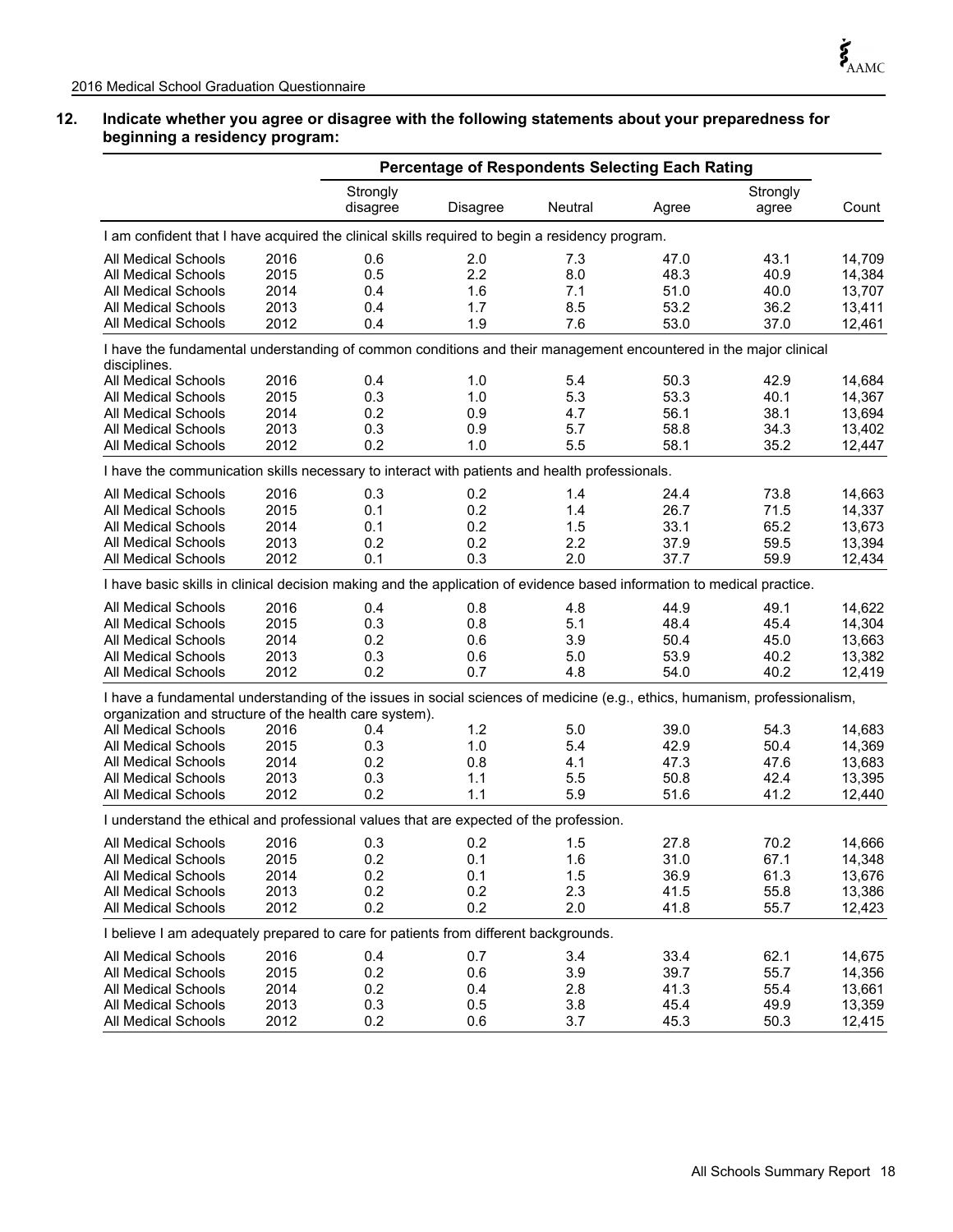|     |                                                                                                                                   | <b>All Schools</b> |                |                |         |                 |  |  |  |  |  |  |
|-----|-----------------------------------------------------------------------------------------------------------------------------------|--------------------|----------------|----------------|---------|-----------------|--|--|--|--|--|--|
|     |                                                                                                                                   | 2012               | 2013           | 2014           | 2015    | 2016            |  |  |  |  |  |  |
| 13. | Have you had a clinical training experience during medical school at a<br><b>Department of Veterans Affairs medical facility?</b> |                    |                |                |         |                 |  |  |  |  |  |  |
|     |                                                                                                                                   | Percent            | Percent        | Percent        | Percent | Percent         |  |  |  |  |  |  |
|     | Yes                                                                                                                               | 66.4               | 62.7           | 61.2           | 59.0    | 60.5            |  |  |  |  |  |  |
|     | <b>No</b>                                                                                                                         | 33.6               | 37.3           | 38.8           | 41.0    | 39.5            |  |  |  |  |  |  |
|     | Number of respondents                                                                                                             | 12,317             | 14,050         | 14,210         | 14,564  | 14,705          |  |  |  |  |  |  |
|     | How would you rate the value of your Department of Veterans Affairs                                                               |                    |                |                |         |                 |  |  |  |  |  |  |
|     | clinical training experience?<br>Note: Only those who responded "Yes" to the prior question could                                 |                    |                |                |         |                 |  |  |  |  |  |  |
|     | respond to this item.                                                                                                             | Percent            | <b>Percent</b> | <b>Percent</b> |         | Percent Percent |  |  |  |  |  |  |
|     | Poor                                                                                                                              | 2.1                | 2.4            | 3.0            | 2.7     | 2.6             |  |  |  |  |  |  |
|     | Fair                                                                                                                              | 6.0                | 6.0            | 5.7            | 5.6     | 5.6             |  |  |  |  |  |  |
|     | Adequate                                                                                                                          | 22.1               | 21.0           | 20.6           | 20.9    | 21.6            |  |  |  |  |  |  |
|     | Very Good                                                                                                                         | 38.4               | 37.3           | 36.6           | 36.9    | 38.0            |  |  |  |  |  |  |
|     | Excellent                                                                                                                         | 31.5               | 33.3           | 34.1           | 33.8    | 32.2            |  |  |  |  |  |  |
|     | Number of respondents                                                                                                             | 8,166              | 8,802          | 8,687          | 8,590   | 8,881           |  |  |  |  |  |  |
| 14. | Indicate the activities you will have participated in during medical school                                                       |                    |                |                |         |                 |  |  |  |  |  |  |
|     | on an elective (for credit) or volunteer (not required) basis:                                                                    |                    |                |                |         |                 |  |  |  |  |  |  |
|     |                                                                                                                                   | Percent            | Percent        | Percent        |         | Percent Percent |  |  |  |  |  |  |
|     | Independent study project for credit                                                                                              | 42.4               | 42.4           | 43.8           | 32.5    | 46.6            |  |  |  |  |  |  |
|     | Research project with faculty member                                                                                              | 68.1               | 68.2           | 69.3           | 69.4    | 74.1            |  |  |  |  |  |  |
|     | Authorship (sole or joint) of a peer-reviewed paper submitted<br>for publication                                                  | 41.8               | 41.7           | 42.0           | 47.8    | 46.5            |  |  |  |  |  |  |
|     | Authorship (sole or joint) of a peer-reviewed oral or poster<br>presentation                                                      |                    |                | 43.6           | 52.5    | 50.3            |  |  |  |  |  |  |
|     | Global health experience                                                                                                          | 30.4               | 30.2           | 29.0           | 31.2    | 28.0            |  |  |  |  |  |  |
|     | Educating elementary, high school or college students about<br>careers in health professions or biological sciences               | 44.0               | 45.1           | 44.9           | 44.7    | 48.4            |  |  |  |  |  |  |
|     | Providing health education (e.g., HIV/AIDS education, breast<br>cancer awareness, smoking cessation, obesity)                     | 57.7               | 57.6           | 59.6           | 60.5    | 61.5            |  |  |  |  |  |  |

| Providing health education (e.g., HIV/AIDS education, breast        | 57.7   | 57.6   | 59.6   | 60.5   | 61.5   |
|---------------------------------------------------------------------|--------|--------|--------|--------|--------|
| cancer awareness, smoking cessation, obesity)                       |        |        |        |        |        |
| Field experience in providing health education in the               | 42.9   | 41.2   | 37.9   | 36.2   | 35.0   |
| community (e.g., adult/child protective services, family            |        |        |        |        |        |
| violence program, rape crisis hotline)                              |        |        |        |        |        |
| Field experience in home care                                       | 33.5   | 31.7   | 33.1   | 32.6   | 33.3   |
| Learned another language in order to improve communication with     | 25.3   | 24.8   | 23.6   | 23.7   | 23.9   |
| patients                                                            |        |        |        |        |        |
| Learned the proper use of the interpreter when needed               | 71.5   | 70.8   | 74.1   | 73.1   | 79.4   |
| Experience related to health disparities                            | 68.6   | 68.6   | 71.4   | 61.7   | 75.2   |
| Experience related to cultural awareness and cultural<br>competence | 68.5   | 67.5   | 70.9   | 64.2   | 72.4   |
| Community-based research project                                    | 27.5   | 27.5   | 29.2   | 26.0   | 31.4   |
| Field experience in nursing home care                               | 31.8   | 30.7   | 32.2   | 31.9   | 31.8   |
| Experience with a free clinic for the underserved population        | 73.3   | 72.5   | 74.5   | 73.5   | 73.0   |
| Other                                                               | 3.5    | 2.9    | 3.5    | 1.9    | 2.3    |
| Number of respondents                                               | 13.022 | 13.964 | 14.089 | 14.551 | 14.701 |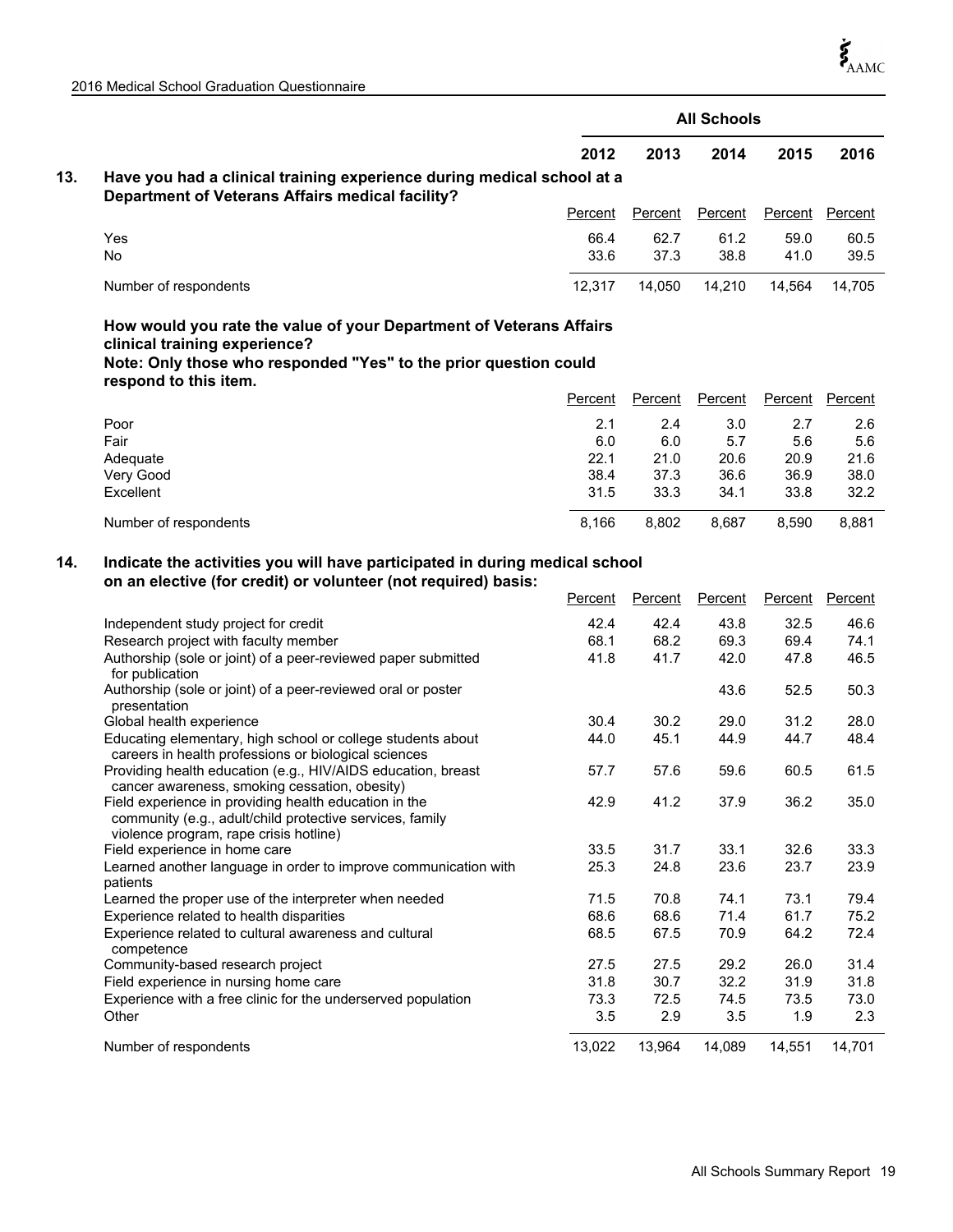# **15. Indicate whether you agree or disagree with the following statement:**

|                                                                |      |                      | <b>Percentage of Respondents Selecting Each Rating</b> |         |       |                   |        |  |  |
|----------------------------------------------------------------|------|----------------------|--------------------------------------------------------|---------|-------|-------------------|--------|--|--|
|                                                                |      | Strongly<br>disagree | Disagree                                               | Neutral | Agree | Strongly<br>agree | Count  |  |  |
| I received appropriate guidance in the selection of electives. |      |                      |                                                        |         |       |                   |        |  |  |
| All Medical Schools                                            | 2016 | 3.3                  | 9.4                                                    | 19.2    | 45.2  | 22.9              | 14.607 |  |  |
| All Medical Schools                                            | 2015 | 3.9                  | 11.7                                                   | 20.4    | 43.2  | 20.9              | 14.445 |  |  |
| All Medical Schools                                            | 2014 | 4.5                  | 13.0                                                   | 21.0    | 43.1  | 18.2              | 14.051 |  |  |
| All Medical Schools                                            | 2013 | 4.4                  | 16.0                                                   | 20.5    | 43.2  | 16.0              | 13.368 |  |  |
| All Medical Schools                                            | 2012 | 5.0                  | 15.3                                                   | 20.6    | 42.8  | 16.3              | 12.415 |  |  |

# **16. Based on your experiences, indicate whether you agree or disagree with the following statements:**

|                                                                                                                                            |      |                      | <b>Percentage of Respondents Selecting Each Rating</b> |         |       |                   |        |
|--------------------------------------------------------------------------------------------------------------------------------------------|------|----------------------|--------------------------------------------------------|---------|-------|-------------------|--------|
|                                                                                                                                            |      | Strongly<br>disagree | Disagree                                               | Neutral | Agree | Strongly<br>agree | Count  |
| My knowledge or opinion was influenced or changed by becoming more aware of the perspectives of individuals from different<br>backgrounds. |      |                      |                                                        |         |       |                   |        |
| All Medical Schools                                                                                                                        | 2016 | 0.9                  | 2.7                                                    | 13.4    | 47.9  | 35.1              | 14,557 |
| All Medical Schools                                                                                                                        | 2015 | 1.0                  | 2.1                                                    | 11.5    | 47.7  | 37.7              | 14.435 |
| All Medical Schools                                                                                                                        | 2014 | 0.8                  | 3.3                                                    | 16.7    | 55.1  | 24.1              | 13,892 |
| All Medical Schools                                                                                                                        | 2013 | 1.0                  | 3.7                                                    | 17.3    | 56.4  | 21.6              | 13,188 |
| All Medical Schools                                                                                                                        | 2012 | 1.1                  | 3.7                                                    | 18.2    | 56.6  | 20.4              | 12.245 |
| The diversity within my medical school class enhanced my training and skills to work with individuals from different<br>backgrounds.       |      |                      |                                                        |         |       |                   |        |
| All Medical Schools                                                                                                                        | 2016 | 4.1                  | 10.4                                                   | 23.4    | 35.4  | 26.6              | 14,580 |
| All Medical Schools                                                                                                                        | 2015 | 4.1                  | 10.2                                                   | 23.7    | 35.8  | 26.2              | 14.454 |
| All Medical Schools                                                                                                                        | 2014 | 3.9                  | 10.2                                                   | 23.6    | 39.8  | 22.5              | 13.896 |
| All Medical Schools                                                                                                                        | 2013 | 3.1                  | 8.9                                                    | 20.7    | 44.9  | 22.4              | 13,188 |
| All Medical Schools                                                                                                                        | 2012 | 3.4                  | 9.3                                                    | 21.3    | 43.8  | 22.3              | 12,242 |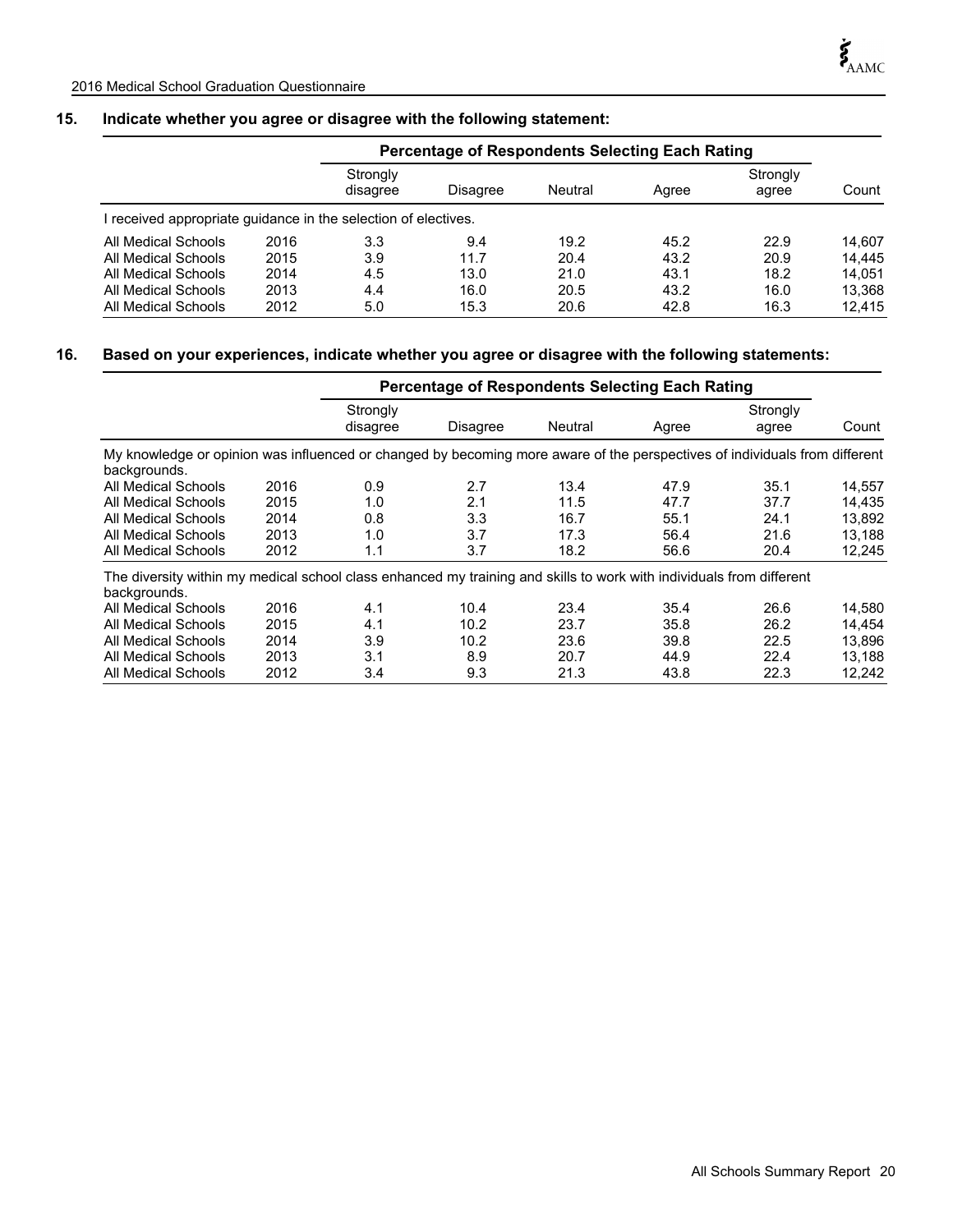# **17. Learning Environment Scales**

A shortened version of the Medical School Learning Environment Survey (MSLES) instrument consists of 7 items measuring two dimensions of the learning environment – emotional climate, and student-faculty interaction. Each subscale is calculated by summing across the items, which are measured on a 0-5 point scale. **Higher scores for each subscale indicate more positive perceptions of the learning environment.** Only participants who responded to every item on the scale are included in the summary statistics. For each subscale, the mean score, the standard deviation, and the number of respondents are displayed below. Additionally, a reliability estimate (Cronbach's alpha) is shown as a measure of internal consistency. The measure varies from 0 to 1, and an instrument is often considered to be reliable if the estimate is 0.7 or higher.

# **Emotional Climate**

The emotional climate subscale combines the responses of three items assessing a student's affective response to the learning environment. These questions ask to what extent [or, how often] the educational experience leads to a sense of achievement, valuing oneself, and confidence in one's academic abilities. The possible range of responses for the emotional climate subscale is 0 to 15. Higher scores are correlated with positive perceptions of the learning environment.

|                     |      | Reliability<br>Estimate | Mean | Standard<br><b>Deviation</b> | Count  |
|---------------------|------|-------------------------|------|------------------------------|--------|
| All Medical Schools | 2016 | 0.9                     | 9.7  | 3.2                          | 14.272 |

## **Student-Faculty Interaction**

The student-faculty interaction subscale combines responses to four items assessing a student's perception of faculty supportiveness. In addition to asking about perceived distance between faculty and students, these questions ask to what extent students feel that faculty are helpful when providing academic advice, when providing non-academic advice, and when answering questions and providing criticism. The possible range of responses for the student-faculty interaction subscale is 0 to 20, and higher scores are correlated with positive perceptions of the learning environment.

|                     |      | Reliability<br>Estimate | Mean | Standard<br>Deviation | Count  |
|---------------------|------|-------------------------|------|-----------------------|--------|
| All Medical Schools | 2016 | 0.8                     | 14.2 | 3.4                   | 14.184 |

**18. Think about how often you experience[d] the following at your medical school. Determine your response by choosing one of the categories of frequency given below. Choose the category that best approximates your perceptions.**

|                                                                                                                                       |      | Percentage of Respondents Selecting Each Rating |                 |           |                 |               |        |        |
|---------------------------------------------------------------------------------------------------------------------------------------|------|-------------------------------------------------|-----------------|-----------|-----------------|---------------|--------|--------|
|                                                                                                                                       |      | Never                                           | Almost<br>never | Sometimes | Fairly<br>often | Verv<br>often | Always | Count  |
| There are disconnects between what I am taught about professional behaviors/attitudes and what I see being demonstrated<br>by faculty |      |                                                 |                 |           |                 |               |        |        |
| All Medical Schools                                                                                                                   | 2016 | 7.3                                             | 36.7            | 35.0      | 9.6             | 7.8           | 3.6    | 14.374 |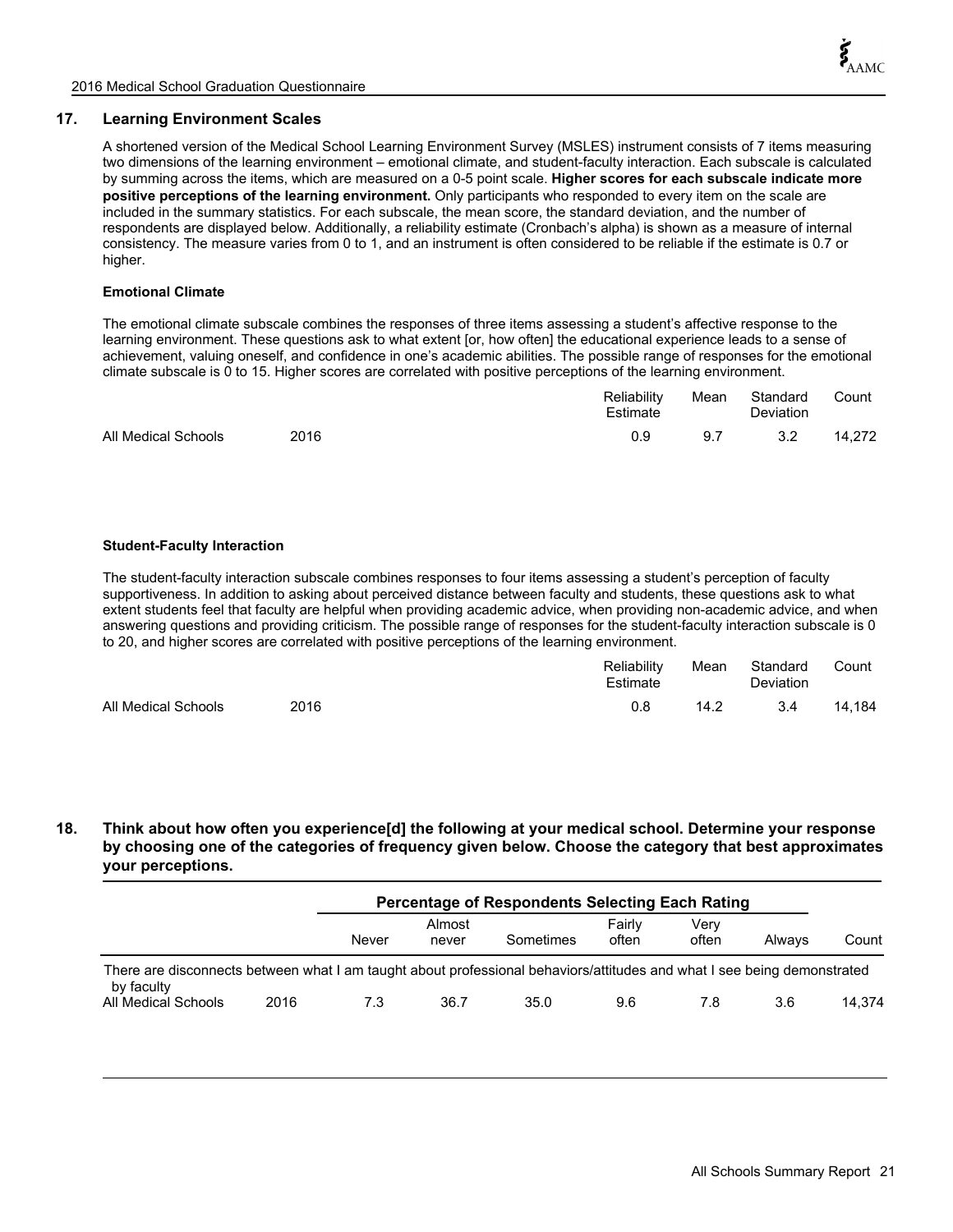# **19. Please rate how often the following professional behaviors/attitudes are demonstrated by your medical school's faculty.**

|                                                          |      | Percentage of Respondents Selecting Each Rating |                 |           |                 |               |        |        |
|----------------------------------------------------------|------|-------------------------------------------------|-----------------|-----------|-----------------|---------------|--------|--------|
|                                                          |      | Never                                           | Almost<br>never | Sometimes | Fairly<br>often | Very<br>often | Always | Count  |
| Respecting patient confidentiality                       |      |                                                 |                 |           |                 |               |        |        |
| All Medical Schools                                      | 2016 | 0.1                                             | 0.1             | 1.7       | 7.2             | 39.1          | 51.8   | 14,276 |
| Using professional language/avoiding derogatory language |      |                                                 |                 |           |                 |               |        |        |
| All Medical Schools                                      | 2016 | 0.4                                             | 1.3             | 3.6       | 13.2            | 47.3          | 34.1   | 14,262 |
| Being respectful of house staff and other physicians     |      |                                                 |                 |           |                 |               |        |        |
| All Medical Schools                                      | 2016 | 0.2                                             | 0.3             | 3.7       | 14.8            | 50.7          | 30.3   | 14,262 |
| Respecting diversity                                     |      |                                                 |                 |           |                 |               |        |        |
| All Medical Schools                                      | 2016 | 0.2                                             | 0.5             | 4.4       | 12.7            | 42.4          | 39.9   | 14,237 |
| Being respectful of other health professions             |      |                                                 |                 |           |                 |               |        |        |
| All Medical Schools                                      | 2016 | 0.2                                             | 0.5             | 5.1       | 17.1            | 46.3          | 30.9   | 14,198 |
| Being respectful of other specialties                    |      |                                                 |                 |           |                 |               |        |        |
| All Medical Schools                                      | 2016 | 0.2                                             | 1.2             | 10.7      | 27.1            | 43.5          | 17.2   | 14,268 |
| Providing direction and constructive feedback            |      |                                                 |                 |           |                 |               |        |        |
| All Medical Schools                                      | 2016 | 0.3                                             | 1.7             | 12.8      | 25.4            | 41.3          | 18.6   | 14,251 |
| Showing respectful interaction with students             |      |                                                 |                 |           |                 |               |        |        |
| All Medical Schools                                      | 2016 | 0.2                                             | 0.4             | 6.2       | 19.4            | 50.6          | 23.2   | 14,243 |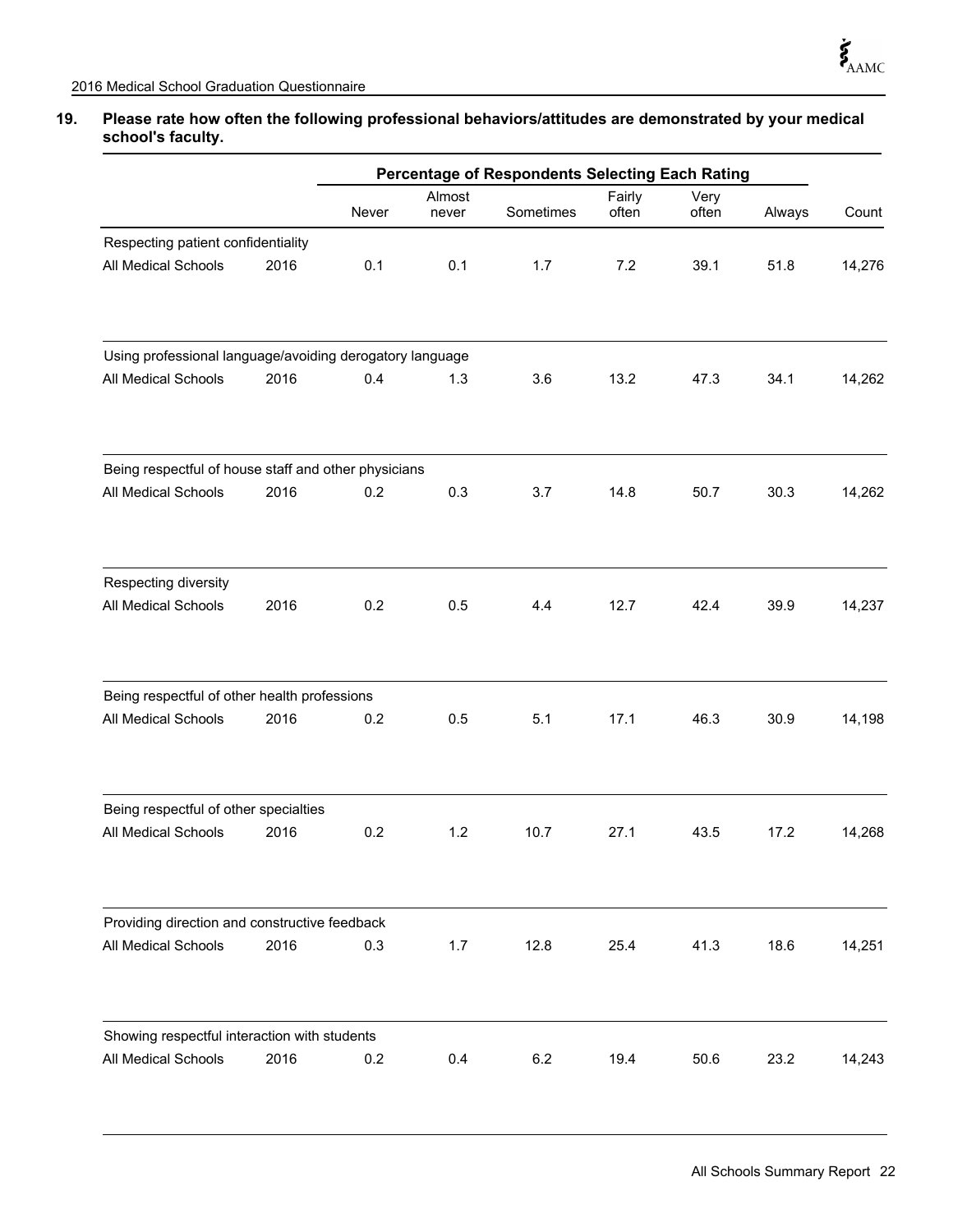# **19. Please rate how often the following professional behaviors/attitudes are demonstrated by your medical school's faculty. (Continued)**

|                                                                      |      | Percentage of Respondents Selecting Each Rating |                 |           |                 |               |        |        |
|----------------------------------------------------------------------|------|-------------------------------------------------|-----------------|-----------|-----------------|---------------|--------|--------|
|                                                                      |      | Never                                           | Almost<br>never | Sometimes | Fairly<br>often | Very<br>often | Always | Count  |
| Showing empathy and compassion                                       |      |                                                 |                 |           |                 |               |        |        |
| All Medical Schools                                                  | 2016 | 0.2                                             | 0.5             | 6.2       | 20.5            | 50.2          | 22.4   | 14,239 |
| Being respectful of patients' dignity and autonomy                   |      |                                                 |                 |           |                 |               |        |        |
| All Medical Schools                                                  | 2016 | 0.1                                             | 0.3             | 4.3       | 15.4            | 48.6          | 31.2   | 14,168 |
| Actively listened and showed interest in patients.                   |      |                                                 |                 |           |                 |               |        |        |
| All Medical Schools                                                  | 2016 | 0.1                                             | 0.3             | 4.7       | 17.9            | 53.4          | 23.7   | 14,260 |
| Taking time and effort to explain information to patients            |      |                                                 |                 |           |                 |               |        |        |
| All Medical Schools                                                  | 2016 | 0.1                                             | 0.8             | 8.1       | 22.3            | 48.6          | 20.1   | 14,247 |
| Advocating appropriately on behalf of his/her patients.              |      |                                                 |                 |           |                 |               |        |        |
| All Medical Schools                                                  | 2016 | 0.1                                             | 0.4             | 5.5       | 17.1            | 49.7          | 27.2   | 14,234 |
| Resolving conflicts in ways that respect the dignity of all involved |      |                                                 |                 |           |                 |               |        |        |
| All Medical Schools                                                  | 2016 | 0.1                                             | 0.4             | 5.2       | 17.2            | 51.3          | 25.8   | 14,225 |
|                                                                      |      |                                                 |                 |           |                 |               |        |        |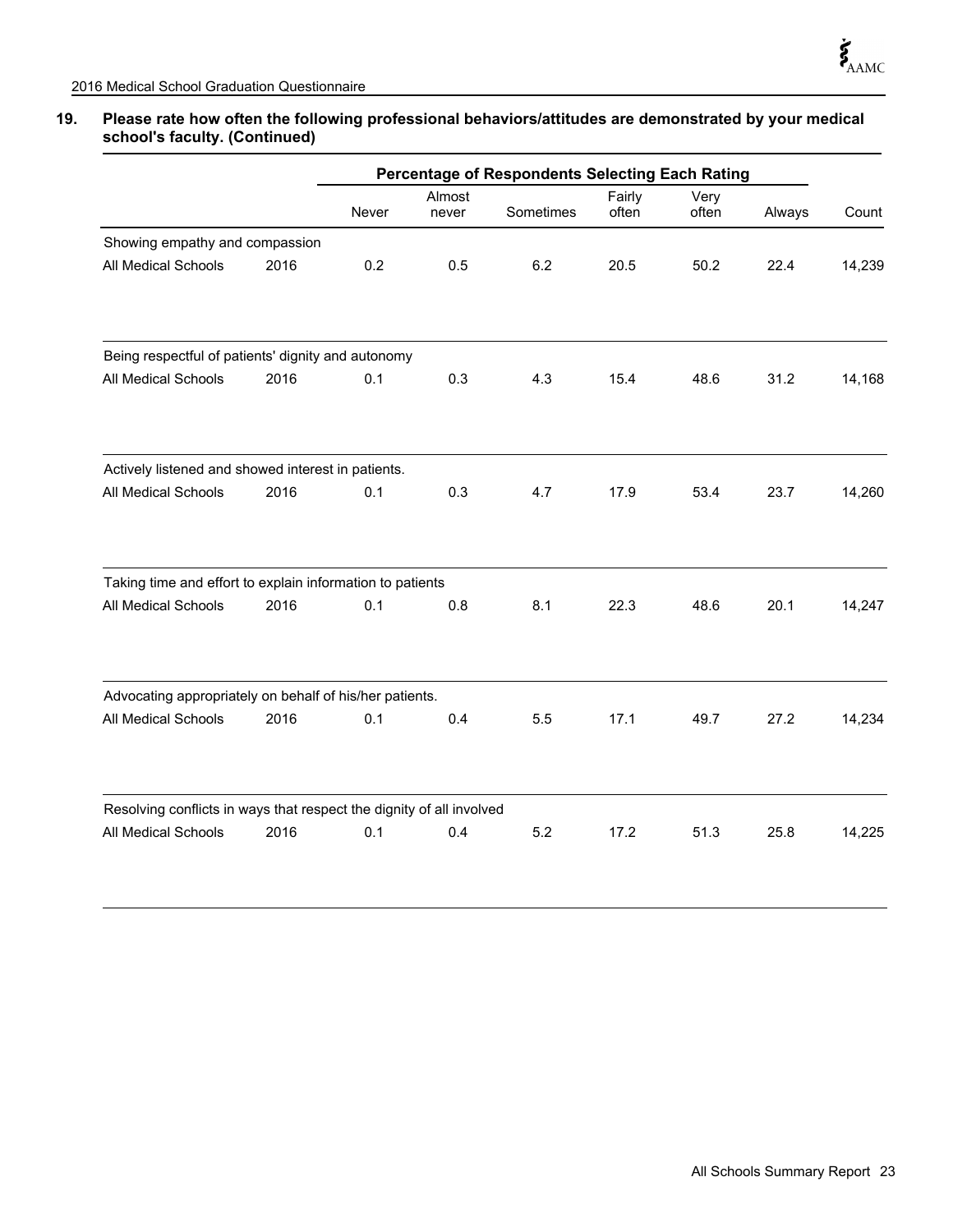# **20. Indicate whether you agree or disagree with the following statement.**

|                                                                                                       |      | <b>Percentage of Respondents Selecting Each Rating</b> |                 |         |       |                   |        |
|-------------------------------------------------------------------------------------------------------|------|--------------------------------------------------------|-----------------|---------|-------|-------------------|--------|
|                                                                                                       |      | Strongly<br>disagree                                   | <b>Disagree</b> | Neutral | Agree | Strongly<br>agree | Count  |
| My medical school has done a good job of fostering and nurturing my development as a person           |      |                                                        |                 |         |       |                   |        |
| All Medical Schools                                                                                   | 2016 | 2.5                                                    | 5.7             | 17.3    | 41.7  | 32.9              | 13,533 |
|                                                                                                       |      |                                                        |                 |         |       |                   |        |
| My medical school has done a good job of fostering and nurturing my development as a future physician |      |                                                        |                 |         |       |                   |        |
| All Medical Schools                                                                                   | 2016 | 0.7                                                    | 1.5             | 5.9     | 43.3  | 48.6              | 14.263 |
|                                                                                                       |      |                                                        |                 |         |       |                   |        |
|                                                                                                       |      |                                                        |                 |         |       |                   |        |

# **21. Tolerance for Ambiguity (TFA) Scale**

Tolerance for Ambiguity (TFA) is a measure of one's ability to cope with situations of uncertainty. Scales measuring TFA have been used in prior research to show how ambiguity impacts medical education and medical care. TFA scores are calculated by summing across 7 items, which are measured on a 1-6 point scale. **The possible range of scores is 7 to 42, and higher scores are correlated with higher tolerance for ambiguity.** Only participants who responded to every item on the scale are included in the summary statistics. The mean TFA score, the standard deviation, and the number of respondents are displayed below. Additionally, a reliability estimate (Cronbach's alpha) is shown as a measure of internal consistency. The measure varies from 0 to 1, and an instrument is considered to be reliable if the estimate is 0.7 or higher.

|                                            |      | Reliability |      | Standard  |        |
|--------------------------------------------|------|-------------|------|-----------|--------|
| <b>Tolerance for Ambiguity (TFA) Scale</b> |      | Estimate    | Mean | Deviation | Count  |
| All Medical Schools                        | 2016 | 0.8         | 24.8 | 6.2       | 13.894 |

# **22. Interpersonal Reactivity Index (IRI)**

The Interpersonal Reactivity Index (IRI) is a measure of individual differences in empathy. Scales measuring empathy have been used in prior research to show how levels of empathy may change throughout medical education. For Y2Q purposes, the IRI consists of 8 items. These include 4 items from each of the IRI subscales – perspective taking and empathic concern. IRI scores are calculated by summing across the 8 items, which are measured on a 0-4 point scale. **The possible range of scores is 0 to 32, and higher scores are correlated with higher levels of empathy.** Only participants who responded to every item on the scale are included in the summary statistics. The mean IRI score, the standard deviation, and the number of respondents are displayed below. Additionally, a reliability estimate (Cronbach's alpha) is shown as a measure of internal consistency. The measure varies from 0 to 1, and an instrument is considered to be reliable if the estimate is 0.7 or higher.

|                                      |          | Reliabilitv |           | Standard |        |
|--------------------------------------|----------|-------------|-----------|----------|--------|
| Interpersonal Reactivity Index (IRI) | Estimate | Mean        | Deviation | Count    |        |
| All Medical Schools                  | 2016     |             | 23.6      | 47       | 13.822 |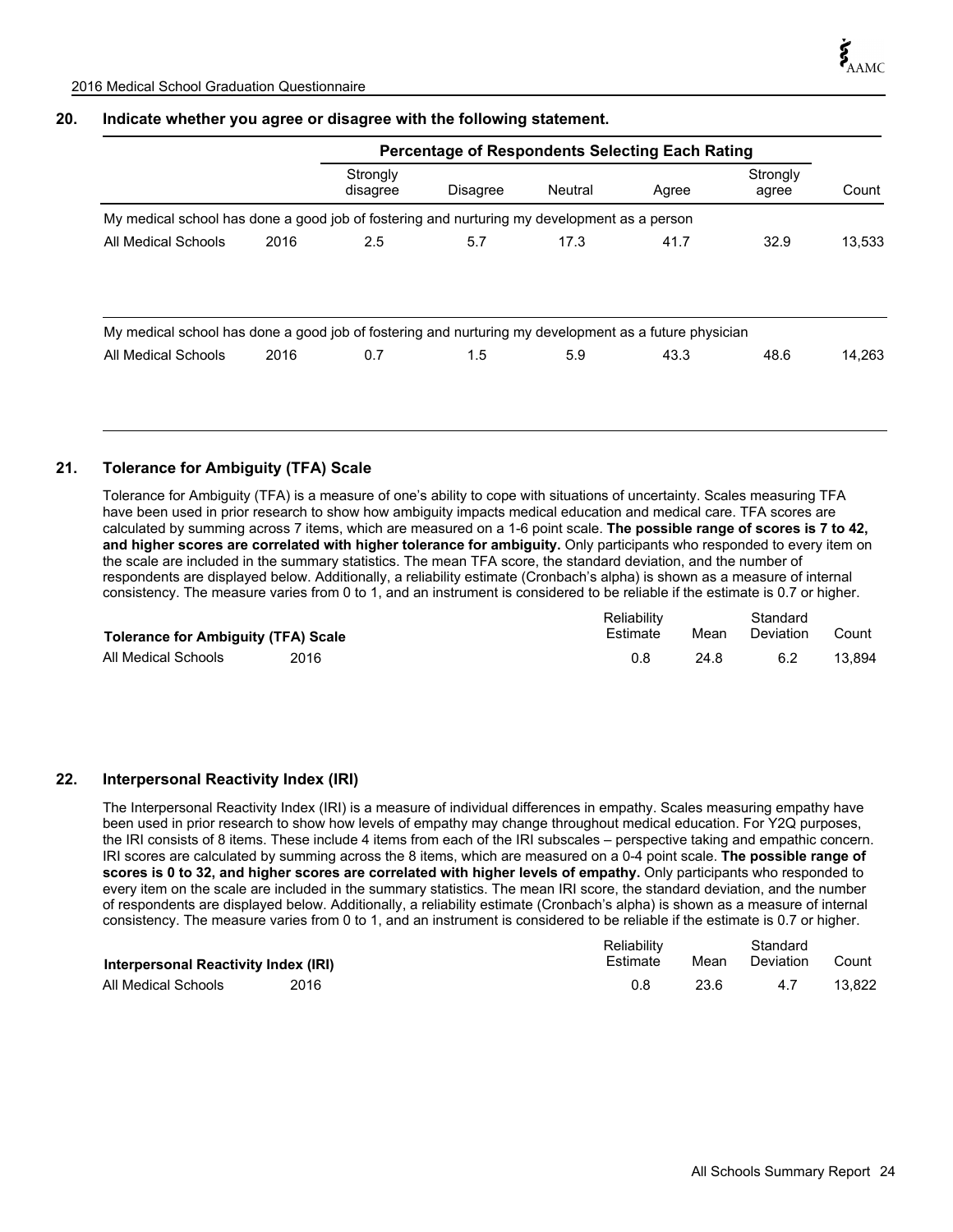# **23. Oldenburg Burnout Inventory for Medical Students Scale**

The Oldenburg Burnout Inventory for Medical Students (OLBI-MS) is a modified and shortened version of the Oldenburg Burnout Inventory (OLBI). The OLBI-MS instrument consists of 16 items measuring two dimensions of burnout – exhaustion and disengagement. Each subscale is calculated by summing across the items, which are measured on a 0-3 point scale. **Higher scores are correlated with higher levels of burnout.** Only participants who responded to every item on the scale are included in the summary statistics. For each subscale, the mean score, the standard deviation, and the number of respondents are displayed below. Additionally, a reliability estimate (Cronbach's alpha) is shown as a measure of internal consistency. The measure varies from 0 to 1, and an instrument is often considered to be reliable if the estimate is 0.7 or higher.

## **Disengagement**

The disengagement subscale includes eight items on a 0-3 point scale and refers to distancing oneself from the object and content of medical school work and to negative attitudes toward medical school in general. The possible range of responses for the disengagement subscale is 0 to 24, and higher scores are correlated with higher levels of burnout.

|                     |      | Reliability<br>Estimate | Mean | Standard<br>Deviation | Count  |
|---------------------|------|-------------------------|------|-----------------------|--------|
| All Medical Schools | 2016 |                         | 9.8  | 3.6                   | 13.691 |

### **Exhaustion**

The exhaustion subscale includes eight items on a 0-3 point scale and refers to the cognitive and physical strain as a consequence of the demands of medical school. The possible range of responses for the exhaustion subscale is 0 to 24, and higher scores are correlated with higher levels of burnout.

|                     |      | Reliability<br>Estimate | Mean | Standard<br>Deviation | Count  |
|---------------------|------|-------------------------|------|-----------------------|--------|
| All Medical Schools | 2016 | 0.8                     | 11.1 | 3.6                   | 13.689 |

|     |                                                                                        |         | <b>All Schools</b> |         |         |         |  |  |  |
|-----|----------------------------------------------------------------------------------------|---------|--------------------|---------|---------|---------|--|--|--|
|     |                                                                                        | 2012    | 2013               | 2014    | 2015    | 2016    |  |  |  |
| 24. | In which of the following activities do you plan to participate during your<br>career? |         |                    |         |         |         |  |  |  |
|     | Note: Percentages may not sum to 100% as multiple responses are<br>allowed.            |         |                    |         |         |         |  |  |  |
|     |                                                                                        | Percent | Percent            | Percent | Percent | Percent |  |  |  |
|     | <b>Patient Care</b>                                                                    |         |                    |         | 97.9    | 97.2    |  |  |  |
|     | Research                                                                               |         |                    |         | 59.7    | 52.2    |  |  |  |
|     | Teaching                                                                               |         |                    |         | 85.3    | 83.6    |  |  |  |
|     | <b>Medical School Faculty</b>                                                          |         |                    |         | 45.5    | 45.3    |  |  |  |
|     | Administration (e.g., Department Chair, Dean)                                          |         |                    |         | 26.6    | 28.6    |  |  |  |
|     | <b>Military Service</b>                                                                |         |                    |         | 4.7     | 4.8     |  |  |  |
|     | Public Health                                                                          |         |                    |         | 25.0    | 28.0    |  |  |  |
|     | Other                                                                                  |         |                    |         | 2.2     | 3.5     |  |  |  |
|     | Number of respondents                                                                  |         |                    |         | 13.909  | 13.990  |  |  |  |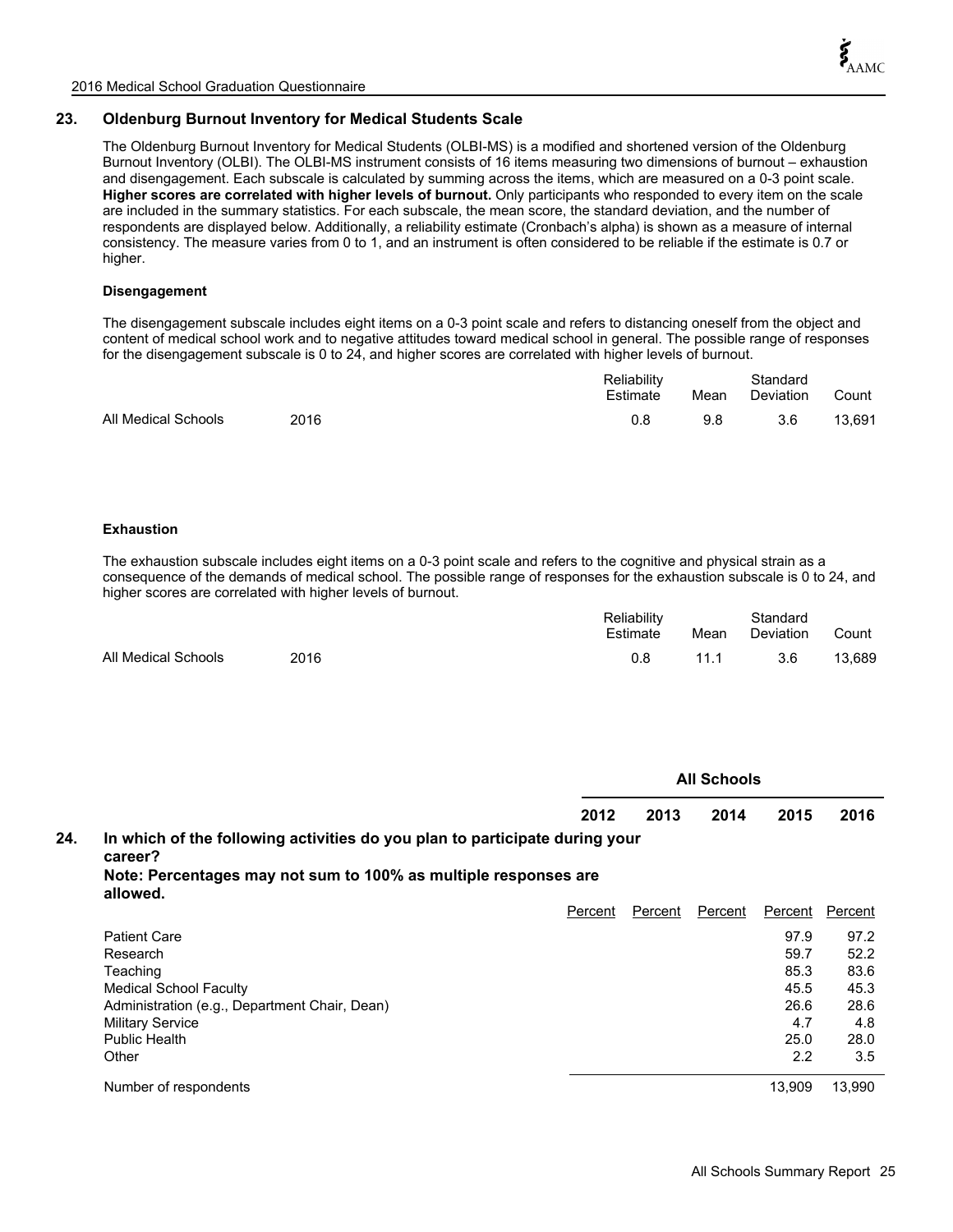|     |                                                                                                                                             | <b>All Schools</b> |         |         |              |              |  |
|-----|---------------------------------------------------------------------------------------------------------------------------------------------|--------------------|---------|---------|--------------|--------------|--|
|     |                                                                                                                                             | 2012               | 2013    | 2014    | 2015         | 2016         |  |
| 25. | Do you anticipate providing patient care full-time or part-time?                                                                            |                    |         |         |              |              |  |
|     | Note: Only those who selected "Patient Care" at Q24 could respond to this<br>item.                                                          |                    |         |         |              |              |  |
|     |                                                                                                                                             | Percent            | Percent | Percent | Percent      | Percent      |  |
|     | Full-time (at least 36 hours a week)<br>Part-time (less than 36 hours a week)                                                               |                    |         |         | 89.7<br>10.3 | 88.2<br>11.8 |  |
|     | Number of respondents                                                                                                                       |                    |         |         | 13,594       | 13,567       |  |
| 26. | How exclusively do you expect to be involved in research?<br>Note: Only those who selected "Research" at Q24 could respond to this<br>item. |                    |         |         |              |              |  |
|     |                                                                                                                                             | Percent            | Percent | Percent | Percent      | Percent      |  |
|     | Full-time                                                                                                                                   |                    |         |         | 2.5          | 2.8          |  |
|     | Significantly involved<br>Involved in a limited way                                                                                         |                    |         |         | 42.2<br>55.3 | 44.5<br>52.6 |  |
|     | Number of respondents                                                                                                                       |                    |         |         | 8,301        | 7,294        |  |
| 27. | When thinking about your career, what is your intended area of practice?                                                                    |                    |         |         |              |              |  |
|     |                                                                                                                                             | Percent            | Percent | Percent | Percent      | Percent      |  |
|     | Anesthesiology or subspecialty                                                                                                              |                    |         |         | 6.2          | 5.7          |  |
|     | Dermatology or subspecialty                                                                                                                 |                    |         |         | 2.4          | 2.4          |  |
|     | Emergency Medicine or subspecialty                                                                                                          |                    |         |         | 8.4          | 8.8          |  |
|     | Family Medicine or subspecialty                                                                                                             |                    |         |         | 8.5          | 8.6          |  |
|     | Internal Medicine or subspecialty                                                                                                           |                    |         |         | 20.0         | 19.6         |  |
|     | Internal Medicine/Pediatrics                                                                                                                |                    |         |         | 1.9          | 2.0          |  |
|     | Medical Genetics or subspecialty                                                                                                            |                    |         |         | 0.1          | 0.1          |  |
|     | Neurological Surgery                                                                                                                        |                    |         |         | 1.2          | 1.3          |  |
|     | Neurology or subspecialty<br><b>Nuclear Medicine</b>                                                                                        |                    |         |         | 2.6<br>0.0   | 3.1<br>0.0   |  |
|     | Obstetrics and Gynecology or subspecialty                                                                                                   |                    |         |         | 6.1          | 5.9          |  |
|     | Ophthalmology or subspecialty                                                                                                               |                    |         |         | 2.5          | 2.5          |  |
|     | Orthopaedic Surgery or subspecialty                                                                                                         |                    |         |         | 4.7          | 4.5          |  |
|     | Otolaryngology or subspecialty                                                                                                              |                    |         |         | 2.0          | 1.8          |  |
|     | Pathology or subspecialty                                                                                                                   |                    |         |         | 1.5          | 1.4          |  |
|     | Pediatrics or subspecialty                                                                                                                  |                    |         |         | 11.6         | 11.3         |  |
|     | Physical Medicine and Rehabilitation or subspecialty                                                                                        |                    |         |         | 1.0          | 1.2          |  |
|     | Plastic Surgery or subspecialty                                                                                                             |                    |         |         | 0.8          | 0.9          |  |
|     | Preventive Medicine or subspecialty                                                                                                         |                    |         |         | 0.1          | 0.1          |  |
|     | Psychiatry or subspecialty                                                                                                                  |                    |         |         | 4.4          | 4.9          |  |
|     | <b>Radiation Oncology</b>                                                                                                                   |                    |         |         | 1.0          | 0.9          |  |
|     | Radiology or subspecialty<br>Surgery - General Surgery or subspecialty                                                                      |                    |         |         | 3.7<br>6.2   | 4.1<br>6.1   |  |
|     | Thoracic Surgery or subspecialty                                                                                                            |                    |         |         | 0.5          | 0.4          |  |
|     | Urology or subspecialty                                                                                                                     |                    |         |         | 1.6          | 1.6          |  |
|     | Vascular Surgery or subspecialty                                                                                                            |                    |         |         | 0.3          | 0.3          |  |
|     | Undecided                                                                                                                                   |                    |         |         | 0.5          | 0.5          |  |
|     | I do not plan to practice medicine                                                                                                          |                    |         |         | 0.2          | 0.2          |  |
|     | Number of respondents                                                                                                                       |                    |         |         | 13,939       | 14,029       |  |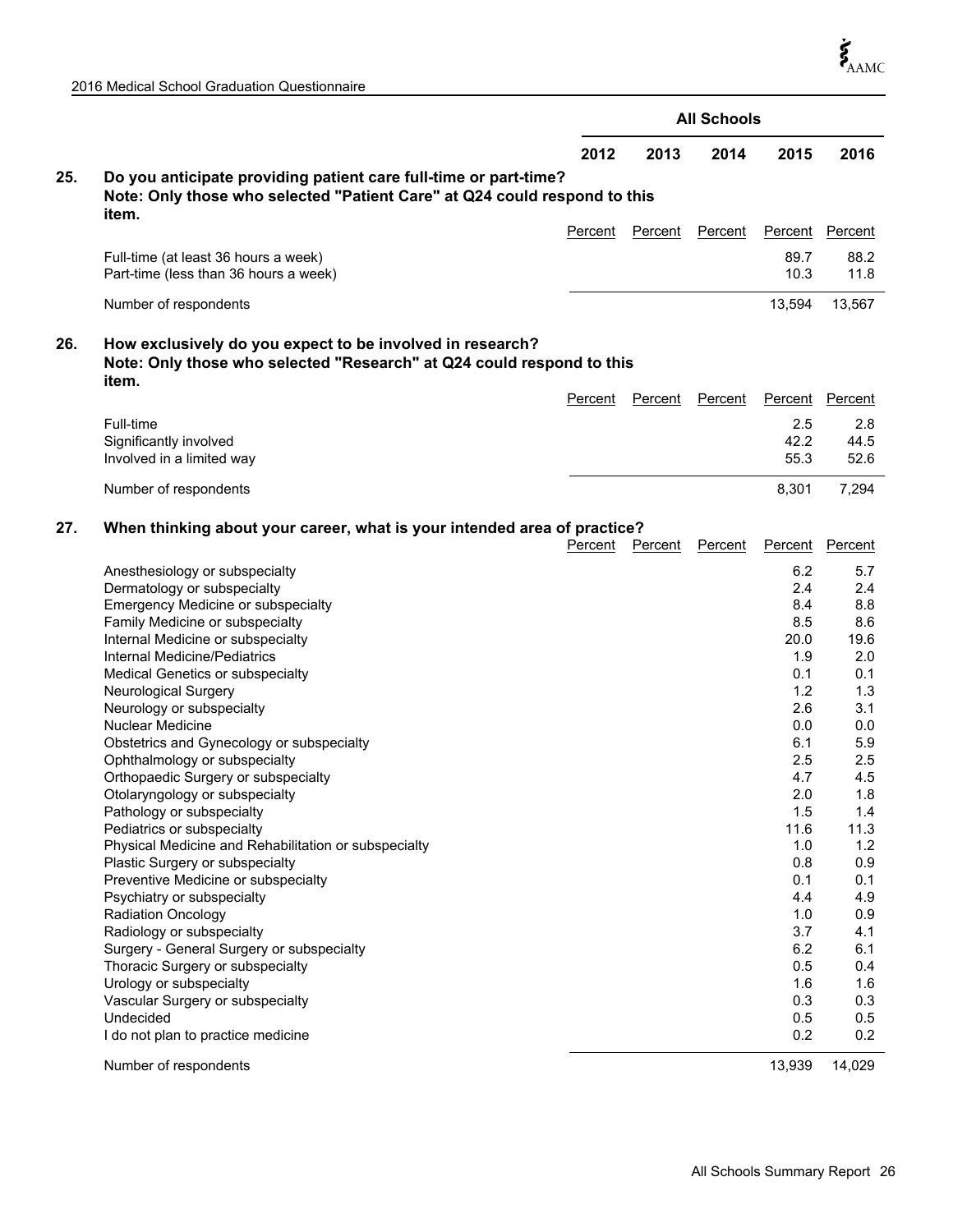|     |                                                                                                                         | <b>All Schools</b> |         |         |         |         |  |
|-----|-------------------------------------------------------------------------------------------------------------------------|--------------------|---------|---------|---------|---------|--|
|     |                                                                                                                         | 2012               | 2013    | 2014    | 2015    | 2016    |  |
| 28. | Do you plan, at some point in your career, to work as a hospitalist (i.e.,<br>full-time care of hospitalized patients)? |                    |         |         |         |         |  |
|     |                                                                                                                         | Percent            | Percent | Percent | Percent | Percent |  |
|     | Yes                                                                                                                     |                    |         |         | 18.4    | 18.9    |  |
|     | No                                                                                                                      |                    |         |         | 44.5    | 44.8    |  |
|     | Not sure                                                                                                                |                    |         |         | 37.1    | 36.3    |  |
|     | Number of respondents                                                                                                   |                    |         |         | 13.923  | 14.006  |  |

**29. How useful were the following resources in learning about specialty choice and career planning? Note: From 2012-2013 only those responding "Yes" to "Are you planning to become certified in a specialty?" were offered this question. From 2014-2016 all respondents were offered this question.**

|                                                             |      | <b>Percentage of Respondents Selecting Each Rating</b> |               |                    |                      |                |        |
|-------------------------------------------------------------|------|--------------------------------------------------------|---------------|--------------------|----------------------|----------------|--------|
|                                                             |      | Did not<br>use                                         | Not<br>useful | Somewhat<br>useful | Moderately<br>useful | Very<br>useful | Count  |
| Advising/Mentoring                                          |      |                                                        |               |                    |                      |                |        |
| <b>All Medical Schools</b>                                  | 2016 | 5.8                                                    | 6.0           | 13.5               | 27.4                 | 47.4           | 13,930 |
| All Medical Schools                                         | 2015 | 7.3                                                    | 5.2           | 12.9               | 29.2                 | 45.3           | 13,878 |
| All Medical Schools                                         | 2014 | 8.4                                                    | 5.8           | 13.3               | 29.6                 | 42.9           | 13,370 |
| All Medical Schools                                         | 2013 | 7.3                                                    | 7.0           | 15.4               | 29.2                 | 41.1           | 11,227 |
| All Medical Schools                                         | 2012 | 7.4                                                    | 7.1           | 15.2               | 28.5                 | 41.8           | 10,140 |
| AAMC's Careers in Medicine website                          |      |                                                        |               |                    |                      |                |        |
| All Medical Schools                                         | 2016 | 31.4                                                   | 8.4           | 23.7               | 23.6                 | 12.9           | 13,900 |
| All Medical Schools                                         | 2015 | 28.7                                                   | 5.5           | 19.5               | 28.6                 | 17.8           | 13,839 |
| <b>All Medical Schools</b>                                  | 2014 | 32.1                                                   | 6.5           | 19.7               | 26.0                 | 15.7           | 13,313 |
| All Medical Schools                                         | 2013 | 30.7                                                   | 6.3           | 20.1               | 27.6                 | 15.4           | 11,191 |
| All Medical Schools                                         | 2012 | 31.1                                                   | 6.2           | 20.5               | 26.1                 | 16.1           | 10,114 |
| Specialty interest group-sponsored panels and presentations |      |                                                        |               |                    |                      |                |        |
| All Medical Schools                                         | 2016 | 15.0                                                   | 6.1           | 22.7               | 32.8                 | 23.5           | 13,901 |
| All Medical Schools                                         | 2015 | 15.4                                                   | 4.0           | 16.9               | 33.6                 | 30.2           | 13,849 |
| All Medical Schools                                         | 2014 | 16.1                                                   | 4.5           | 18.6               | 34.2                 | 26.6           | 13,348 |
| All Medical Schools                                         | 2013 | 14.8                                                   | 4.4           | 19.8               | 34.4                 | 26.6           | 11,178 |
| All Medical Schools                                         | 2012 | 14.9                                                   | 4.8           | 19.5               | 33.7                 | 27.1           | 10,122 |
| School-sponsored career planning workshops and courses      |      |                                                        |               |                    |                      |                |        |
| All Medical Schools                                         | 2016 | 29.2                                                   | 9.2           | 22.7               | 26.3                 | 12.6           | 13,899 |
| All Medical Schools                                         | 2015 | 31.8                                                   | 7.4           | 16.6               | 27.4                 | 16.7           | 13,841 |
| All Medical Schools                                         | 2014 | 37.2                                                   | 7.9           | 16.7               | 24.8                 | 13.4           | 13,321 |
| All Medical Schools                                         | 2013 | 33.9                                                   | 8.1           | 18.0               | 25.6                 | 14.4           | 11,166 |
| All Medical Schools                                         | 2012 | 33.6                                                   | 8.1           | 17.9               | 26.0                 | 14.4           | 10,095 |
| Participation in in-house and extramural electives          |      |                                                        |               |                    |                      |                |        |
| All Medical Schools                                         | 2016 | 13.9                                                   | 3.7           | 11.3               | 25.9                 | 45.0           | 13,925 |
| All Medical Schools                                         | 2015 | 16.7                                                   | 2.9           | 9.0                | 24.5                 | 46.9           | 13,850 |
| All Medical Schools                                         | 2014 | 18.5                                                   | 2.9           | 9.6                | 24.9                 | 44.1           | 13,341 |
| All Medical Schools                                         | 2013 | 15.0                                                   | 3.2           | 11.1               | 26.1                 | 44.7           | 11,206 |
| All Medical Schools                                         | 2012 | 14.9                                                   | 2.7           | 9.9                | 25.9                 | 46.5           | 10,125 |
| Other publications and web-based resources                  |      |                                                        |               |                    |                      |                |        |
| All Medical Schools                                         | 2016 | 23.5                                                   | 4.4           | 21.1               | 32.1                 | 18.9           | 13,895 |
| All Medical Schools                                         | 2015 | 24.9                                                   | 2.4           | 15.4               | 33.4                 | 23.9           | 13,833 |
| All Medical Schools                                         | 2014 | 27.7                                                   | 3.1           | 15.7               | 32.0                 | 21.5           | 13,291 |
| All Medical Schools                                         | 2013 | 24.6                                                   | 3.1           | 18.6               | 32.1                 | 21.5           | 11,152 |
| All Medical Schools                                         | 2012 | 24.0                                                   | 3.3           | 17.1               | 33.0                 | 22.7           | 10,099 |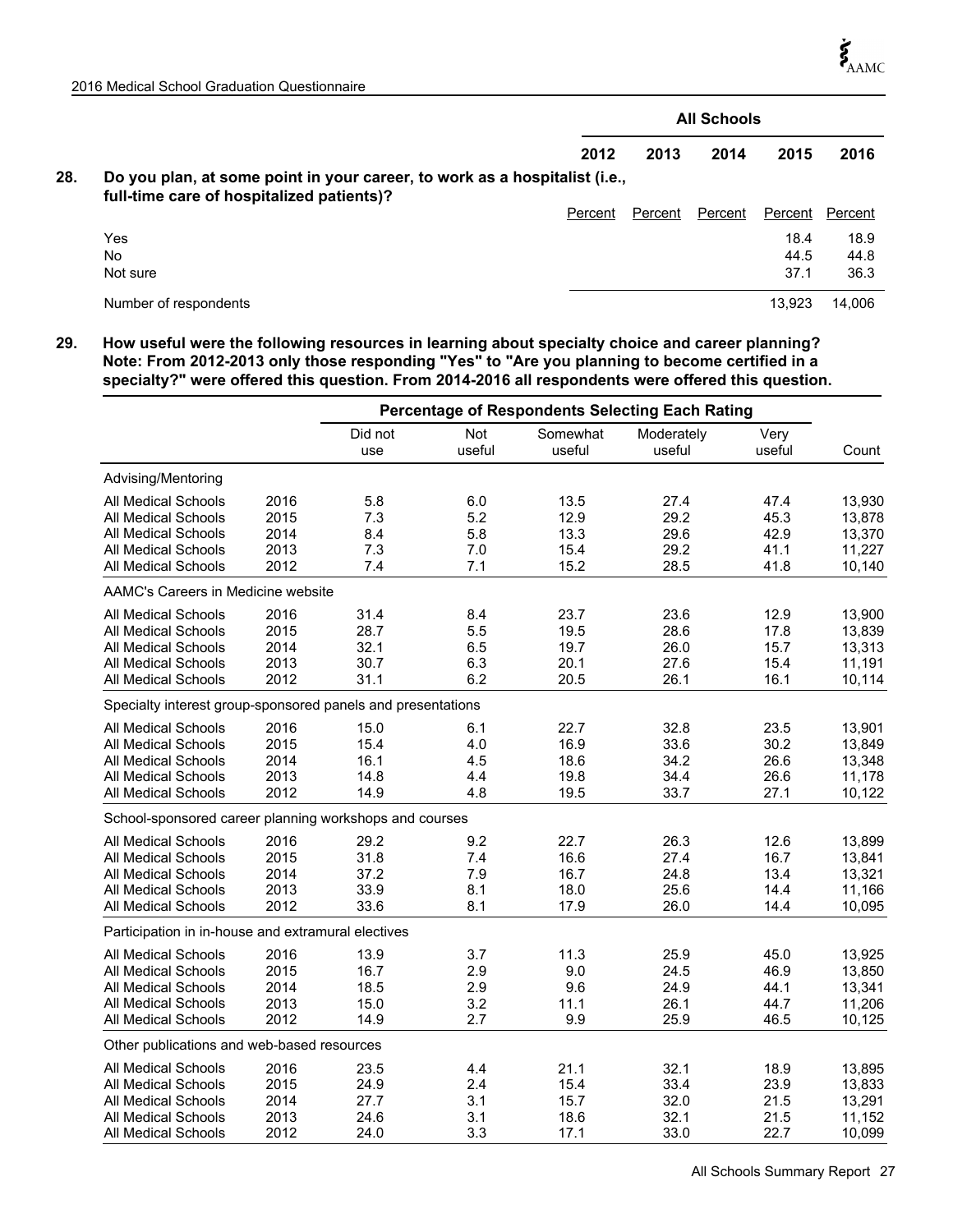# **30. How influential were the following in helping you choose your specialty? Note: From 2012-2013 only those responding "Yes" to "Are you planning to become certified in a specialty?" were offered this question. From 2014-2016 all respondents were offered this question.**

|                                 |      |                 |                    | <b>Percentage of Respondents Selecting Each Rating</b> |                     |        |
|---------------------------------|------|-----------------|--------------------|--------------------------------------------------------|---------------------|--------|
|                                 |      | No<br>influence | Minor<br>influence | Moderate<br>influence                                  | Strong<br>influence | Count  |
| Competitiveness of specialty    |      |                 |                    |                                                        |                     |        |
| All Medical Schools             | 2016 | 29.7            | 29.8               | 31.1                                                   | 9.3                 | 13,969 |
| <b>All Medical Schools</b>      | 2015 | 30.8            | 28.7               | 30.6                                                   | 10.0                | 13,897 |
| All Medical Schools             | 2014 | 30.4            | 27.9               | 31.2                                                   | 10.6                | 12,053 |
| All Medical Schools             | 2013 | 30.6            | 27.5               | 31.5                                                   | 10.4                | 11,243 |
| All Medical Schools             | 2012 | 31.3            | 27.5               | 31.4                                                   | 9.7                 | 10,158 |
| Level of educational debt       |      |                 |                    |                                                        |                     |        |
| All Medical Schools             | 2016 | 52.9            | 24.0               | 15.9                                                   | 7.2                 | 13,943 |
| <b>All Medical Schools</b>      | 2015 | 51.8            | 24.0               | 16.4                                                   | 7.8                 | 13,880 |
| All Medical Schools             | 2014 | 50.5            | 22.9               | 17.8                                                   | 8.8                 | 12,038 |
| All Medical Schools             | 2013 | 49.0            | 23.3               | 19.0                                                   | 8.8                 | 11,228 |
| All Medical Schools             | 2012 | 50.2            | 22.7               | 18.3                                                   | 8.7                 | 10,141 |
| Role model influence            |      |                 |                    |                                                        |                     |        |
| <b>All Medical Schools</b>      | 2016 | 6.9             | 11.4               | 29.5                                                   | 52.2                | 13,942 |
| <b>All Medical Schools</b>      | 2015 | 7.6             | 11.0               | 28.8                                                   | 52.6                | 13,888 |
| All Medical Schools             | 2014 | 7.9             | 10.6               | 29.0                                                   | 52.5                | 12,040 |
| All Medical Schools             | 2013 | 8.2             | 11.8               | 29.7                                                   | 50.3                | 11,241 |
| All Medical Schools             | 2012 | 8.6             | 11.8               | 29.2                                                   | 50.5                | 10,149 |
| Options for fellowship training |      |                 |                    |                                                        |                     |        |
| All Medical Schools             | 2016 | 18.2            | 19.1               | 30.3                                                   | 32.5                | 13,938 |
| All Medical Schools             | 2015 | 18.1            | 17.6               | 29.9                                                   | 34.5                | 13,871 |
| All Medical Schools             | 2014 | 20.2            | 19.8               | 29.3                                                   | 30.7                | 12,043 |
| All Medical Schools             | 2013 | 20.1            | 19.3               | 31.4                                                   | 29.1                | 11,238 |
| All Medical Schools             | 2012 | 20.2            | 19.8               | 30.0                                                   | 30.0                | 10,146 |
| Income expectations             |      |                 |                    |                                                        |                     |        |
| <b>All Medical Schools</b>      | 2016 | 22.2            | 31.1               | 32.8                                                   | 13.9                | 13,965 |
| All Medical Schools             | 2015 | 22.2            | 30.8               | 32.8                                                   | 14.2                | 13,890 |
| <b>All Medical Schools</b>      | 2014 | 22.0            | 30.6               | 32.9                                                   | 14.5                | 12,050 |
| <b>All Medical Schools</b>      | 2013 | 21.6            | 30.6               | 33.9                                                   | 13.9                | 11,237 |
| All Medical Schools             | 2012 | 22.5            | 30.0               | 33.3                                                   | 14.2                | 10,148 |
| Length of residency training    |      |                 |                    |                                                        |                     |        |
| All Medical Schools             | 2016 | 24.3            | 32.5               | 30.1                                                   | 13.1                | 13,959 |
| All Medical Schools             | 2015 | 24.0            | 31.9               | 31.3                                                   | 12.8                | 13,896 |
| All Medical Schools             | 2014 | 25.0            | 31.3               | 31.3                                                   | 12.5                | 12,048 |
| All Medical Schools             | 2013 | 25.5            | 31.7               | 31.3                                                   | 11.5                | 11,239 |
| <b>All Medical Schools</b>      | 2012 | 27.6            | 32.0               | 29.4                                                   | 11.0                | 10,148 |
| Family expectations             |      |                 |                    |                                                        |                     |        |
| All Medical Schools             | 2016 | 44.5            | 22.7               | 19.9                                                   | 12.9                | 13,958 |
| All Medical Schools             | 2015 | 43.5            | 22.1               | 20.5                                                   | 13.9                | 13,890 |
| All Medical Schools             | 2014 | 43.3            | 22.6               | 20.5                                                   | 13.6                | 12,044 |
| All Medical Schools             | 2013 | 42.5            | 22.8               | 21.1                                                   | 13.6                | 11,240 |
| All Medical Schools             | 2012 | 43.7            | 23.4               | 20.3                                                   | 12.7                | 10,151 |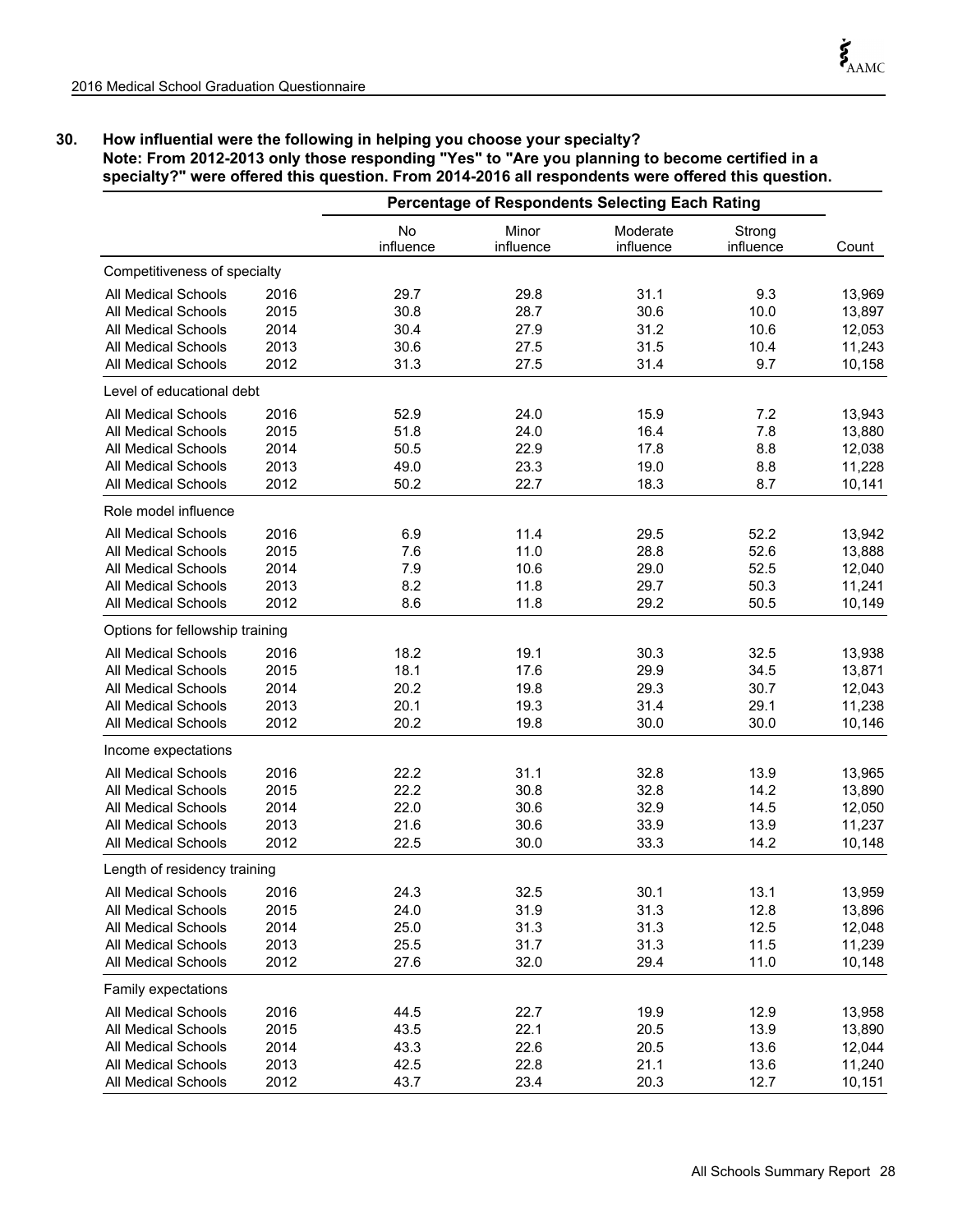# **30. How influential were the following in helping you choose your specialty?**

**Note: From 2012-2013 only those responding "Yes" to "Are you planning to become certified in a specialty?" were offered this question. From 2014-2016 all respondents were offered this question. (Continued)**

|                                             |      |                        | <b>Percentage of Respondents Selecting Each Rating</b> |                       |                     |        |  |
|---------------------------------------------|------|------------------------|--------------------------------------------------------|-----------------------|---------------------|--------|--|
|                                             |      | <b>No</b><br>influence | Minor<br>influence                                     | Moderate<br>influence | Strong<br>influence | Count  |  |
| My future family plans                      |      |                        |                                                        |                       |                     |        |  |
| <b>All Medical Schools</b>                  | 2016 | 17.9                   | 19.9                                                   | 32.3                  | 29.9                | 13,954 |  |
| <b>All Medical Schools</b>                  | 2015 | 17.7                   | 19.6                                                   | 31.8                  | 31.0                | 13,888 |  |
| <b>All Medical Schools</b>                  | 2014 | 16.6                   | 19.9                                                   | 32.3                  | 31.2                | 12,047 |  |
| <b>All Medical Schools</b>                  | 2013 | 17.1                   | 19.4                                                   | 32.9                  | 30.6                | 11,241 |  |
| <b>All Medical Schools</b>                  | 2012 | 17.3                   | 20.1                                                   | 32.0                  | 30.6                | 10,150 |  |
| Work/Life balance                           |      |                        |                                                        |                       |                     |        |  |
| <b>All Medical Schools</b>                  | 2016 | 5.9                    | 15.3                                                   | 35.1                  | 43.8                | 13,931 |  |
| <b>All Medical Schools</b>                  | 2015 | 6.3                    | 15.2                                                   | 33.8                  | 44.7                | 13,875 |  |
| <b>All Medical Schools</b>                  | 2014 | 6.2                    | 15.4                                                   | 34.4                  | 44.0                | 12,023 |  |
| All Medical Schools                         | 2013 | 6.6                    | 15.2                                                   | 34.5                  | 43.7                | 11,216 |  |
| All Medical Schools                         | 2012 | 7.1                    | 15.6                                                   | 33.9                  | 43.4                | 10,138 |  |
| Fit with personality, interests, and skills |      |                        |                                                        |                       |                     |        |  |
| <b>All Medical Schools</b>                  | 2016 | 0.4                    | 1.1                                                    | 11.4                  | 87.0                | 13,960 |  |
| All Medical Schools                         | 2015 | 0.4                    | 0.9                                                    | 9.6                   | 89.0                | 13,907 |  |
| All Medical Schools                         | 2014 | 0.4                    | 1.2                                                    | 10.9                  | 87.4                | 12,051 |  |
| <b>All Medical Schools</b>                  | 2013 | 0.3                    | 1.4                                                    | 12.3                  | 86.0                | 11,243 |  |
| All Medical Schools                         | 2012 | 0.4                    | 1.3                                                    | 11.2                  | 87.1                | 10,151 |  |
| Content of specialty                        |      |                        |                                                        |                       |                     |        |  |
| All Medical Schools                         | 2016 | 0.5                    | 1.6                                                    | 16.0                  | 81.9                | 13,945 |  |
| <b>All Medical Schools</b>                  | 2015 | 0.5                    | 1.4                                                    | 13.7                  | 84.4                | 13,892 |  |
| <b>All Medical Schools</b>                  | 2014 | 0.4                    | 1.5                                                    | 15.4                  | 82.8                | 12,045 |  |
| <b>All Medical Schools</b>                  | 2013 | 0.3                    | 1.7                                                    | 16.2                  | 81.8                | 11,226 |  |
| <b>All Medical Schools</b>                  | 2012 | 0.3                    | 1.6                                                    | 15.1                  | 83.0                | 10,139 |  |

|                                                                                               |      | <b>All Schools</b><br>2016<br>2013<br>2014  2015 |  |  |  |  |
|-----------------------------------------------------------------------------------------------|------|--------------------------------------------------|--|--|--|--|
|                                                                                               | 2012 |                                                  |  |  |  |  |
| الأسماعا وبالمسالم والمحمومات والمتنازع والمسجوم محافظ واسمين المفارع والمراريحين المامر لمسا |      |                                                  |  |  |  |  |

**Where do you hope to work after completing your medical training? Note: The response options were revised in 2016. "Undecided" was added and other locations were discontinued or consolidated. 31.**

|                      | <b>Percent</b> | Percent | Percent | Percent | Percent |
|----------------------|----------------|---------|---------|---------|---------|
| Alabama              |                |         |         |         | 1.0     |
| Alaska               |                |         |         |         | 0.2     |
| Arizona              |                |         |         |         | 1.0     |
| Arkansas             |                |         |         |         | 0.3     |
| California           |                |         |         |         | 14.3    |
| Colorado             |                |         |         |         | 2.2     |
| Connecticut          |                |         |         |         | 0.4     |
| Delaware             |                |         |         |         | 0.0     |
| District of Columbia |                |         |         |         | 0.8     |
| Florida              |                |         |         |         | 3.7     |
| Georgia              |                |         |         |         | 1.5     |
| Hawaii               |                |         |         |         | 0.5     |
| Idaho                |                |         |         |         | 0.2     |
| lowa                 |                |         |         |         | 0.6     |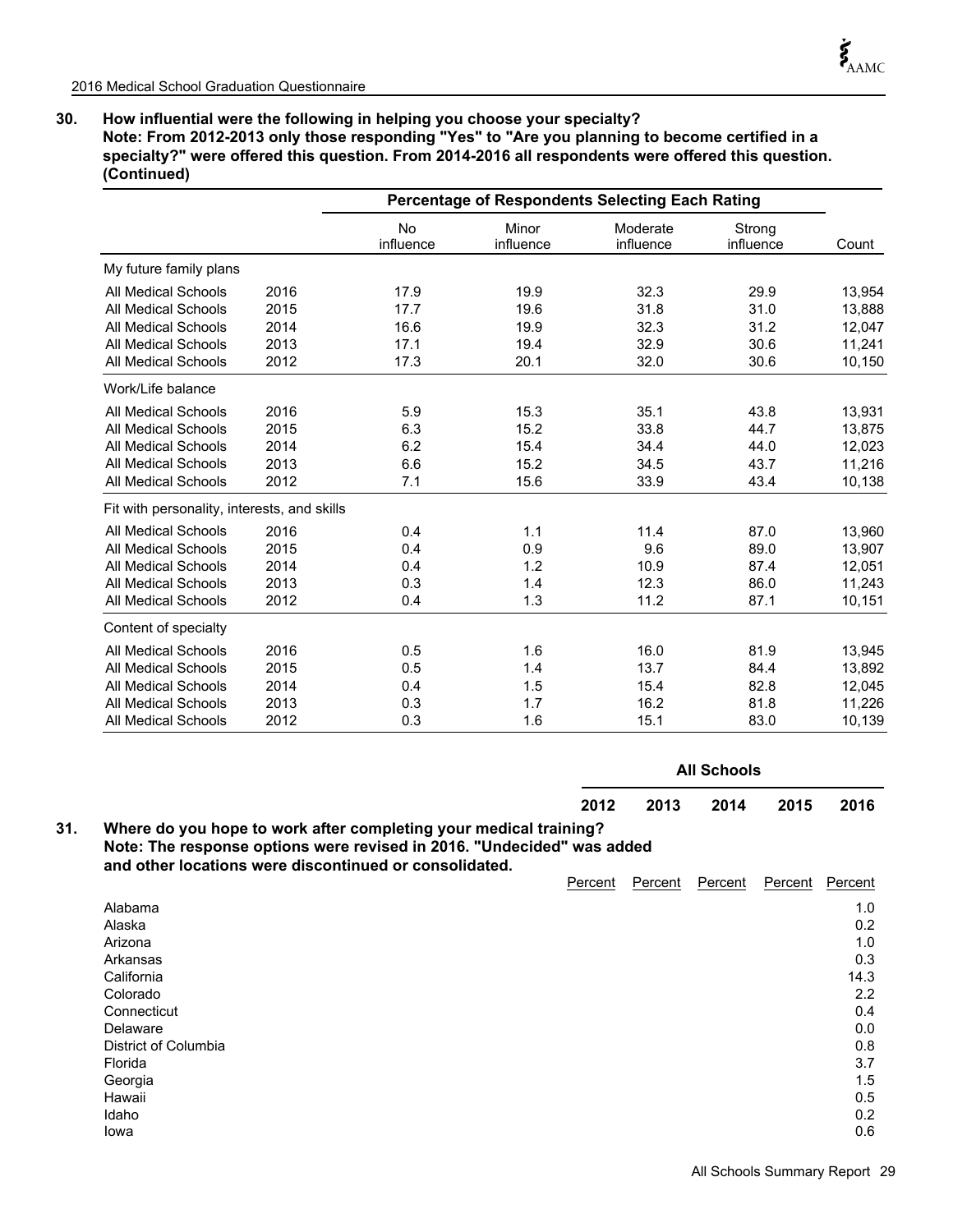|     |                                                                        |         |         | <b>All Schools</b> |      |                 |
|-----|------------------------------------------------------------------------|---------|---------|--------------------|------|-----------------|
|     |                                                                        | 2012    | 2013    | 2014               | 2015 | 2016            |
| 31. | Where do you hope to work after completing your medical training?      |         |         |                    |      |                 |
|     | Note: The response options were revised in 2016. "Undecided" was added |         |         |                    |      |                 |
|     | and other locations were discontinued or consolidated. (Continued)     |         |         |                    |      |                 |
|     |                                                                        | Percent | Percent | Percent            |      | Percent Percent |
|     | Illinois                                                               |         |         |                    |      | 3.6             |
|     | Indiana                                                                |         |         |                    |      | 0.6             |
|     | Kansas                                                                 |         |         |                    |      | 0.7             |
|     | Kentucky                                                               |         |         |                    |      | 0.7             |
|     | Louisiana                                                              |         |         |                    |      | 1.0             |
|     | Maine                                                                  |         |         |                    |      | 0.3             |
|     | Maryland                                                               |         |         |                    |      | 1.3             |
|     | Massachusetts                                                          |         |         |                    |      | 2.9             |
|     | Michigan                                                               |         |         |                    |      | 2.2             |
|     | Minnesota                                                              |         |         |                    |      | 1.7             |
|     | Mississippi                                                            |         |         |                    |      | 0.4             |
|     | Missouri                                                               |         |         |                    |      | 1.1             |
|     | Montana                                                                |         |         |                    |      | 0.3             |
|     | Nebraska                                                               |         |         |                    |      | 0.4             |
|     | Nevada                                                                 |         |         |                    |      | 0.2             |
|     | New Hampshire                                                          |         |         |                    |      | 0.1             |
|     | New Jersey                                                             |         |         |                    |      | 1.0             |
|     | New Mexico                                                             |         |         |                    |      | 0.4             |
|     | New York                                                               |         |         |                    |      | 6.6             |
|     | North Carolina                                                         |         |         |                    |      | 2.7             |
|     | North Dakota                                                           |         |         |                    |      | 0.1             |
|     | Ohio                                                                   |         |         |                    |      | 2.2             |
|     | Oklahoma                                                               |         |         |                    |      | 0.5             |
|     | Oregon                                                                 |         |         |                    |      | 1.1             |
|     | Pennsylvania                                                           |         |         |                    |      | 3.0             |
|     | Puerto Rico                                                            |         |         |                    |      | 0.7             |
|     | Rhode Island                                                           |         |         |                    |      | 0.1             |
|     | South Carolina<br>South Dakota                                         |         |         |                    |      | 1.0<br>0.2      |
|     | Tennessee                                                              |         |         |                    |      | 1.2             |
|     | Texas                                                                  |         |         |                    |      | 6.6             |
|     | Utah                                                                   |         |         |                    |      | 0.8             |
|     | Vermont                                                                |         |         |                    |      | 0.3             |
|     | Virginia                                                               |         |         |                    |      | 1.4             |
|     | Washington                                                             |         |         |                    |      | 2.2             |
|     | West Virginia                                                          |         |         |                    |      | 0.2             |
|     | Wisconsin                                                              |         |         |                    |      | 1.0             |
|     | Wyoming                                                                |         |         |                    |      | 0.1             |
|     | U.S. Territory/Possession                                              |         |         |                    |      | 0.1             |
|     | Canada                                                                 |         |         |                    |      | 0.2             |
|     | <b>Other Foreign Country</b>                                           |         |         |                    |      | 0.6             |
|     | Undecided                                                              |         |         |                    |      | 21.7            |
|     | Number of respondents                                                  |         |         |                    |      | 12,018          |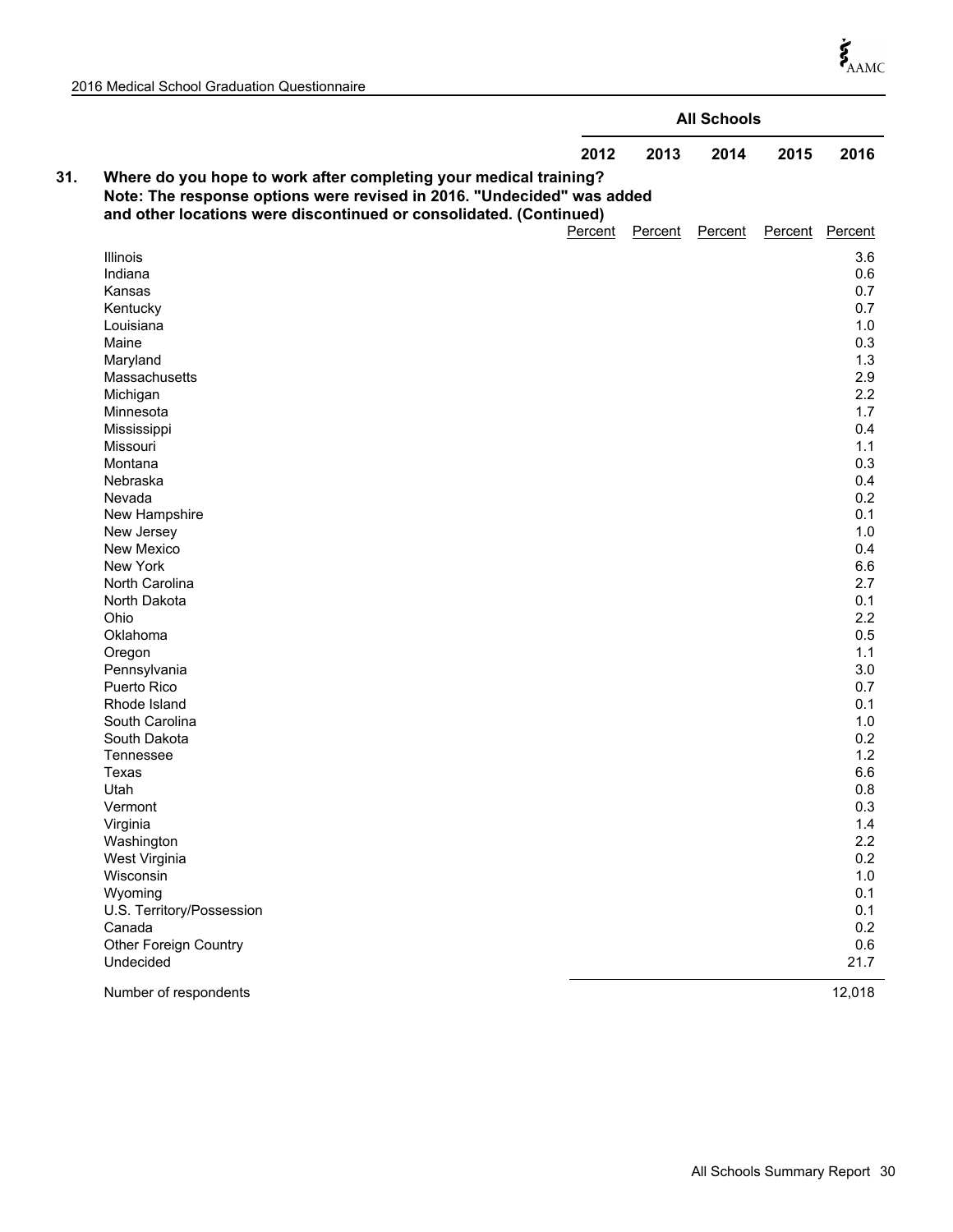$\boldsymbol{\dot{\zeta}}_{\mathrm{AMC}}$ 

| 2016 Medical School Graduation Questionnaire |  |
|----------------------------------------------|--|
|----------------------------------------------|--|

|     |                                                                                                                                                                                                                                |                |                | <b>All Schools</b> |                                  |                                  |
|-----|--------------------------------------------------------------------------------------------------------------------------------------------------------------------------------------------------------------------------------|----------------|----------------|--------------------|----------------------------------|----------------------------------|
|     |                                                                                                                                                                                                                                | 2012           | 2013           | 2014               | 2015                             | 2016                             |
| 32. | Please indicate the setting in which you plan to work after the completion<br>of your medical education and training:<br>Note: In 2015, "Suburb of moderate size city" was inadvertently omitted<br>from the response options. |                |                |                    |                                  |                                  |
|     |                                                                                                                                                                                                                                | Percent        | Percent        | Percent            | Percent                          | Percent                          |
|     | Large city (population 500,000 or more)<br>Suburb of a large city<br>City of moderate size (population 50,000 to 500,000)<br>Suburb of moderate size city                                                                      |                |                |                    | 41.5<br>14.8<br>23.3             | 38.6<br>14.1<br>21.3<br>4.8      |
|     | Small city (population 10,000 to 50,000--other than suburb)<br>Town (population 2,500 to 10,000--other than suburb)<br>Small town (population less than 2,500)<br>Rural/unincorporated area<br>Undecided or no preference      |                |                |                    | 4.8<br>1.9<br>0.5<br>1.1<br>12.2 | 4.0<br>1.7<br>0.6<br>1.1<br>13.8 |
|     | Number of respondents                                                                                                                                                                                                          |                |                |                    | 13,889                           | 13,968                           |
| 33. | Do you plan to work primarily in an underserved area?<br>Note: From 2012-2014 the question was, "Do you plan to practice in an<br>underserved area?"                                                                           | <b>Percent</b> | <b>Percent</b> | <b>Percent</b>     | Percent                          | <b>Percent</b>                   |
|     | Yes                                                                                                                                                                                                                            | 30.9           | 30.6           | 30.4               | 22.3                             | 23.1                             |
|     | No<br>Undecided                                                                                                                                                                                                                | 23.9<br>45.1   | 22.6<br>46.7   | 20.8<br>48.9       | 29.8<br>47.9                     | 28.8<br>48.1                     |
|     | Number of respondents                                                                                                                                                                                                          | 12,245         | 13,213         | 13,429             | 13,904                           | 13,977                           |
| 34. | Regardless of location, do you plan to care primarily for an underserved<br>population?                                                                                                                                        |                |                |                    |                                  |                                  |
|     |                                                                                                                                                                                                                                | Percent        | Percent        | Percent            | Percent                          | Percent                          |
|     | Yes                                                                                                                                                                                                                            | 27.8           | 27.7           | 27.3               | 28.2                             | 29.8                             |
|     | <b>No</b>                                                                                                                                                                                                                      | 31.8           | 30.7           | 28.7               | 26.5                             | 25.6                             |
|     | Undecided                                                                                                                                                                                                                      | 40.4           | 41.7           | 44.1               | 45.3                             | 44.6                             |
|     | Number of respondents                                                                                                                                                                                                          | 12,236         | 13,213         | 13,429             | 13,898                           | 13,980                           |
| 35. | If you could revisit your career choice, would you choose to attend<br>medical school again?                                                                                                                                   |                |                |                    |                                  |                                  |
|     |                                                                                                                                                                                                                                | Percent        | Percent        | Percent            | Percent                          | Percent                          |
|     | <b>No</b>                                                                                                                                                                                                                      | 1.6            | 1.8            | 3.9                | 2.4                              | 1.9                              |
|     | Probably not<br>Neutral                                                                                                                                                                                                        | 4.7<br>8.2     | 5.3<br>8.7     | 7.2<br>9.8         | 6.7<br>9.1                       | 6.0<br>8.9                       |
|     | Probably yes                                                                                                                                                                                                                   | 29.8           | 30.3           | 29.8               | 32.0                             | 32.3                             |
|     | Yes                                                                                                                                                                                                                            | 55.7           | 54.0           | 49.4               | 49.7                             | 50.9                             |

Number of respondents 10,226 11,327 13,477 13,926 13,998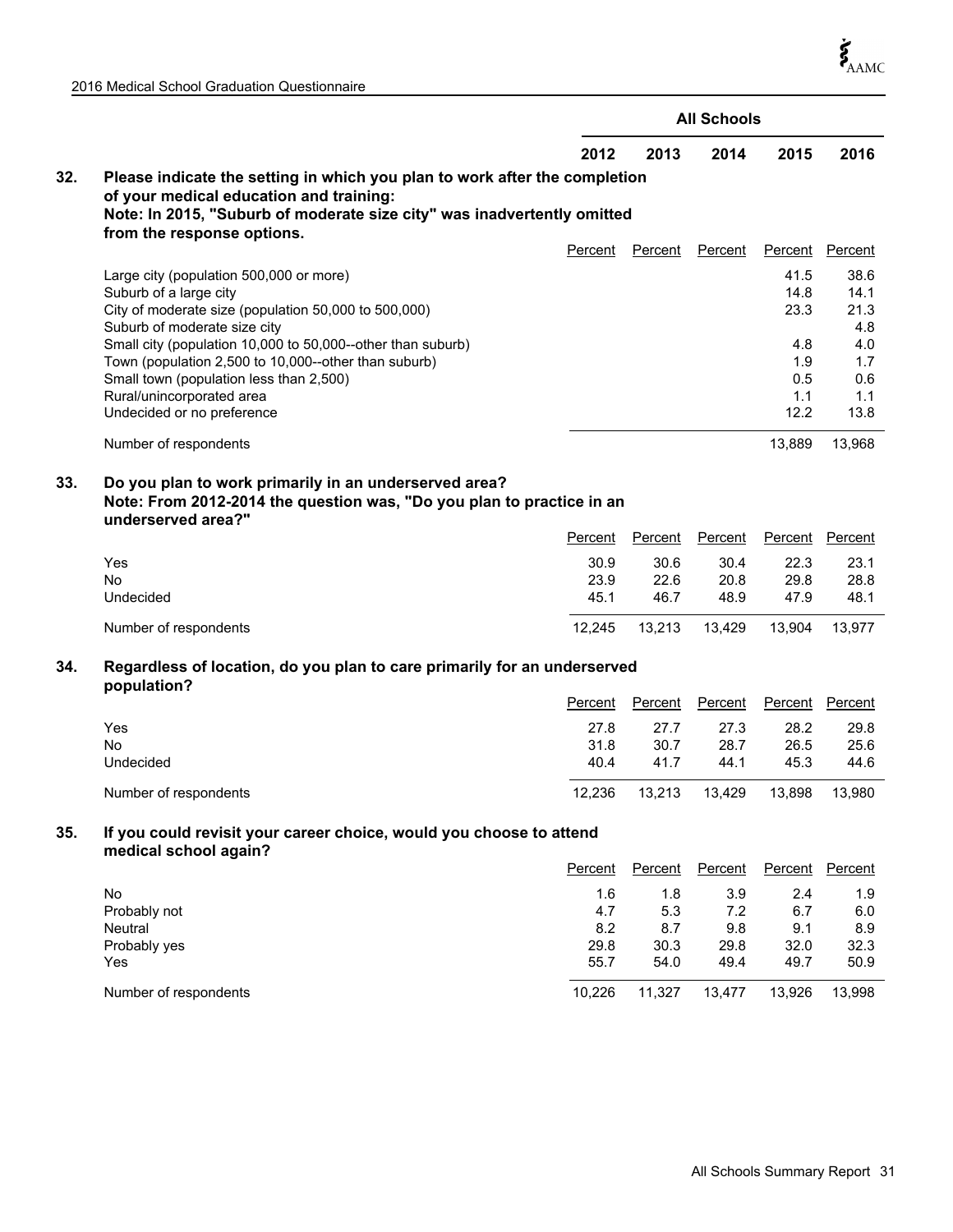**Note: For items with an asterisk (\*) respondents had the option to select "Did not use"; these responses are not included in the report calculations and counts.**

| <b>Percentage of Respondents Selecting Each Rating</b>                                                                     |                      |              |         |           |                   |        |  |  |
|----------------------------------------------------------------------------------------------------------------------------|----------------------|--------------|---------|-----------|-------------------|--------|--|--|
|                                                                                                                            | Very<br>dissatisfied | Dissatisfied | Neutral | Satisfied | Very<br>satisfied | Count  |  |  |
| Office of the Dean of Students/Associate Dean for Students: Accessibility                                                  |                      |              |         |           |                   |        |  |  |
| All Medical Schools<br>2016                                                                                                | 2.0                  | 3.2          | 15.6    | 37.0      | 42.3              | 13.957 |  |  |
| 2015<br><b>All Medical Schools</b>                                                                                         | 1.7                  | 2.8          | 12.6    | 37.2      | 45.7              | 13,995 |  |  |
| 2014<br><b>All Medical Schools</b>                                                                                         | 1.5                  | 2.9          | 13.3    | 39.2      | 43.2              | 13,573 |  |  |
| 2013<br><b>All Medical Schools</b>                                                                                         | 1.8                  | 3.3          | 13.2    | 40.4      | 41.4              | 13,335 |  |  |
| <b>All Medical Schools</b><br>2012                                                                                         | 1.8                  | 3.6          | 13.6    | 39.4      | 41.6              | 12,375 |  |  |
| Office of the Dean of Students/Associate Dean for Students: Awareness of student concerns                                  |                      |              |         |           |                   |        |  |  |
| 2016<br><b>All Medical Schools</b>                                                                                         | 3.6                  | 6.6          | 16.9    | 37.3      | 35.6              | 13,952 |  |  |
| 2015<br><b>All Medical Schools</b>                                                                                         | 3.3                  | 6.4          | 15.6    | 36.7      | 37.9              | 13,987 |  |  |
| 2014<br><b>All Medical Schools</b>                                                                                         | 3.0                  | 5.6          | 15.4    | 38.8      | 37.2              | 13,545 |  |  |
| <b>All Medical Schools</b><br>2013                                                                                         | 3.0                  | 6.1          | 15.0    | 39.1      | 36.8              | 13,312 |  |  |
| 2012<br>All Medical Schools                                                                                                | 3.4                  | 6.4          | 14.9    | 38.8      | 36.5              | 12,363 |  |  |
| Office of the Dean of Students/Associate Dean for Students: Responsiveness to student problems                             |                      |              |         |           |                   |        |  |  |
| 2016<br>All Medical Schools                                                                                                | 4.2                  | 6.7          | 17.6    | 35.1      | 36.4              | 13,887 |  |  |
| <b>All Medical Schools</b><br>2015                                                                                         | 3.8                  | 6.7          | 16.0    | 35.1      | 38.5              | 13,859 |  |  |
| 2014<br><b>All Medical Schools</b>                                                                                         | 3.6                  | 6.6          | 16.2    | 36.0      | 37.6              | 13,441 |  |  |
| 2013<br><b>All Medical Schools</b>                                                                                         | 3.6                  | 6.7          | 16.0    | 36.4      | 37.4              | 13,235 |  |  |
| 2012<br><b>All Medical Schools</b>                                                                                         | 4.3                  | 7.0          | 15.9    | 36.2      | 36.6              | 12,286 |  |  |
| Office of the Dean for Educational Programs/Curricular Affairs: Accessibility                                              |                      |              |         |           |                   |        |  |  |
| 2016<br><b>All Medical Schools</b>                                                                                         | 2.1                  | 3.3          | 20.9    | 40.4      | 33.3              | 13,927 |  |  |
| 2015<br><b>All Medical Schools</b>                                                                                         | 1.7                  | 2.8          | 17.7    | 40.9      | 36.8              | 13,969 |  |  |
| 2014<br><b>All Medical Schools</b>                                                                                         | 1.5                  | 2.9          | 18.3    | 42.5      | 34.8              | 13,503 |  |  |
| 2013<br>All Medical Schools                                                                                                | 1.6                  | 3.1          | 19.2    | 43.7      | 32.4              | 13,276 |  |  |
| 2012<br>All Medical Schools                                                                                                | 1.8                  | 3.6          | 18.8    | 42.9      | 33.0              | 12,341 |  |  |
| Office of the Dean for Educational Programs/Curricular Affairs: Awareness of student concerns                              |                      |              |         |           |                   |        |  |  |
| <b>All Medical Schools</b><br>2016                                                                                         | 3.2                  | 6.0          | 20.8    | 39.5      | 30.5              | 13,905 |  |  |
| 2015<br><b>All Medical Schools</b>                                                                                         | 2.8                  | 5.2          | 19.2    | 39.3      | 33.6              | 13,940 |  |  |
| 2014<br><b>All Medical Schools</b>                                                                                         | 2.3                  | 5.0          | 18.6    | 41.5      | 32.5              | 13,480 |  |  |
| 2013<br><b>All Medical Schools</b>                                                                                         | 2.4                  | 5.2          | 19.8    | 41.9      | 30.7              | 13,261 |  |  |
| 2012<br><b>All Medical Schools</b>                                                                                         | 2.8                  | 5.8          | 18.9    | 41.6      | 30.9              | 12,328 |  |  |
| Office of the Dean for Educational Programs/Curricular Affairs: Responsiveness to student problems                         |                      |              |         |           |                   |        |  |  |
| All Medical Schools<br>2016                                                                                                | 3.9                  | 6.7          | 22.0    | 36.8      | 30.7              | 13,909 |  |  |
| 2015<br><b>All Medical Schools</b>                                                                                         | 3.5                  | 6.1          | 19.2    | 37.7      | 33.5              | 13,941 |  |  |
| 2014<br>All Medical Schools                                                                                                | 2.9                  | 6.1          | 19.7    | 39.4      | 32.0              | 13,474 |  |  |
| <b>All Medical Schools</b><br>2013                                                                                         | 3.0                  | 6.2          | 20.4    | 39.7      | 30.8              | 13,262 |  |  |
| All Medical Schools<br>2012                                                                                                | 3.7                  | 6.7          | 19.7    | 39.3      | 30.6              | 12,318 |  |  |
| Office of the Dean for Educational Programs/Curricular Affairs: Participation of students on key medical school committees |                      |              |         |           |                   |        |  |  |
| 2016<br>All Medical Schools                                                                                                | 2.4                  | 3.5          | 22.2    | 39.0      | 33.0              | 13,890 |  |  |
| 2015<br>All Medical Schools                                                                                                | 2.1                  | 3.1          | 19.5    | 38.5      | 36.9              | 13,932 |  |  |
| <b>All Medical Schools</b><br>2014                                                                                         | 1.7                  | 3.0          | 19.9    | 41.2      | 34.2              | 13,450 |  |  |
| <b>All Medical Schools</b><br>2013                                                                                         | 1.8                  | 3.1          | 20.8    | 41.9      | 32.5              | 13,227 |  |  |
| <b>All Medical Schools</b><br>2012                                                                                         | 2.0                  | 3.4          | 19.8    | 42.0      | 32.7              | 12,301 |  |  |
| Student Support: Academic counseling*                                                                                      |                      |              |         |           |                   |        |  |  |
| 2016<br><b>All Medical Schools</b>                                                                                         | 4.2                  | 8.2          | 13.7    | 39.3      | 34.5              | 10,720 |  |  |
| All Medical Schools<br>2015                                                                                                | 3.7                  | 9.3          | 12.9    | 37.8      | 36.3              | 9,839  |  |  |
| All Medical Schools<br>2014                                                                                                | 3.8                  | 8.7          | 12.7    | 40.0      | 34.9              | 9,298  |  |  |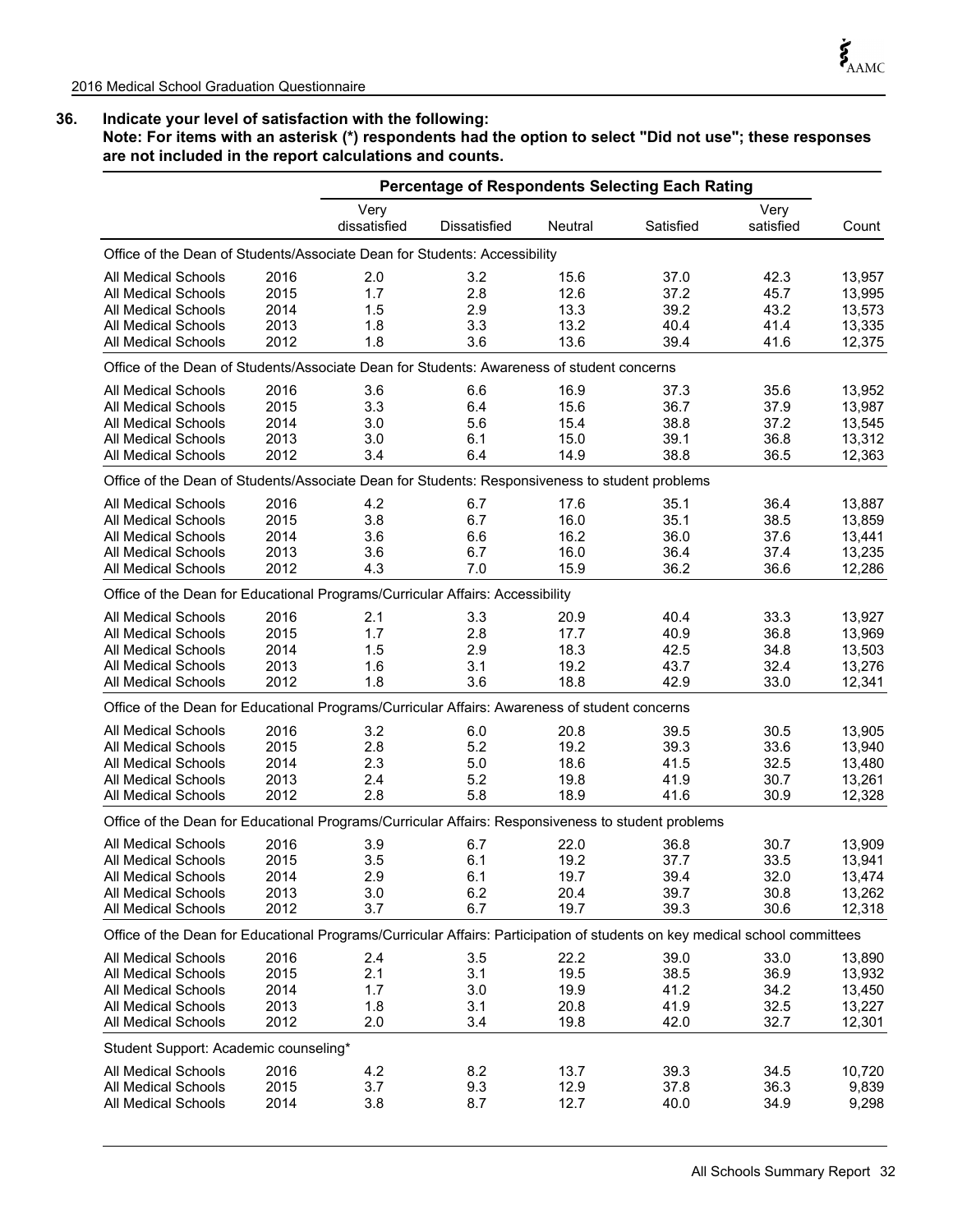**Note: For items with an asterisk (\*) respondents had the option to select "Did not use"; these responses are not included in the report calculations and counts. (Continued)**

|                                                                          |                      | <b>Percentage of Respondents Selecting Each Rating</b> |                     |                      |                      |                      |                         |
|--------------------------------------------------------------------------|----------------------|--------------------------------------------------------|---------------------|----------------------|----------------------|----------------------|-------------------------|
|                                                                          |                      | Very<br>dissatisfied                                   | <b>Dissatisfied</b> | Neutral              | Satisfied            | Very<br>satisfied    | Count                   |
| Student Support: Tutoring*                                               |                      |                                                        |                     |                      |                      |                      |                         |
| All Medical Schools<br>All Medical Schools<br><b>All Medical Schools</b> | 2016<br>2015<br>2014 | 4.1<br>3.1<br>3.1                                      | 7.0<br>7.4<br>7.3   | 17.2<br>15.8<br>17.0 | 38.2<br>39.5<br>39.7 | 33.5<br>34.1<br>33.0 | 6,331<br>5,250<br>5,175 |
| Student Support: Personal counseling*                                    |                      |                                                        |                     |                      |                      |                      |                         |
| All Medical Schools                                                      | 2016                 | 4.4                                                    | 7.2                 | 15.1                 | 35.5                 | 37.8                 | 7,727                   |
| All Medical Schools                                                      | 2015                 | 3.5                                                    | 7.6                 | 13.4                 | 34.4                 | 41.1                 | 6,443                   |
| All Medical Schools                                                      | 2014                 | 3.6                                                    | 7.0                 | 14.3                 | 36.5                 | 38.6                 | 6,444                   |
| <b>All Medical Schools</b>                                               | 2013                 | 3.3                                                    | 7.3                 | 12.5                 | 37.8                 | 39.1                 | 7,278                   |
| All Medical Schools                                                      | 2012                 | 3.7                                                    | 8.0                 | 12.6                 | 37.8                 | 37.9                 | 6,589                   |
| Student Support: Financial aid administrative services*                  |                      |                                                        |                     |                      |                      |                      |                         |
| All Medical Schools                                                      | 2016                 | 3.2                                                    | 6.5                 | 14.5                 | 38.0                 | 37.7                 | 10,833                  |
| <b>All Medical Schools</b>                                               | 2015                 | 2.7                                                    | 5.7                 | 12.8                 | 37.6                 | 41.3                 | 11,091                  |
| <b>All Medical Schools</b>                                               | 2014                 | 2.4                                                    | 6.0                 | 12.0                 | 39.1                 | 40.4                 | 11,012                  |
| All Medical Schools                                                      | 2013                 | 2.9                                                    | 6.3                 | 11.1                 | 40.8                 | 38.9                 | 11,053                  |
| <b>All Medical Schools</b>                                               | 2012                 | 3.5                                                    | 7.0                 | 11.6                 | 38.8                 | 39.1                 | 10,357                  |
| Student Support: Overall educational debt management counseling*         |                      |                                                        |                     |                      |                      |                      |                         |
| <b>All Medical Schools</b>                                               | 2016                 | 4.2                                                    | 9.5                 | 19.0                 | 37.3                 | 30.0                 | 10,224                  |
| All Medical Schools                                                      | 2015                 | 3.5                                                    | 9.0                 | 17.1<br>16.5         | 37.0<br>40.2         | 33.4                 | 10,348                  |
| All Medical Schools<br><b>All Medical Schools</b>                        | 2014<br>2013         | 2.8<br>3.3                                             | 8.3<br>9.4          | 17.0                 | 40.2                 | 32.3<br>30.2         | 10,317<br>10,141        |
| All Medical Schools                                                      | 2012                 | 3.9                                                    | 10.0                | 17.7                 | 38.9                 | 29.5                 | 9,594                   |
| Student Support: Senior Ioan exit interview*                             |                      |                                                        |                     |                      |                      |                      |                         |
| All Medical Schools                                                      | 2016                 | 2.5                                                    | 4.7                 | 19.6                 | 38.9                 | 34.3                 | 8,406                   |
| <b>All Medical Schools</b>                                               | 2015                 | 2.0                                                    | 3.9                 | 18.1                 | 38.5                 | 37.5                 | 8,533                   |
| All Medical Schools                                                      | 2014                 | 1.6                                                    | 3.5                 | 18.3                 | 40.9                 | 35.7                 | 8,706                   |
| <b>All Medical Schools</b>                                               | 2013                 | 1.7                                                    | 4.0                 | 19.8                 | 41.3                 | 33.3                 | 8,817                   |
| <b>All Medical Schools</b>                                               | 2012                 | 2.1                                                    | 4.5                 | 19.3                 | 41.0                 | 33.1                 | 8,445                   |
| Student Support: Faculty mentoring*                                      |                      |                                                        |                     |                      |                      |                      |                         |
| All Medical Schools                                                      | 2016                 | 2.4                                                    | 5.0                 | 11.9                 | 37.0                 | 43.8                 | 13,239                  |
| All Medical Schools                                                      | 2015                 | 2.6                                                    | 7.0                 | 12.4                 | 34.2                 | 43.8                 | 13,055                  |
| All Medical Schools                                                      | 2014                 | 2.6                                                    | 6.9                 | 12.6                 | 36.4                 | 41.4                 | 12,602                  |
| <b>All Medical Schools</b><br><b>All Medical Schools</b>                 | 2013<br>2012         | 3.1<br>3.4                                             | 8.3<br>8.2          | 13.6<br>14.5         | 37.5<br>37.2         | 37.4<br>36.7         | 12,220<br>11,299        |
| Career Planning Services: Career preference assessment activities*       |                      |                                                        |                     |                      |                      |                      |                         |
|                                                                          |                      |                                                        |                     |                      |                      |                      |                         |
| All Medical Schools<br>All Medical Schools                               | 2016<br>2015         | 4.3<br>4.0                                             | 9.1<br>10.5         | 23.6<br>21.0         | 41.3<br>39.0         | 21.7<br>25.5         | 9,398<br>10,400         |
| All Medical Schools                                                      | 2014                 | 4.1                                                    | 10.7                | 21.2                 | 40.2                 | 23.8                 | 9,992                   |
| All Medical Schools                                                      | 2013                 | 4.0                                                    | 11.6                | 22.2                 | 40.1                 | 22.1                 | 10,263                  |
| All Medical Schools                                                      | 2012                 | 4.3                                                    | 12.4                | 22.1                 | 39.8                 | 21.4                 | 9,441                   |
| Career Planning Services: Information about specialties*                 |                      |                                                        |                     |                      |                      |                      |                         |
| All Medical Schools                                                      | 2016                 | 3.1                                                    | 7.6                 | 17.8                 | 46.2                 | 25.3                 | 11,712                  |
| All Medical Schools                                                      | 2015                 | 3.0                                                    | 9.3                 | 17.1                 | 42.8                 | 27.8                 | 12,428                  |
| All Medical Schools                                                      | 2014                 | 3.1                                                    | 9.1                 | 17.6                 | 43.8                 | 26.4                 | 11,968                  |
| All Medical Schools                                                      | 2013                 | 3.2                                                    | 9.5                 | 18.8                 | 44.3                 | 24.2                 | 11,722                  |
| All Medical Schools                                                      | 2012                 | 3.4                                                    | 10.3                | 18.2                 | 44.2                 | 23.9                 | 10,885                  |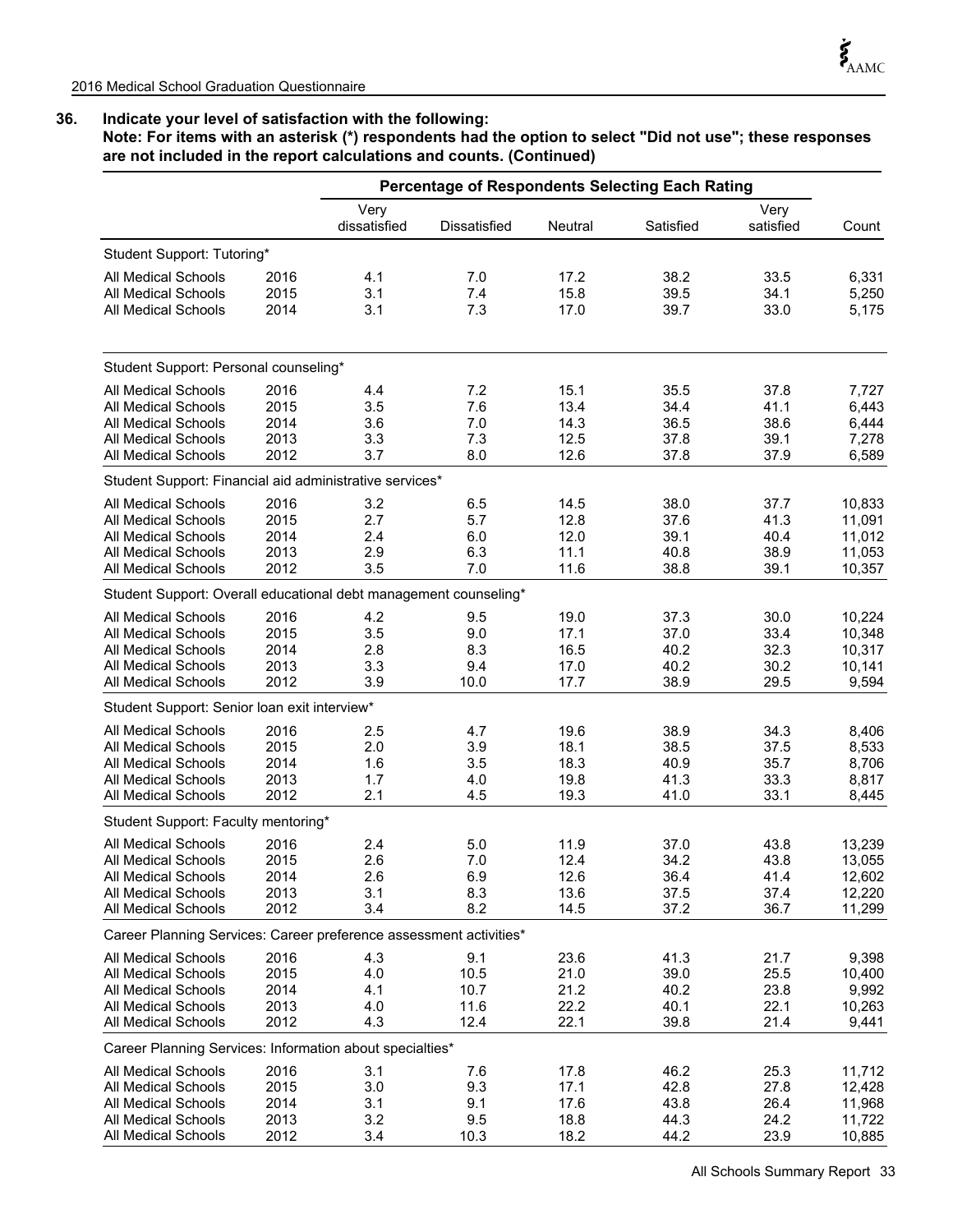**Note: For items with an asterisk (\*) respondents had the option to select "Did not use"; these responses are not included in the report calculations and counts. (Continued)**

|                                                                                                                              |      | <b>Percentage of Respondents Selecting Each Rating</b> |                     |         |              |                   |        |
|------------------------------------------------------------------------------------------------------------------------------|------|--------------------------------------------------------|---------------------|---------|--------------|-------------------|--------|
|                                                                                                                              |      | Very<br>dissatisfied                                   | <b>Dissatisfied</b> | Neutral | Satisfied    | Very<br>satisfied | Count  |
| Career Planning Services: Information about alternative medical careers*                                                     |      |                                                        |                     |         |              |                   |        |
| All Medical Schools                                                                                                          | 2016 | 9.7                                                    | 19.7                | 24.8    | 28.8         | 17.0              | 9,045  |
| All Medical Schools                                                                                                          | 2015 | 9.0                                                    | 21.3                | 26.6    | 25.0         | 18.2              | 9,170  |
| <b>All Medical Schools</b>                                                                                                   | 2014 | 8.4                                                    | 23.5                | 26.3    | 25.2         | 16.7              | 9,085  |
| <b>All Medical Schools</b>                                                                                                   | 2013 | 8.4                                                    | 23.4                | 26.5    | 25.8         | 15.9              | 9,264  |
| All Medical Schools                                                                                                          | 2012 | 8.7                                                    | 23.8                | 26.8    | 25.3         | 15.4              | 8,605  |
| Career Planning Services: Overall satisfaction with career planning services*                                                |      |                                                        |                     |         |              |                   |        |
| All Medical Schools                                                                                                          | 2016 | 4.3                                                    | 9.1                 | 22.2    | 43.4         | 21.0              | 11,607 |
| <b>All Medical Schools</b>                                                                                                   | 2015 | 3.9                                                    | 10.8                | 21.2    | 39.7         | 24.4              | 12,282 |
| All Medical Schools                                                                                                          | 2014 | 3.9                                                    | 10.4                | 20.7    | 42.4         | 22.7              | 11,826 |
| <b>All Medical Schools</b>                                                                                                   | 2013 | 4.0                                                    | 11.0                | 22.5    | 41.6         | 21.0              | 11,590 |
| <b>All Medical Schools</b>                                                                                                   | 2012 | 4.3                                                    | 11.4                | 22.3    | 41.7         | 20.4              | 10,737 |
| Wellness: Student programs/activities that promote effective stress management, a balanced lifestyle and overall well being* |      |                                                        |                     |         |              |                   |        |
| All Medical Schools                                                                                                          | 2016 | 2.9                                                    | 6.8                 | 17.1    | 40.5         | 32.8              | 11,858 |
| <b>All Medical Schools</b>                                                                                                   | 2015 | 2.5                                                    | 6.2                 | 15.8    | 40.6         | 34.9              | 11,620 |
| All Medical Schools                                                                                                          | 2014 | 2.6                                                    | 6.5                 | 16.9    | 41.7         | 32.3              | 10,661 |
| <b>All Medical Schools</b>                                                                                                   | 2013 | 2.6                                                    | 7.2                 | 17.9    | 42.4         | 29.8              | 10,873 |
| All Medical Schools                                                                                                          | 2012 | 2.8                                                    | 7.2                 | 18.4    | 43.2         | 28.4              | 9,881  |
| Student Health: Student health services*                                                                                     |      |                                                        |                     |         |              |                   |        |
| All Medical Schools                                                                                                          | 2016 | 3.3                                                    | 6.7                 | 11.2    | 42.3         | 36.6              | 11,753 |
| <b>All Medical Schools</b>                                                                                                   | 2015 | 2.8                                                    | 6.5                 | 11.0    | 43.2         | 36.5              | 11,725 |
| <b>All Medical Schools</b>                                                                                                   | 2014 | 3.0                                                    | 7.4                 | 11.8    | 44.8         | 33.0              | 11,454 |
| <b>All Medical Schools</b>                                                                                                   | 2013 | 3.4                                                    | 8.3                 | 12.6    | 45.3         | 30.4              | 11,317 |
| All Medical Schools                                                                                                          | 2012 | 4.1                                                    | 8.9                 | 12.7    | 45.1         | 29.3              | 10,536 |
| Student Health: Student mental health services*                                                                              |      |                                                        |                     |         |              |                   |        |
| <b>All Medical Schools</b>                                                                                                   | 2016 | 5.3                                                    | 7.3                 | 13.3    | 34.5         | 39.6              | 5,913  |
| <b>All Medical Schools</b>                                                                                                   | 2015 | 4.0                                                    | 6.8                 | 12.2    | 36.1         | 40.9              | 5,416  |
| <b>All Medical Schools</b>                                                                                                   | 2014 | 3.9                                                    | 7.0                 | 14.1    | 38.6         | 36.5              | 5,292  |
| <b>All Medical Schools</b>                                                                                                   | 2013 | 4.1                                                    | 6.4                 | 14.4    | 40.3         | 34.8              | 5,604  |
| <b>All Medical Schools</b>                                                                                                   | 2012 | 4.3                                                    | 6.5                 | 14.8    | 40.8         | 33.5              | 5,057  |
| Student Health: Student health insurance*                                                                                    |      |                                                        |                     |         |              |                   |        |
| <b>All Medical Schools</b>                                                                                                   | 2016 | 9.1                                                    | 13.1                | 17.8    | 36.2         | 23.8              | 9.414  |
| <b>All Medical Schools</b>                                                                                                   | 2015 | 7.4                                                    | 13.3                | 17.1    | 37.0         | 25.2              | 9,440  |
| All Medical Schools                                                                                                          | 2014 | 7.3                                                    | 12.9                | 17.3    | 39.1         | 23.4              | 9,199  |
| All Medical Schools                                                                                                          | 2013 | 8.4                                                    | 14.9                | 18.0    | 37.7         | 20.9              | 9,509  |
| All Medical Schools                                                                                                          | 2012 | 10.5                                                   | 16.5                | 16.7    | 37.1         | 19.2              | 9,083  |
| Facilities: Library*                                                                                                         |      |                                                        |                     |         |              |                   |        |
| All Medical Schools                                                                                                          | 2016 | 1.7                                                    | 4.6                 | 7.8     | 40.6         | 45.3              | 13,438 |
| All Medical Schools                                                                                                          | 2015 | 1.3                                                    | 4.1                 | 7.6     | 41.0         | 45.9              | 13,525 |
| All Medical Schools                                                                                                          | 2014 | 1.1                                                    | 4.4                 | 7.0     | 42.4         | 45.0              | 13,167 |
| <b>All Medical Schools</b>                                                                                                   | 2013 | 1.3                                                    | 4.7                 | 8.2     | 43.8         | 42.0              | 12,987 |
| All Medical Schools                                                                                                          | 2012 | 1.6                                                    | 4.7                 | 7.9     | 44.4         | 41.4              | 12,090 |
| Facilities: Computer resource center*                                                                                        |      |                                                        |                     |         |              |                   |        |
| All Medical Schools                                                                                                          | 2016 | 1.8                                                    | 4.7                 | 10.0    | 41.8         | 41.6              | 12,541 |
| <b>All Medical Schools</b>                                                                                                   | 2015 |                                                        | 4.5                 | 9.0     | 42.1         | 43.1              |        |
| <b>All Medical Schools</b>                                                                                                   |      | 1.3                                                    |                     |         |              | 42.4              | 12,734 |
| <b>All Medical Schools</b>                                                                                                   | 2014 | 1.3                                                    | 4.1<br>4.2          | 8.6     | 43.6<br>45.5 | 40.1              | 12,529 |
| <b>All Medical Schools</b>                                                                                                   | 2013 | 1.2                                                    | 3.9                 | 9.1     |              |                   | 12,531 |
|                                                                                                                              | 2012 | 1.1                                                    |                     | 8.9     | 46.1         | 40.0              | 11,743 |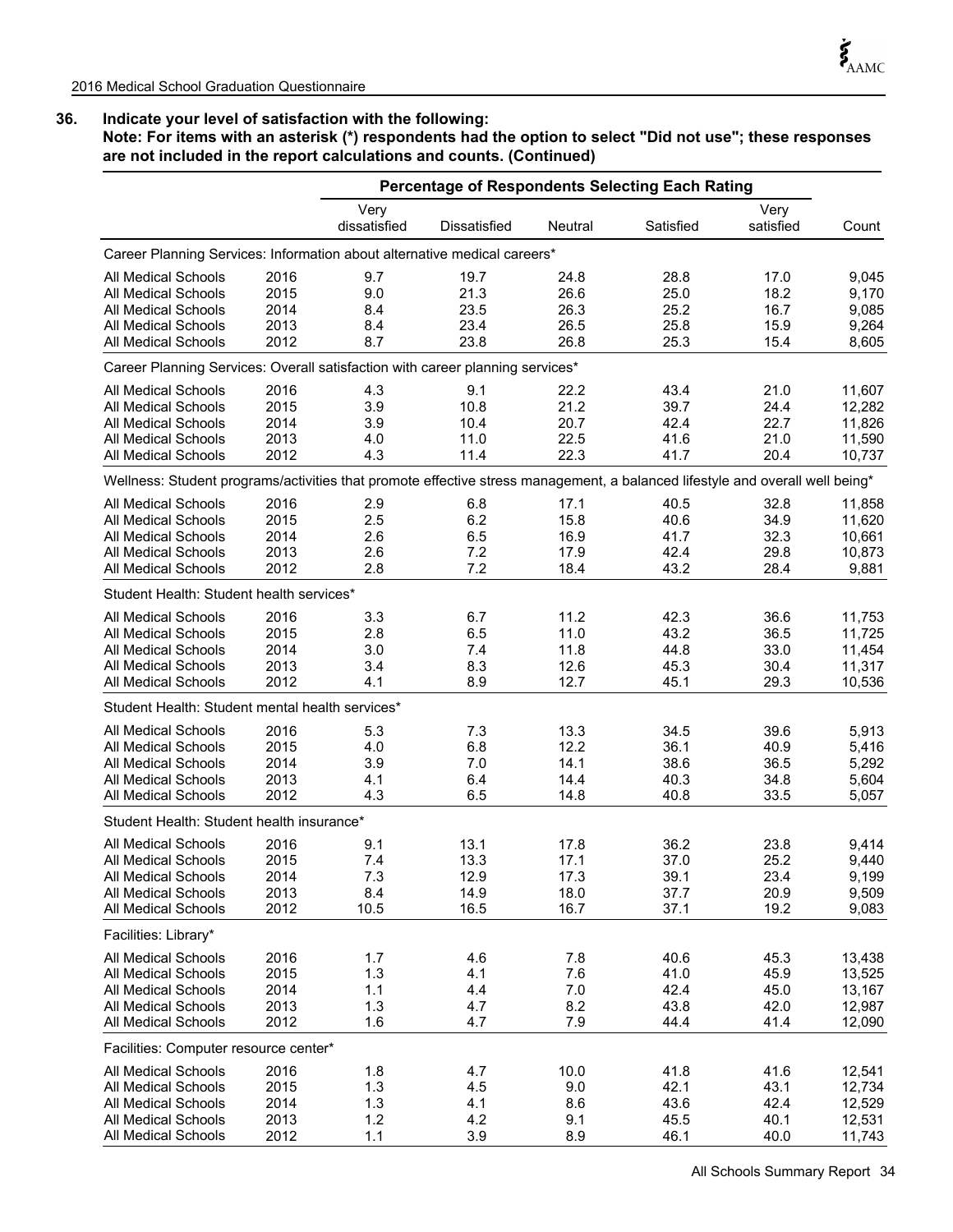**Note: For items with an asterisk (\*) respondents had the option to select "Did not use"; these responses are not included in the report calculations and counts. (Continued)**

|                                       |      |                      | <b>Percentage of Respondents Selecting Each Rating</b> |         |           |                   |        |  |
|---------------------------------------|------|----------------------|--------------------------------------------------------|---------|-----------|-------------------|--------|--|
|                                       |      | Very<br>dissatisfied | Dissatisfied                                           | Neutral | Satisfied | Very<br>satisfied | Count  |  |
| Facilities: Student study space*      |      |                      |                                                        |         |           |                   |        |  |
| All Medical Schools                   | 2016 | 3.0                  | 8.2                                                    | 10.3    | 37.8      | 40.7              | 13,544 |  |
| All Medical Schools                   | 2015 | 2.4                  | 7.7                                                    | 10.3    | 38.8      | 40.8              | 13.556 |  |
| All Medical Schools                   | 2014 | 2.7                  | 8.3                                                    | 9.5     | 39.1      | 40.3              | 13,147 |  |
| All Medical Schools                   | 2013 | 2.3                  | 8.4                                                    | 10.5    | 41.8      | 37.0              | 12.937 |  |
| All Medical Schools                   | 2012 | 2.8                  | 8.8                                                    | 9.9     | 41.5      | 36.9              | 12.006 |  |
| Facilities: Student relaxation space* |      |                      |                                                        |         |           |                   |        |  |
| All Medical Schools                   | 2016 | 4.5                  | 11.5                                                   | 16.8    | 35.1      | 31.9              | 12.405 |  |
| All Medical Schools                   | 2015 | 4.1                  | 10.8                                                   | 16.6    | 35.8      | 32.7              | 12.501 |  |
| All Medical Schools                   | 2014 | 4.1                  | 11.6                                                   | 15.5    | 35.9      | 32.9              | 12,192 |  |
| All Medical Schools                   | 2013 | 3.7                  | 11.2                                                   | 16.4    | 38.3      | 30.5              | 12,073 |  |
| All Medical Schools                   | 2012 | 4.1                  | 11.5                                                   | 16.4    | 37.1      | 30.8              | 11,227 |  |

|     |                                                                                                |         | <b>All Schools</b> |         |         |         |  |  |
|-----|------------------------------------------------------------------------------------------------|---------|--------------------|---------|---------|---------|--|--|
|     |                                                                                                | 2012    | 2013               | 2014    | 2015    | 2016    |  |  |
| 37. | Are you aware that your school has policies regarding the mistreatment of<br>medical students? |         |                    |         |         |         |  |  |
|     |                                                                                                | Percent | Percent            | Percent | Percent | Percent |  |  |
|     | Yes                                                                                            | 84.5    | 88.2               | 93.3    | 94.5    | 95.7    |  |  |
|     | No                                                                                             | 15.5    | 11.8               | 6.7     | 5.5     | 4.3     |  |  |
|     | Number of respondents                                                                          | 12.293  | 13.192             | 13,515  | 13,954  | 13.920  |  |  |

#### **Do you know the procedures at your school for reporting the mistreatment of medical students? 38.**

|                       | Percent | Percent | Percent | Percent Percent |        |
|-----------------------|---------|---------|---------|-----------------|--------|
| Yes                   | 67.4    | 71.7    | 78.6    | 80.8            | 82.3   |
| <b>No</b>             | 32.6    | 28.3    | 21.4    | 19.2            | 17.7   |
| Number of respondents | 12.251  | 13.160  | 13.510  | 13.954          | 13.927 |

**39. For each of the following behaviors, please indicate the frequency you personally experienced that behavior during medical school. Include in your response any behaviors performed by faculty, nurses, residents/interns, other institution employees or staff, and other students. Please do not include behaviors performed by patients.** 

**During medical school, how frequently have you...**

|                            |      | <b>Percentage of Respondents Selecting Each Rating</b> |      |              |            |        |  |  |  |
|----------------------------|------|--------------------------------------------------------|------|--------------|------------|--------|--|--|--|
|                            |      | Never                                                  | Once | Occasionally | Frequently | Count  |  |  |  |
| Been publicly embarrassed? |      |                                                        |      |              |            |        |  |  |  |
| All Medical Schools        | 2016 | 58.1                                                   | 20.5 | 20.4         | 1.0        | 13.904 |  |  |  |
| All Medical Schools        | 2015 | 53.7                                                   | 17.9 | 27.0         | 1.4        | 13.877 |  |  |  |
| All Medical Schools        | 2014 | 53.7                                                   | 18.3 | 26.6         | 1.4        | 13.243 |  |  |  |
| All Medical Schools        | 2013 | 52.8                                                   | 18.1 | 27.5         | 1.5        | 13.014 |  |  |  |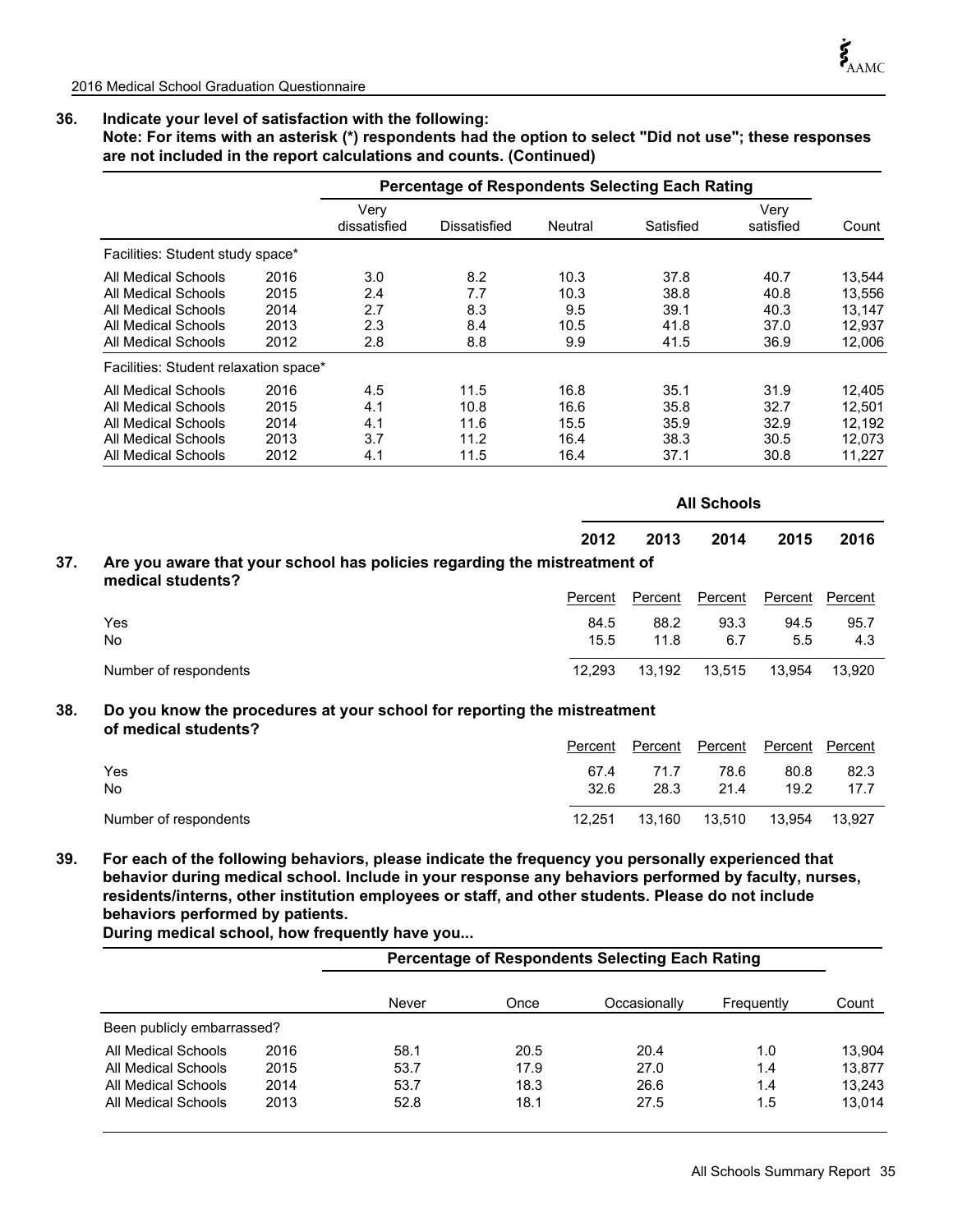**39. For each of the following behaviors, please indicate the frequency you personally experienced that behavior during medical school. Include in your response any behaviors performed by faculty, nurses, residents/interns, other institution employees or staff, and other students. Please do not include behaviors performed by patients.** 

**During medical school, how frequently have you... (Continued)**

|                                                                    |      |       |      | Percentage of Respondents Selecting Each Rating |            |        |
|--------------------------------------------------------------------|------|-------|------|-------------------------------------------------|------------|--------|
|                                                                    |      | Never | Once | Occasionally                                    | Frequently | Count  |
| Been publicly humiliated?                                          |      |       |      |                                                 |            |        |
| All Medical Schools                                                | 2016 | 78.8  | 12.6 | 8.2                                             | 0.5        | 13,886 |
| <b>All Medical Schools</b>                                         | 2015 | 80.5  | 10.3 | 8.6                                             | 0.6        | 13,852 |
| All Medical Schools                                                | 2014 | 77.3  | 12.4 | 9.6                                             | 0.7        | 13,253 |
| <b>All Medical Schools</b>                                         | 2013 | 76.7  | 11.8 | 10.8                                            | 0.7        | 13,011 |
| <b>All Medical Schools</b>                                         | 2012 | 65.7  | 16.9 | 16.3                                            | 1.0        | 12,033 |
| Been threatened with physical harm?                                |      |       |      |                                                 |            |        |
| <b>All Medical Schools</b>                                         | 2016 | 98.6  | 1.0  | 0.3                                             | 0.1        | 13,891 |
| <b>All Medical Schools</b>                                         | 2015 | 98.4  | 1.2  | 0.3                                             | 0.1        | 13,855 |
| <b>All Medical Schools</b>                                         | 2014 | 98.3  | 1.3  | 0.3                                             | 0.1        | 13,325 |
| <b>All Medical Schools</b>                                         | 2013 | 98.1  | 1.5  | 0.4                                             | 0.1        | 13,113 |
| <b>All Medical Schools</b>                                         | 2012 | 98.5  | 1.1  | 0.4                                             | 0.0        | 12,180 |
| Been physically harmed?                                            |      |       |      |                                                 |            |        |
| All Medical Schools                                                | 2016 | 98.1  | 1.6  | 0.3                                             | 0.1        | 13,885 |
| <b>All Medical Schools</b>                                         | 2015 | 97.9  | 1.8  | 0.3                                             | 0.0        | 13,857 |
| <b>All Medical Schools</b>                                         | 2014 | 97.6  | 2.1  | 0.2                                             | 0.0        | 13,340 |
| All Medical Schools                                                | 2013 | 97.6  | 2.1  | 0.3                                             | 0.1        | 13,115 |
| All Medical Schools                                                | 2012 | 97.9  | 1.8  | 0.2                                             | 0.0        | 12,171 |
| Been required to perform personal services?                        |      |       |      |                                                 |            |        |
| All Medical Schools                                                | 2016 | 94.3  | 3.8  | 1.7                                             | 0.1        | 13,901 |
| <b>All Medical Schools</b>                                         | 2015 | 92.1  | 5.1  | 2.6                                             | 0.2        | 13,875 |
| All Medical Schools                                                | 2014 | 91.9  | 4.7  | 3.1                                             | 0.3        | 13,323 |
| All Medical Schools                                                | 2013 | 91.0  | 5.4  | 3.3                                             | 0.2        | 13,100 |
| <b>All Medical Schools</b>                                         | 2012 | 90.6  | 5.7  | 3.5                                             | 0.2        | 12,150 |
| Been subjected to unwanted sexual advances?                        |      |       |      |                                                 |            |        |
| All Medical Schools                                                | 2016 | 96.2  | 2.4  | 1.3                                             | 0.2        | 13,897 |
| <b>All Medical Schools</b>                                         | 2015 | 95.3  | 2.6  | 2.0                                             | 0.1        | 13,868 |
| <b>All Medical Schools</b>                                         | 2014 | 95.6  | 2.4  | 1.8                                             | 0.2        | 13,329 |
| <b>All Medical Schools</b>                                         | 2013 | 95.3  | 2.7  | 1.8                                             | 0.2        | 13,098 |
| All Medical Schools                                                | 2012 | 95.4  | 2.6  | 1.9                                             | 0.2        | 12,149 |
| Been asked to exchange sexual favors for grades or other rewards?  |      |       |      |                                                 |            |        |
| All Medical Schools                                                | 2016 | 99.8  | 0.1  | 0.1                                             | 0.1        | 13,895 |
| All Medical Schools                                                | 2015 | 99.8  | 0.1  | 0.1                                             | 0.0        | 13,863 |
| All Medical Schools                                                | 2014 | 99.8  | 0.1  | 0.1                                             | 0.0        | 13,338 |
| All Medical Schools                                                | 2013 | 99.7  | 0.1  | 0.1                                             | 0.0        | 13,121 |
| All Medical Schools                                                | 2012 | 99.8  | 0.1  | 0.1                                             | 0.0        | 12,170 |
| Been denied opportunities for training or rewards based on gender? |      |       |      |                                                 |            |        |
| All Medical Schools                                                | 2016 | 94.4  | 2.6  | 2.6                                             | 0.4        | 13,892 |
| All Medical Schools                                                | 2015 | 93.6  | 2.7  | 3.2                                             | 0.4        | 13,863 |
| All Medical Schools                                                | 2014 | 94.5  | 2.4  | 2.8                                             | 0.3        | 13,318 |
| <b>All Medical Schools</b>                                         | 2013 | 94.4  | 2.4  | 2.8                                             | 0.4        | 13,113 |
| All Medical Schools                                                | 2012 | 94.1  | 2.4  | 3.1                                             | 0.4        | 12,154 |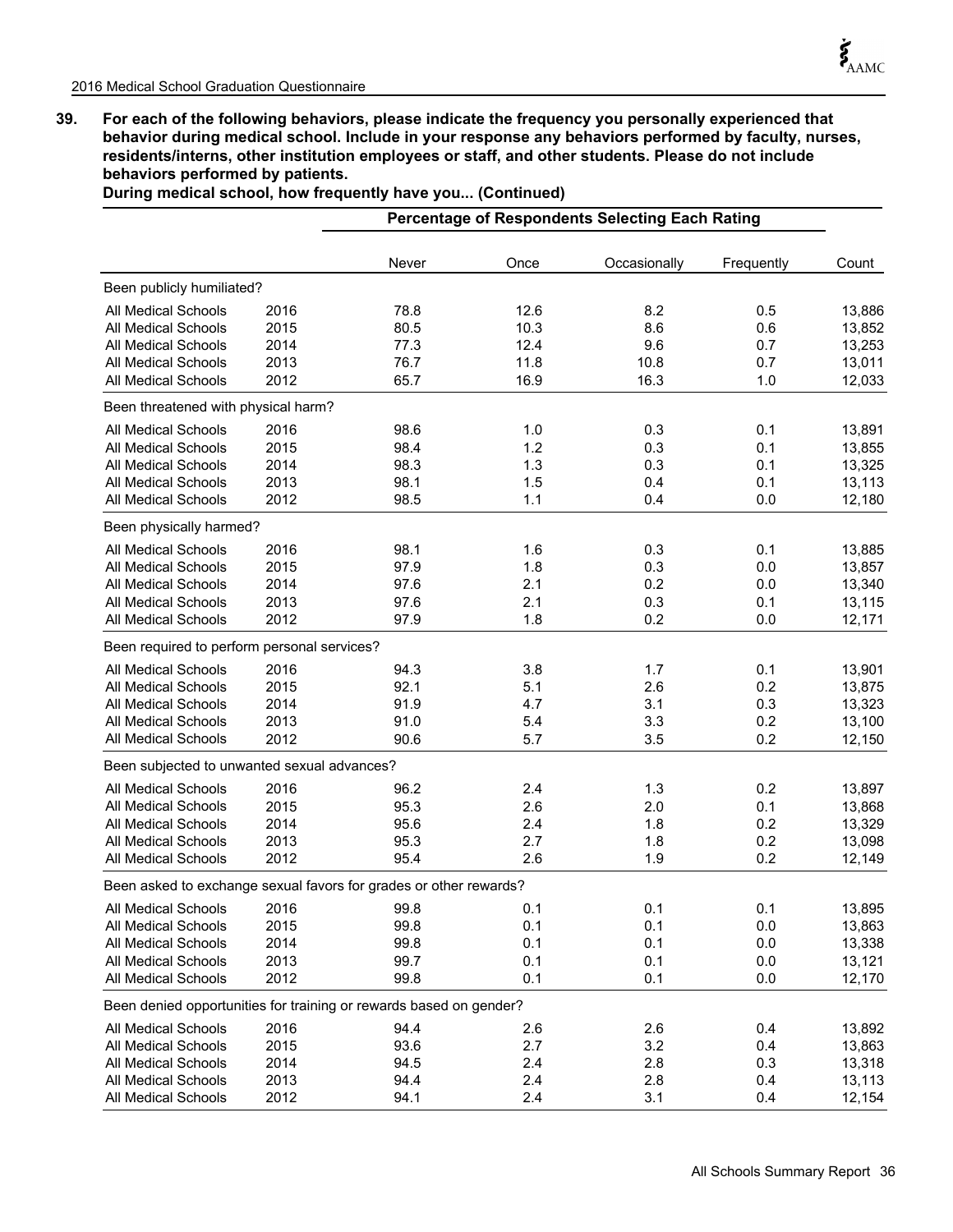**39. For each of the following behaviors, please indicate the frequency you personally experienced that behavior during medical school. Include in your response any behaviors performed by faculty, nurses, residents/interns, other institution employees or staff, and other students. Please do not include behaviors performed by patients.** 

|                                                                                                   |      |       |      | <b>Percentage of Respondents Selecting Each Rating</b> |            |        |
|---------------------------------------------------------------------------------------------------|------|-------|------|--------------------------------------------------------|------------|--------|
|                                                                                                   |      | Never | Once | Occasionally                                           | Frequently | Count  |
| Been subjected to offensive sexist remarks/names?                                                 |      |       |      |                                                        |            |        |
| <b>All Medical Schools</b>                                                                        | 2016 | 87.1  | 6.3  | 6.1                                                    | 0.5        | 13,891 |
| <b>All Medical Schools</b>                                                                        | 2015 | 85.9  | 5.9  | 7.6                                                    | 0.6        | 13,862 |
| <b>All Medical Schools</b>                                                                        | 2014 | 86.8  | 5.2  | 7.4                                                    | 0.6        | 13,297 |
| <b>All Medical Schools</b>                                                                        | 2013 | 85.7  | 6.0  | 7.6                                                    | 0.7        | 13,058 |
| All Medical Schools                                                                               | 2012 | 84.3  | 6.4  | 8.7                                                    | 0.7        | 12,093 |
| Received lower evaluations or grades solely because of gender rather than performance?            |      |       |      |                                                        |            |        |
| <b>All Medical Schools</b>                                                                        | 2016 | 94.3  | 3.7  | 1.7                                                    | 0.3        | 13,889 |
| <b>All Medical Schools</b>                                                                        | 2015 | 93.8  | 4.0  | 1.9                                                    | 0.3        | 13,866 |
| <b>All Medical Schools</b>                                                                        | 2014 | 93.9  | 4.1  | 1.8                                                    | 0.2        | 13,325 |
| <b>All Medical Schools</b>                                                                        | 2013 | 93.9  | 4.1  | 1.7                                                    | 0.3        | 13,103 |
| <b>All Medical Schools</b>                                                                        | 2012 | 93.5  | 4.4  | 1.9                                                    | 0.3        | 12,158 |
| Been denied opportunities for training or rewards based on race or ethnicity?                     |      |       |      |                                                        |            |        |
| All Medical Schools                                                                               | 2016 | 97.1  | 0.9  | 1.5                                                    | 0.5        | 13,888 |
| All Medical Schools                                                                               | 2015 | 96.6  | 1.1  | 1.7                                                    | 0.6        | 13,861 |
| <b>All Medical Schools</b>                                                                        | 2014 | 97.1  | 0.9  | 1.4                                                    | 0.5        | 13,331 |
| <b>All Medical Schools</b>                                                                        | 2013 | 96.9  | 1.1  | 1.5                                                    | 0.6        | 13,112 |
| All Medical Schools                                                                               | 2012 | 97.3  | 0.9  | 1.3                                                    | 0.6        | 12,161 |
| Been subjected to racially or ethnically offensive remarks/names?                                 |      |       |      |                                                        |            |        |
| All Medical Schools                                                                               | 2016 | 93.3  | 3.5  | 2.7                                                    | 0.4        | 13,885 |
| <b>All Medical Schools</b>                                                                        | 2015 | 92.7  | 3.5  | 3.4                                                    | 0.3        | 13,856 |
| All Medical Schools                                                                               | 2014 | 93.3  | 3.1  | 3.3                                                    | 0.3        | 13,310 |
| All Medical Schools                                                                               | 2013 | 93.1  | 3.1  | 3.3                                                    | 0.4        | 13,086 |
| All Medical Schools                                                                               | 2012 | 93.0  | 3.3  | 3.3                                                    | 0.3        | 12,125 |
| Received lower evaluations or grades solely because of race or ethnicity rather than performance? |      |       |      |                                                        |            |        |
| All Medical Schools                                                                               | 2016 | 97.3  | 1.3  | 1.0                                                    | 0.4        | 13,870 |
| <b>All Medical Schools</b>                                                                        | 2015 | 97.0  | 1.5  | 1.2                                                    | 0.3        | 13,856 |
| All Medical Schools                                                                               | 2014 | 97.4  | 1.4  | 0.9                                                    | 0.2        | 13,316 |
| <b>All Medical Schools</b>                                                                        | 2013 | 97.7  | 1.2  | 0.8                                                    | 0.3        | 13,102 |
| All Medical Schools                                                                               | 2012 | 97.4  | 1.4  | 0.9                                                    | 0.2        | 12,151 |
| Been denied opportunities for training or rewards based on sexual orientation?                    |      |       |      |                                                        |            |        |
| All Medical Schools 2016                                                                          |      | 99.5  | 0.2  | 0.2                                                    | 0.1        | 13,878 |
| All Medical Schools                                                                               | 2015 | 99.5  | 0.2  | 0.3                                                    | 0.1        | 13,853 |
| All Medical Schools                                                                               | 2014 | 99.4  | 0.2  | 0.3                                                    | 0.1        | 13,324 |
| <b>All Medical Schools</b>                                                                        | 2013 | 99.5  | 0.1  | 0.2                                                    | 0.1        | 13,102 |
| <b>All Medical Schools</b>                                                                        | 2012 | 99.6  | 0.2  | 0.1                                                    | 0.0        | 12,148 |
| Been subjected to offensive remarks/names related to sexual orientation?                          |      |       |      |                                                        |            |        |
| All Medical Schools                                                                               | 2016 | 98.0  | 0.9  | 1.0                                                    | 0.2        | 13,870 |
| All Medical Schools                                                                               | 2015 | 97.9  | 0.9  | 1.1                                                    | 0.1        | 13,854 |
| All Medical Schools                                                                               | 2014 | 98.1  | 0.7  | 1.1                                                    | 0.1        | 13,307 |
| All Medical Schools                                                                               | 2013 | 97.7  | 0.8  | 1.3                                                    | 0.2        | 13,072 |
| All Medical Schools                                                                               | 2012 | 97.6  | 0.8  | 1.4                                                    | 0.2        | 12,119 |

**During medical school, how frequently have you... (Continued)**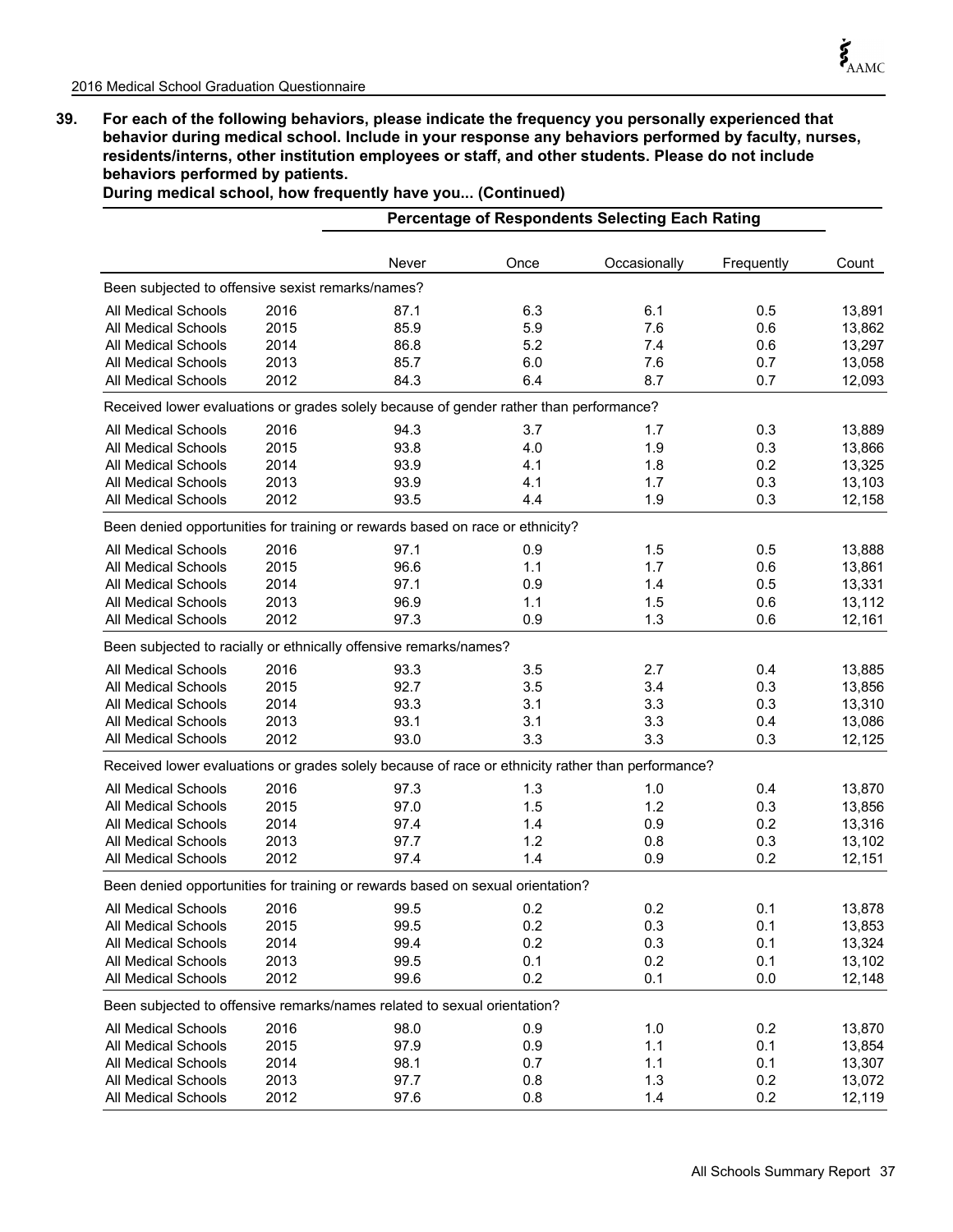**40.**

**41.**

**39. For each of the following behaviors, please indicate the frequency you personally experienced that behavior during medical school. Include in your response any behaviors performed by faculty, nurses, residents/interns, other institution employees or staff, and other students. Please do not include behaviors performed by patients.** 

|                                                                                                                                                                                                                                                                                                                                                     |      | <b>Percentage of Respondents Selecting Each Rating</b> |      |         |              |                    |                |                |
|-----------------------------------------------------------------------------------------------------------------------------------------------------------------------------------------------------------------------------------------------------------------------------------------------------------------------------------------------------|------|--------------------------------------------------------|------|---------|--------------|--------------------|----------------|----------------|
|                                                                                                                                                                                                                                                                                                                                                     |      | Never                                                  | Once |         | Occasionally |                    | Frequently     | Count          |
| Received lower evaluations or grades solely because of sexual orientation rather than performance?                                                                                                                                                                                                                                                  |      |                                                        |      |         |              |                    |                |                |
| All Medical Schools                                                                                                                                                                                                                                                                                                                                 | 2016 | 99.5                                                   | 0.3  |         | 0.1          |                    | 0.1            | 13,860         |
| All Medical Schools                                                                                                                                                                                                                                                                                                                                 | 2015 | 99.6                                                   | 0.2  |         | 0.1          |                    | 0.1            | 13,832         |
| All Medical Schools                                                                                                                                                                                                                                                                                                                                 | 2014 | 99.6                                                   | 0.2  |         | 0.2          |                    | 0.0            | 13,289         |
| All Medical Schools                                                                                                                                                                                                                                                                                                                                 | 2013 | 99.6                                                   | 0.2  |         | 0.1          |                    | 0.1            | 13,066         |
| All Medical Schools                                                                                                                                                                                                                                                                                                                                 | 2012 | 99.7                                                   | 0.2  |         | 0.1          |                    | 0.0            | 12,129         |
| Been subjected to negative or offensive behavior(s) based on your personal beliefs or personal characteristics other than                                                                                                                                                                                                                           |      |                                                        |      |         |              |                    |                |                |
| your gender, race/ethnicity, or sexual orientation?<br>All Medical Schools                                                                                                                                                                                                                                                                          | 2016 | 92.4                                                   | 3.7  |         | 3.3          |                    | 0.6            | 13,874         |
|                                                                                                                                                                                                                                                                                                                                                     |      |                                                        |      |         |              |                    |                |                |
|                                                                                                                                                                                                                                                                                                                                                     |      |                                                        |      |         |              | <b>All Schools</b> |                |                |
|                                                                                                                                                                                                                                                                                                                                                     |      |                                                        |      |         |              |                    |                |                |
|                                                                                                                                                                                                                                                                                                                                                     |      |                                                        |      | 2012    | 2013         | 2014               | 2015           | 2016           |
| Percent of respondents who indicated they personally experienced any of<br>the listed behaviors, excluding "publicly embarrassed." The data are<br>derived from the responses to the survey question reported in Q39 above.                                                                                                                         |      |                                                        |      | Percent | Percent      | <b>Percent</b>     | <b>Percent</b> | <b>Percent</b> |
| Yes                                                                                                                                                                                                                                                                                                                                                 |      |                                                        |      |         | 42.1         |                    | 38.7           | 38.1           |
| No                                                                                                                                                                                                                                                                                                                                                  |      |                                                        |      |         | 57.9         | 39.9<br>60.1       | 61.3           | 61.9           |
| Number of respondents                                                                                                                                                                                                                                                                                                                               |      |                                                        |      |         | 13,146       | 13,366             | 13,886         | 13,910         |
| Sources of "publicly humiliated"-only behaviors experienced personally,<br>as percent of all who answered Q39 above, including those who indicated<br>they "Never" experienced any of the listed behaviors. The actual question<br>was: "Indicate below which person(s) engaged in the behavior that was<br>directed at you. Check all that apply." |      |                                                        |      |         |              |                    |                |                |
|                                                                                                                                                                                                                                                                                                                                                     |      |                                                        |      | Percent | Percent      | Percent            | Percent        | Percent        |
|                                                                                                                                                                                                                                                                                                                                                     |      |                                                        |      |         | 0.9          | 0.8                | 0.7            | 0.8            |
|                                                                                                                                                                                                                                                                                                                                                     |      |                                                        |      |         | 1.4          | 1.5                | 1.0            | 1.3            |
|                                                                                                                                                                                                                                                                                                                                                     |      |                                                        |      |         | 14.1         | 14.0               | 12.1           | 12.9           |
|                                                                                                                                                                                                                                                                                                                                                     |      |                                                        |      |         | 11.7         | 10.8               | 8.6            | 9.4            |
|                                                                                                                                                                                                                                                                                                                                                     |      |                                                        |      |         | 5.0          | 4.7                | 2.9            | 3.7            |
| Pre-clerkship faculty<br>Clerkship faculty (classroom)<br>Clerkship faculty (clinical setting)<br>Resident/Intern<br>Nurse<br>Administrator                                                                                                                                                                                                         |      |                                                        |      |         | 0.6          | 0.7                | 0.5            | 0.5            |
| Other institution employee<br>Student                                                                                                                                                                                                                                                                                                               |      |                                                        |      |         | 1.1<br>1.8   | 1.1<br>1.7         | 0.8<br>1.1     | 1.0<br>1.4     |

Number of respondents 13,910 and 13,366 13,910 and 13,366 13,886 13,910

**During medical school, how frequently have you... (Continued)**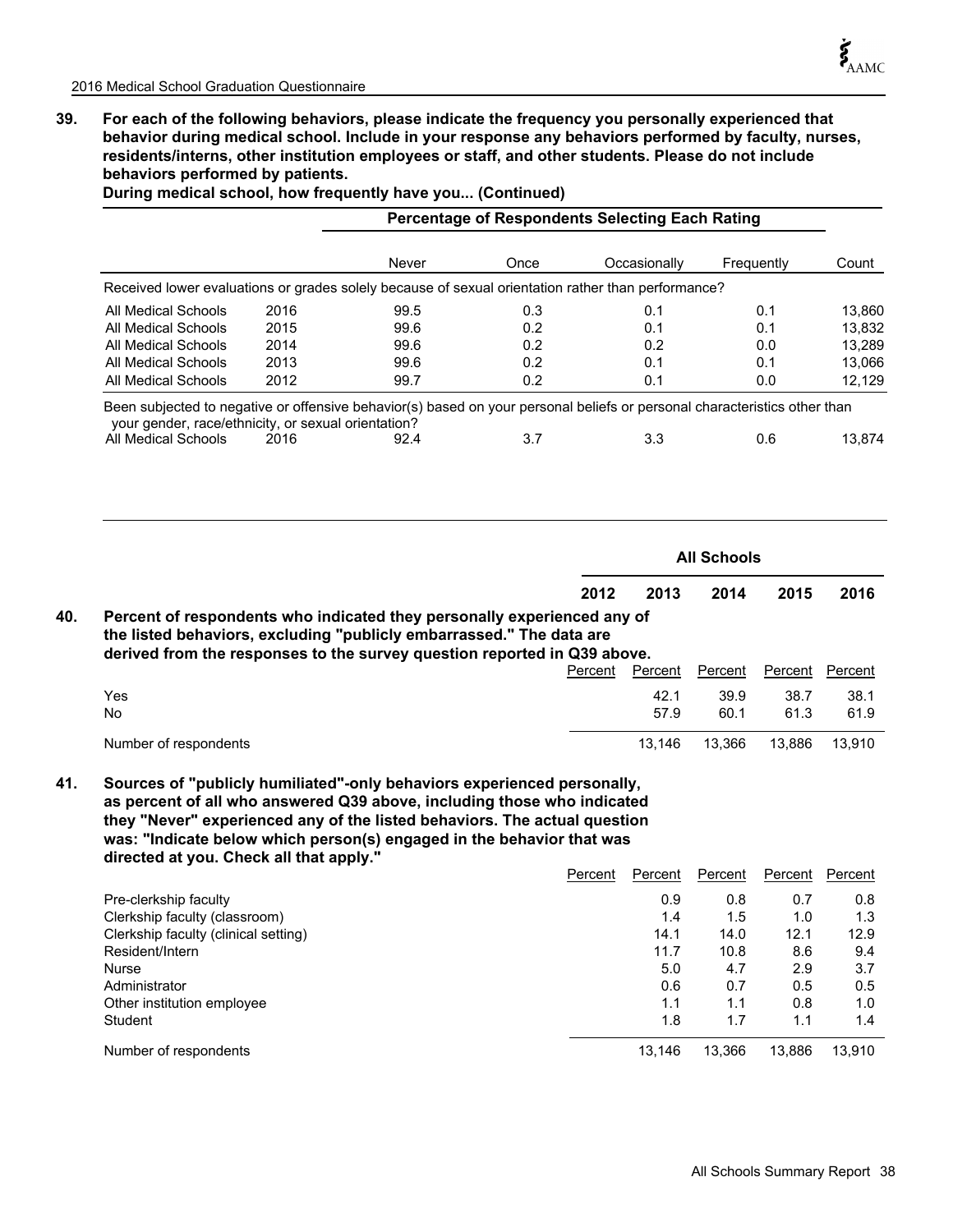$\boldsymbol{\dot{\xi}}_{\rm AMC}$ 

|     |                                                                                                                                                                                                                                                                                                                                                                                                                                                                                                                                                   |                                                                  |                                                                  | <b>All Schools</b>                                               |                                                                  |                                                                  |
|-----|---------------------------------------------------------------------------------------------------------------------------------------------------------------------------------------------------------------------------------------------------------------------------------------------------------------------------------------------------------------------------------------------------------------------------------------------------------------------------------------------------------------------------------------------------|------------------------------------------------------------------|------------------------------------------------------------------|------------------------------------------------------------------|------------------------------------------------------------------|------------------------------------------------------------------|
|     |                                                                                                                                                                                                                                                                                                                                                                                                                                                                                                                                                   | 2012                                                             | 2013                                                             | 2014                                                             | 2015                                                             | 2016                                                             |
| 42. | Sources of behaviors experienced personally, excluding "publicly<br>embarrassed" and "publicly humiliated," as percent of all who answered<br>Q40 above, including those who indicated they "Never" experienced any of<br>the listed behaviors. The actual question was: "Indicate below which<br>person(s) engaged in the behavior that was directed at you. Check all that<br>apply."                                                                                                                                                           |                                                                  |                                                                  |                                                                  |                                                                  |                                                                  |
|     |                                                                                                                                                                                                                                                                                                                                                                                                                                                                                                                                                   | Percent                                                          | Percent                                                          | Percent                                                          | Percent                                                          | <b>Percent</b>                                                   |
| 43. | Pre-clerkship faculty<br>Clerkship faculty (classroom)<br>Clerkship faculty (clinical setting)<br>Resident/Intern<br><b>Nurse</b><br>Administrator<br>Other institution employee<br>Student<br>Number of respondents<br>Did you report any of the behaviors listed above to a designated faculty<br>member or a member of the medical school administration empowered to<br>handle such complaints?<br>Note: The results include those who indicated they had personally<br>experienced at least "Once" any of the behaviors, excluding "publicly | 1.9<br>1.8<br>19.0<br>19.4<br>5.0<br>1.6<br>3.1<br>4.4<br>12,195 | 1.7<br>1.9<br>19.4<br>18.6<br>4.4<br>1.6<br>3.4<br>4.3<br>13,146 | 1.7<br>1.9<br>18.1<br>17.2<br>4.4<br>1.5<br>3.1<br>4.7<br>13,366 | 2.0<br>2.3<br>18.8<br>17.2<br>4.2<br>1.6<br>4.0<br>5.8<br>13,886 | 1.9<br>2.2<br>17.7<br>14.4<br>3.5<br>1.5<br>3.3<br>4.9<br>13,910 |
|     | embarrassed," listed in Q39 above.                                                                                                                                                                                                                                                                                                                                                                                                                                                                                                                | Percent                                                          | Percent                                                          | Percent                                                          | Percent                                                          | Percent                                                          |
|     | Yes<br>No.                                                                                                                                                                                                                                                                                                                                                                                                                                                                                                                                        |                                                                  | 18.7<br>81.3                                                     | 19.4<br>80.6                                                     | 19.3<br>80.7                                                     | 20.2<br>79.8                                                     |
|     | Number of respondents                                                                                                                                                                                                                                                                                                                                                                                                                                                                                                                             |                                                                  | 5,487                                                            | 5,292                                                            | 5,310                                                            | 5,277                                                            |
| 44. | To whom did you report the behavior(s)? Check all that apply.<br>Note: Only those who responded "Yes" to Q43 could respond to this item.<br>As multiple responses were permitted, totals may exceed 100%.<br>Dean of Students<br>Designated counselor/advocate/ombudsperson<br>Other medical school administrator                                                                                                                                                                                                                                 | Percent                                                          | Percent<br>25.3<br>17.0<br>20.5                                  | Percent<br>25.4<br>17.0<br>23.7                                  | Percent<br>24.8<br>19.5<br>22.1                                  | Percent<br>27.1<br>18.8<br>23.1                                  |
|     | Faculty member<br>Other                                                                                                                                                                                                                                                                                                                                                                                                                                                                                                                           |                                                                  | 51.3<br>20.3                                                     | 49.9<br>21.0                                                     | 45.7<br>20.8                                                     | 44.5<br>22.0                                                     |

Number of respondents **1,025** 1,026 1,026 1,026 1,068

2016 Medical School Graduation Questionnaire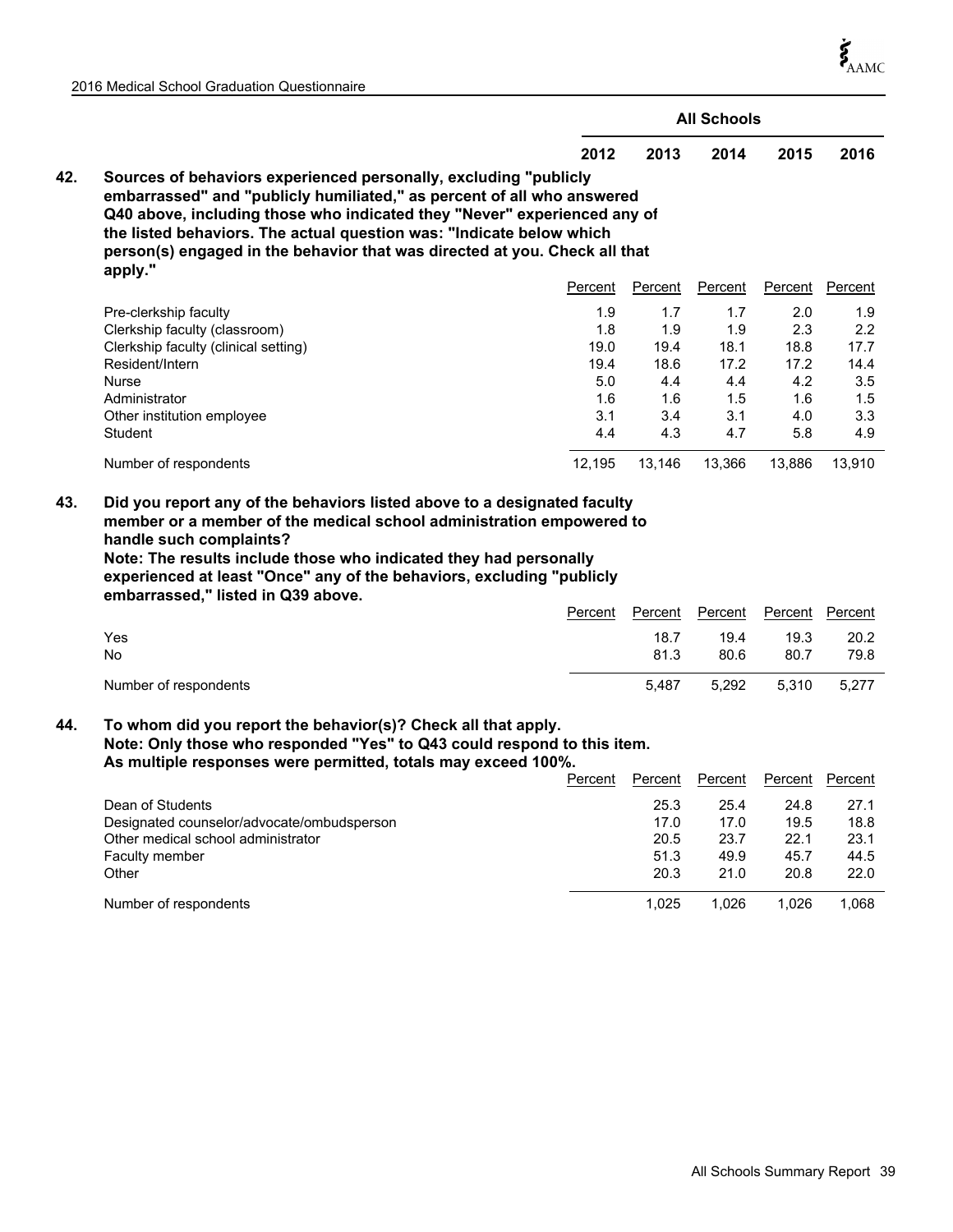# **Percentage of Respondents Selecting Each Rating** Dissatisfied Neutral Satisfied Count Very dissatisfied Very satisfied All Medical Schools 2016 13.7 16.8 27.4 24.6 17.5 1,062 All Medical Schools 2015 18.2 16.3 26.8 24.5 14.2 1,017 All Medical Schools  $2014$  14.7 17.2 30.1 24.4 13.7 1,018 All Medical Schools 2013 14.6 15.2 30.4 25.6 14.2 1,014 **All Schools 2012 2013 2014 2015 2016 If there were any incidents of these behaviors that you did not report, why didn't you report them? Check all that apply. Note: The results include those who indicated they had personally experienced at least "Once" any of the behaviors, excluding "publicly embarrassed," listed in Q39 above. As multiple responses were permitted, totals may exceed 100%. 46.** Percent Percent Percent Percent Percent The incident did not seem important enough to report 57.3 58.1 58.3 57.8 I resolved the issue myself **19.4** 19.5 19.2 17.5 19.2 17.5 I did not think anything would be done about it  $\frac{36.6}{35.8}$  36.5 36.0 Fear of reprisal 27.9 27.6 25.9 27.1 I did not know what to do 11.8 10.3 9.1 9.0 Other 7.6 7.7 9.3 9.0 Number of respondents 5,538 5,331 5,369 5,305 **During medical school, did you witness other students subjected to any of the behaviors listed above? Do not include experiences of embarrassment, or behaviors performed by patients. 47.** Percent Percent Percent Percent Percent Yes 23.1 21.9 19.4 18.4 No 76.9 78.1 80.6 81.6 Number of respondents 13,903 13,146 13,367 13,874 13,903 **Did you report any of the behaviors that you witnessed to a designated faculty member or a member of the medical school administration empowered to handle such complaints? Note: Only those who responded ''Yes'' at Q47 could respond to this item. 48.** Percent Percent Percent Percent Percent Yes 10.8 11.0 11.8 11.1 No 89.2 89.0 88.2 88.9

# **45. How satisfied are you with the outcome of having reported the behavior(s)? Note: Only those who responded ''Yes'' to Q43 could respond to this item.**

Number of respondents 3,015 2,910 2,678 2,547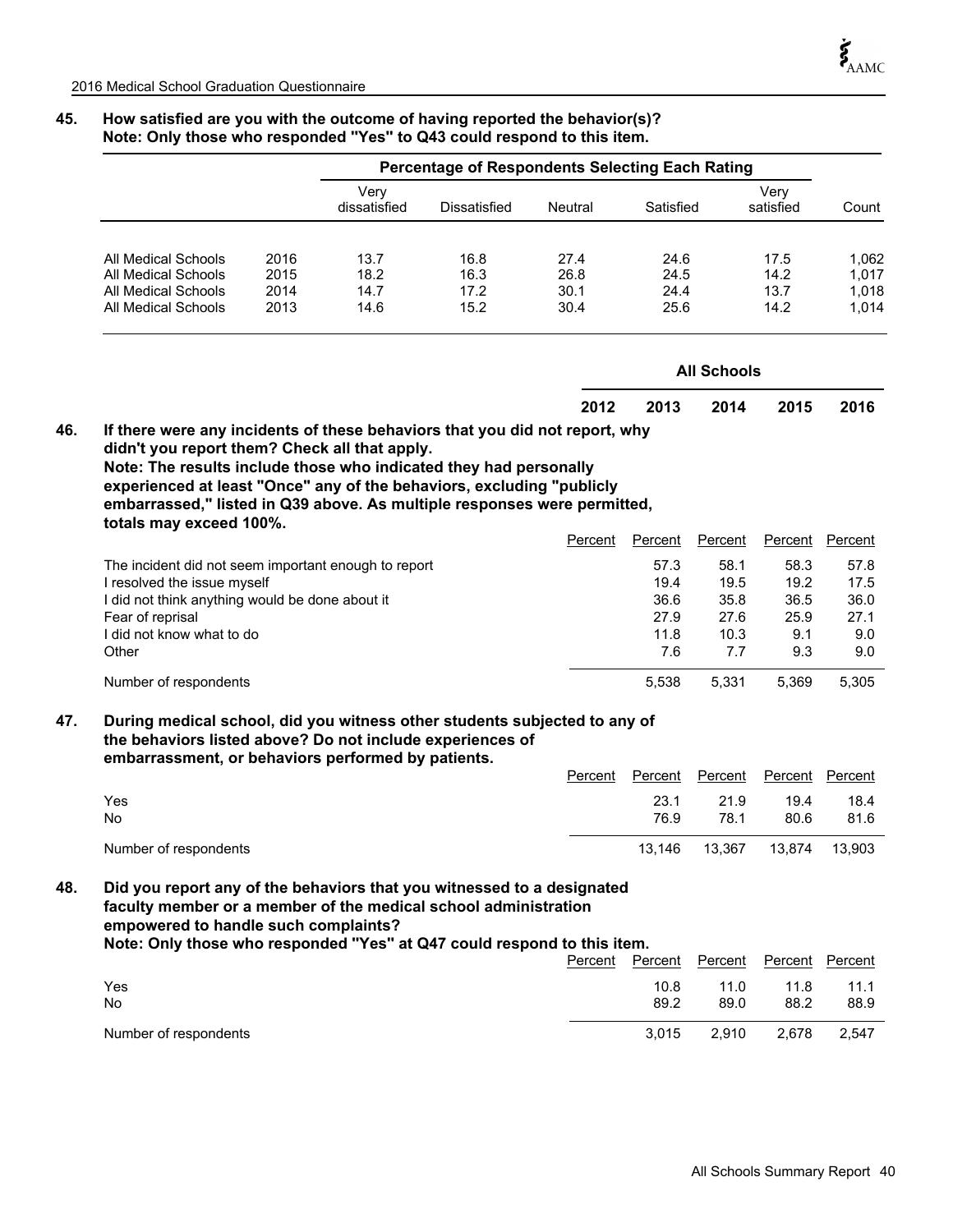|     |                                                                                                                                 |              |              | <b>All Schools</b> |              |              |
|-----|---------------------------------------------------------------------------------------------------------------------------------|--------------|--------------|--------------------|--------------|--------------|
|     |                                                                                                                                 | 2012         | 2013         | 2014               | 2015         | 2016         |
| 49. | Did you receive any scholarships, stipends, or grants (not loans) for<br>medical school?                                        |              |              |                    |              |              |
|     |                                                                                                                                 | Percent      | Percent      | Percent            | Percent      | Percent      |
|     | Yes<br>No                                                                                                                       | 63.3<br>36.7 | 61.6<br>38.4 | 61.4<br>38.6       | 61.2<br>38.8 | 62.7<br>37.3 |
|     | Number of respondents                                                                                                           | 12,255       | 13,218       | 13,429             | 13,921       | 13,913       |
| 50. | <b>Scholarship Categories</b><br>Note: The upper reportable limits were \$750,000 (2013-2016) and \$500,000<br>(2012).          |              |              |                    |              |              |
|     |                                                                                                                                 | Percent      | Percent      | Percent            | Percent      | Percent      |
|     | No scholarships (\$0)<br>\$1 to \$24,999                                                                                        | 37.4<br>34.6 | 39.2<br>31.9 | 39.6<br>30.7       | 39.5<br>29.8 | 38.0<br>32.4 |
|     | \$25,000 to \$49,999                                                                                                            | 8.9          | 8.4          | 9.0                | 9.4          | 9.9          |
|     | \$50,000 to \$74,999<br>\$75,000 to \$99,999                                                                                    | 4.7<br>2.7   | 5.1<br>2.9   | 5.4<br>2.7         | 5.2<br>2.9   | 5.1<br>2.5   |
|     | \$100,000 to \$149,999                                                                                                          | 4.1          | 4.3          | 4.8                | 4.6          | 4.3          |
|     | \$150,000 to \$199,999                                                                                                          | 2.5          | 2.8          | 2.4                | 2.3          | 2.2          |
|     | \$200,000 to \$299,999                                                                                                          | 3.2          | 3.6          | 3.5                | 3.9          | 3.8          |
|     | \$300,000 or more                                                                                                               | 1.8          | 1.9          | 1.9                | 2.3          | 1.9          |
|     | Number of respondents                                                                                                           | 12,031       | 12,945       | 13,102             | 13,685       | 13,665       |
|     | Median scholarship amount of those with scholarships                                                                            | \$20,000     | \$20,000     | \$23,000           | \$25,000     | \$20,000     |
| 51. | Do you have any outstanding educational loans for your<br>college/premedical education?                                         |              |              |                    |              |              |
|     |                                                                                                                                 | Percent      | Percent      | Percent            | Percent      | Percent      |
|     | Yes                                                                                                                             | 36.7         | 36.6         | 35.7               | 34.8         | 34.2         |
|     | No.                                                                                                                             | 63.3         | 63.4         | 64.3               | 65.2         | 65.8         |
|     | Number of respondents                                                                                                           | 12,235       | 13,204       | 13,409             | 13,913       | 13,905       |
| 52. | <b>Premedical Debt Categories</b><br>Note: The upper reportable limits were \$500,000 (2015-2016) and \$300,000<br>(2012-2014). |              |              |                    |              |              |

|                                                             | Percent  | Percent  | Percent  | Percent  | Percent  |
|-------------------------------------------------------------|----------|----------|----------|----------|----------|
| No debt $(\$0)$                                             | 64.1     | 64.4     | 65.5     | 66.1     | 66.7     |
| \$1 to \$24,999                                             | 22.5     | 21.1     | 19.9     | 16.6     | 15.9     |
| \$25,000 to \$49,999                                        | 7.4      | 7.1      | 7.2      | 7.7      | 7.9      |
| \$50,000 to \$74,999                                        | 2.9      | 3.3      | 3.4      | 3.8      | 3.5      |
| \$75,000 to \$99,999                                        | 1.2      | 1.4      | 1.4      | 1.7      | 1.7      |
| \$100,000 to \$149,999                                      | 1.1      | 1.3      | 1.5      | 1.8      | 2.0      |
| \$150,000 to \$199,999                                      | 0.5      | 0.6      | 0.5      | 1.0      | 0.7      |
| \$200,000 or more                                           | 0.4      | 0.6      | 0.7      | 1.3      | 1.5      |
| Median pre-medical debt of those reporting pre-medical debt | \$20,000 | \$20,000 | \$20,000 | \$25,000 | \$25,000 |
| Number of respondents                                       | 12.079   | 12.995   | 13.166   | 13.724   | 13.716   |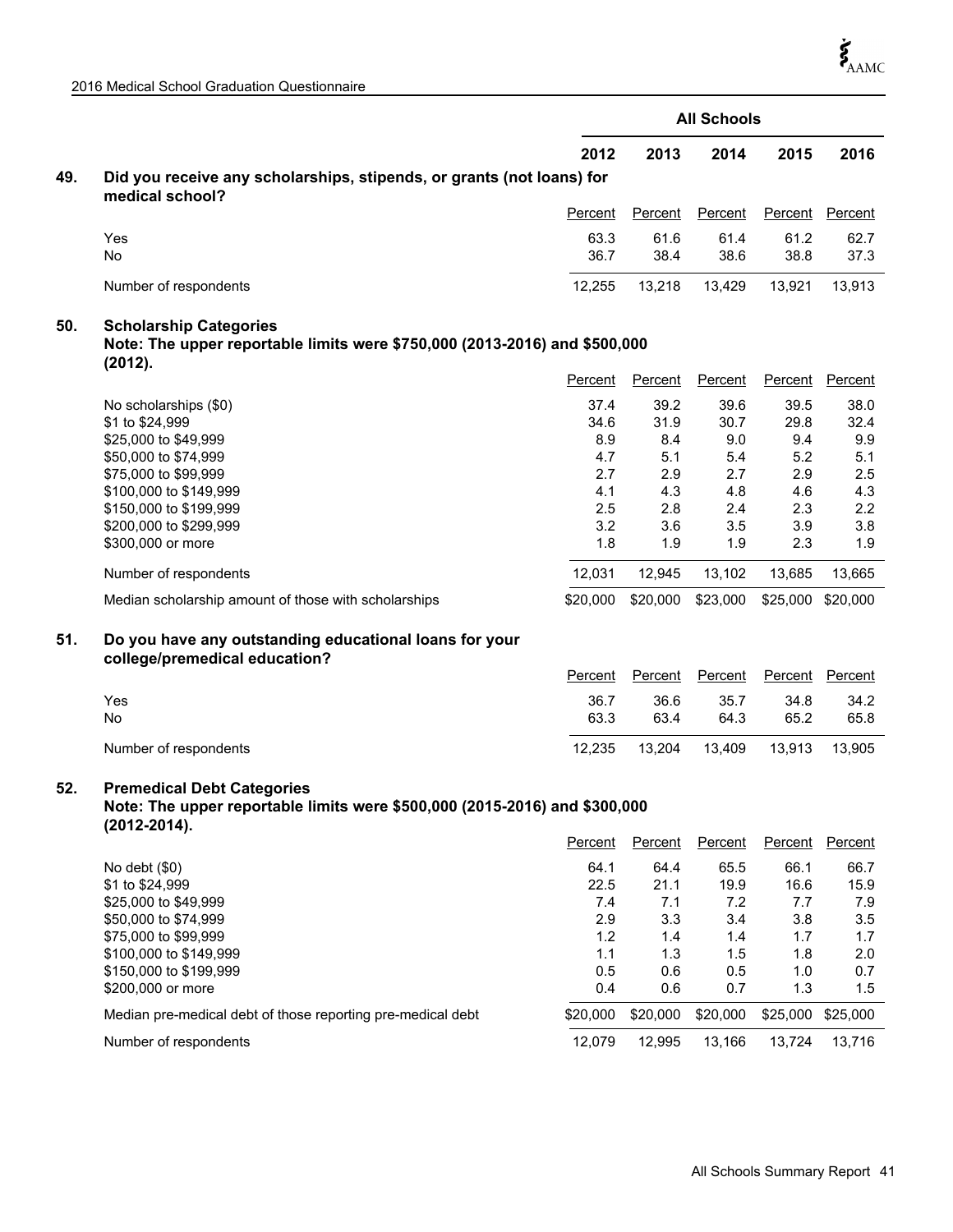|     |                                                                                                                                         |         |         | <b>All Schools</b> |                |            |
|-----|-----------------------------------------------------------------------------------------------------------------------------------------|---------|---------|--------------------|----------------|------------|
|     |                                                                                                                                         | 2012    | 2013    | 2014               | 2015           | 2016       |
| 53. | Do you have any outstanding educational loans (including loan service<br>commitments) for your medical school education?                |         |         |                    |                |            |
|     |                                                                                                                                         | Percent | Percent | Percent            | Percent        | Percent    |
|     | Yes                                                                                                                                     | 84.3    | 84.4    | 82.6               | 78.5           | 73.6       |
|     | <b>No</b>                                                                                                                               | 15.7    | 15.6    | 17.4               | 21.5           | 26.4       |
|     | Number of respondents                                                                                                                   | 12,212  | 13,165  | 13,354             | 13,902         | 13,884     |
| 54. | <b>Medical School Debt Categories</b><br>Note: The upper reportable limits were \$600,000 (2015-2016) and \$500,000<br>$(2012 - 2014).$ | Percent | Percent | Percent            | <b>Percent</b> | Percent    |
|     | No debt $(\$0)$                                                                                                                         | 15.9    | 15.9    | 17.9               | 22.0           | 26.9       |
|     | \$1 to \$49,999                                                                                                                         | 9.1     | 9.5     | 8.8                | 8.4            |            |
|     | \$50,000 to \$99,999                                                                                                                    | 9.1     | 8.7     | 8.2                | 7.5            |            |
|     |                                                                                                                                         |         |         |                    |                | 5.7<br>6.6 |
|     |                                                                                                                                         | 15.5    | 14.1    |                    | 11.7           | 11.5       |
|     | \$100,000 to \$149,999<br>\$150,000 to \$199,999                                                                                        | 23.1    | 21.9    | 13.1<br>19.5       | 17.7           | 16.9       |
|     | \$200,000 to \$299,999                                                                                                                  | 24.0    | 25.9    | 27.1               | 26.5           | 25.5       |
|     | \$300,000 to \$399,999                                                                                                                  | 2.9     | 3.8     | 4.8                | 5.7            | 6.2        |
|     | \$400,000 or more                                                                                                                       | 0.3     | 0.3     | 0.6                | 0.5            | 0.8        |

Median medical school debt of those reporting medical school debt \$160,000 \$165,000 \$173,000 \$180,000 \$180,000

#### **Total Educational Debt Categories 55.**

**Note: Total educational debt is the sum of pre-medical debt and medical school debt. The displayed categories and averages are calculated using only records with complete responses to both questions. The upper reportable limits were \$1,100,000 (2015-2016) and \$800,000 (2012-2014).**

|                                                             | Percent | Percent | Percent | Percent                                           | Percent |
|-------------------------------------------------------------|---------|---------|---------|---------------------------------------------------|---------|
| No debt $(\$0)$                                             | 14.5    | 14.5    | 16.3    | 19.2                                              | 24.0    |
| \$1 to \$49,999                                             | 9.5     | 9.8     | 9.4     | 9.6                                               | 6.8     |
| \$50,000 to \$99,999                                        | 8.7     | 8.3     | 8.0     | 7.2                                               | 6.6     |
| \$100,000 to \$149,999                                      | 14.2    | 13.1    | 11.9    | 10.6                                              | 10.6    |
| \$150,000 to \$199,999                                      | 22.0    | 20.0    | 18.3    | 16.4                                              | 15.8    |
| \$200,000 to \$299,999                                      | 25.5    | 27.4    | 27.4    | 26.6                                              | 25.5    |
| \$300,000 to \$399,999                                      | 4.8     | 5.8     | 7.1     | 8.0                                               | 8.2     |
| \$400,000 to \$499,999                                      | 0.7     | 0.8     | 1.2     | 1.6                                               | 1.9     |
| \$500,000 or more                                           | 0.1     | 0.3     | 0.4     | 0.7                                               | 0.7     |
| Number of respondents                                       | 11.927  | 12.783  | 12.889  | 13.520                                            | 13.523  |
| Median educational debt of those reporting educational debt |         |         |         | \$170,000 \$175,000 \$180,000 \$185,000 \$190,000 |         |

#### **Do you have any non-educational, consumer debt that you are legally required to repay? (This includes credit card debt, car loans, home mortgages, or other consumer debt.) 56.**

|                       | Percent | Percent | Percent | Percent Percent |        |
|-----------------------|---------|---------|---------|-----------------|--------|
| Yes                   |         |         |         | 23.9            | 23.5   |
| No                    |         |         |         | 76.1            | 76.5   |
| Number of respondents |         |         |         | 13.886          | 13.879 |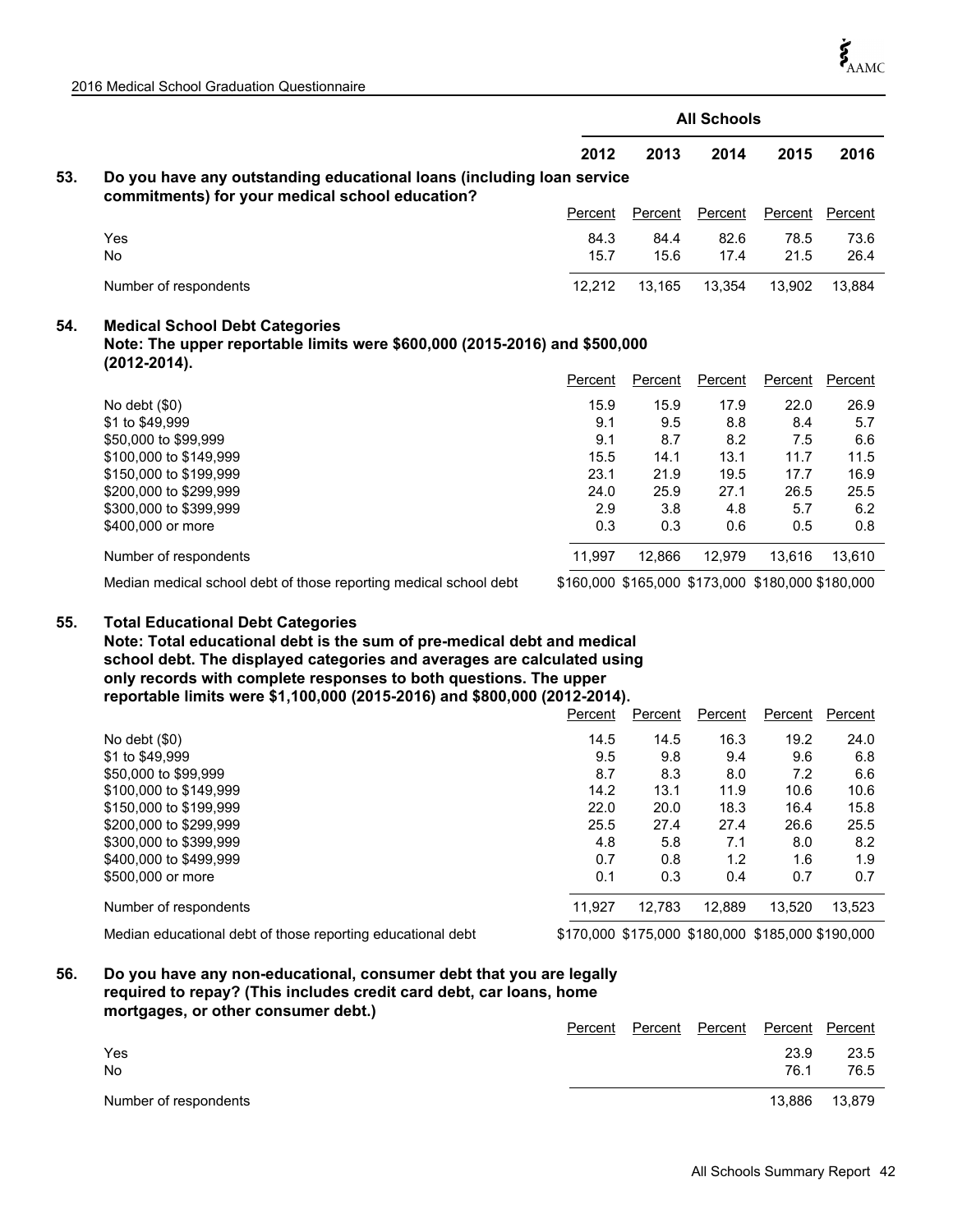$\boldsymbol{\dot{\zeta}}_{\mathrm{AAMC}}$ 

|     |                                                                                                                                                                                                                                       |         |         | <b>All Schools</b> |                     |                   |
|-----|---------------------------------------------------------------------------------------------------------------------------------------------------------------------------------------------------------------------------------------|---------|---------|--------------------|---------------------|-------------------|
|     |                                                                                                                                                                                                                                       | 2012    | 2013    | 2014               | 2015                | 2016              |
| 57. | Please list the amount of your non-educational, consumer debt.<br>Note: Amounts totaling > \$10,000,000 for mortgage and total debt were<br>treated as invalid.                                                                       |         |         |                    |                     |                   |
|     |                                                                                                                                                                                                                                       | Percent | Percent | Percent            | Percent             | Percent           |
|     | No debt $(\$0)$                                                                                                                                                                                                                       |         |         |                    | 76.7                | 77.2              |
|     | \$1 to \$24,999                                                                                                                                                                                                                       |         |         |                    | 15.5                | 15.9              |
|     | \$25,000 to \$49,999                                                                                                                                                                                                                  |         |         |                    | 2.2                 | 2.0               |
|     | \$50,000 to \$74,999                                                                                                                                                                                                                  |         |         |                    | 0.6                 | 0.5               |
|     | \$75,000 to \$99,999                                                                                                                                                                                                                  |         |         |                    | 0.6                 | 0.6               |
|     | \$100,000 to \$149,999                                                                                                                                                                                                                |         |         |                    | 1.7                 | 1.3               |
|     | \$150,000 or more                                                                                                                                                                                                                     |         |         |                    | 2.9                 | 2.6               |
|     | Number of respondents                                                                                                                                                                                                                 |         |         |                    | 13,789              | 13,760            |
|     | Median non-educational debt of those reporting non-educational debt                                                                                                                                                                   |         |         |                    |                     | \$15,000 \$12,000 |
|     | providing valid figures. Amounts totaling > \$500,000 for credit cards, car<br>loans, residency, and other loans were treated as invalid, and amounts<br>totaling > \$10,000,000 for mortgage and total debt were treated as invalid. |         |         |                    |                     |                   |
|     | Credit cards                                                                                                                                                                                                                          |         |         |                    | \$4,000             | \$4,000           |
|     | Number of respondents                                                                                                                                                                                                                 |         |         |                    | 2,083               | 2,069             |
|     | Car Ioans                                                                                                                                                                                                                             |         |         |                    |                     | \$10,000 \$10,000 |
|     | Number of respondents                                                                                                                                                                                                                 |         |         |                    | 1,177               | 1,144             |
|     | Mortgage                                                                                                                                                                                                                              |         |         |                    | \$140,000 \$145,500 |                   |
|     | Number of respondents                                                                                                                                                                                                                 |         |         |                    | 768                 | 674               |
|     | Residency and relocation loans                                                                                                                                                                                                        |         |         |                    |                     | \$12,000 \$12,000 |
|     | Number of respondents                                                                                                                                                                                                                 |         |         |                    | 675                 | 571               |
|     | Other consumer loans                                                                                                                                                                                                                  |         |         |                    |                     | \$7,000 \$10,000  |
|     | Number of respondents                                                                                                                                                                                                                 |         |         |                    | 195                 | 171               |
|     | Total amount                                                                                                                                                                                                                          |         |         |                    |                     | \$15,000 \$12,000 |
|     | Number of respondents                                                                                                                                                                                                                 |         |         |                    | 3,217               | 3,140             |
| 59. | Do you plan to enter into a loan-forgiveness program?                                                                                                                                                                                 |         |         |                    |                     |                   |
|     |                                                                                                                                                                                                                                       | Percent | Percent | Percent            | <b>Percent</b>      | Percent           |
|     | Yes                                                                                                                                                                                                                                   | 29.4    | 38.1    | 39.7               | 39.9                | 44.3              |
|     | No                                                                                                                                                                                                                                    | 70.6    | 61.9    | 60.3               | 60.1                | 55.7              |

Number of respondents 12,191 11,096 11,246 11,281 10,639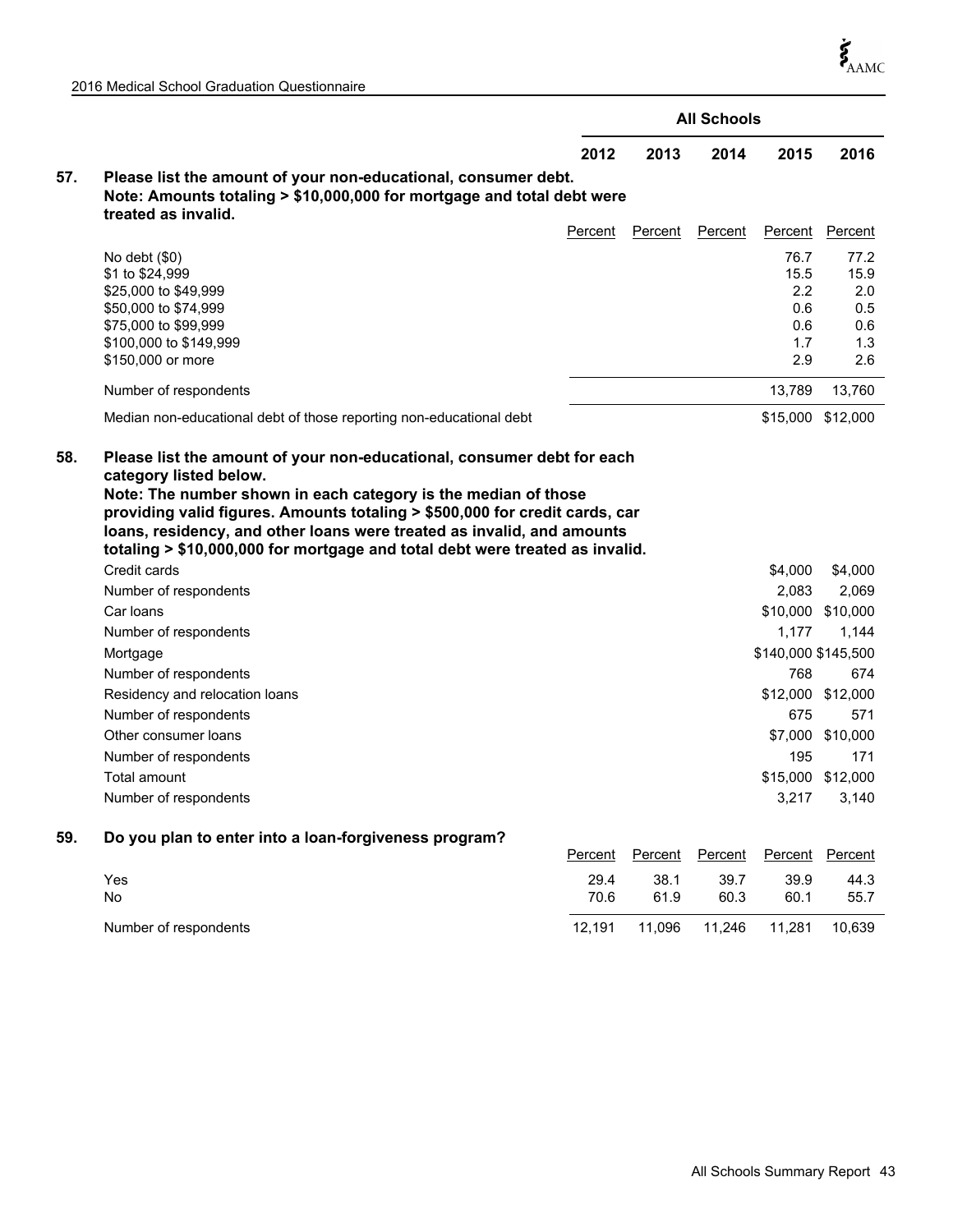$\boldsymbol{\dot{\zeta}}_{\mathrm{AAMC}}$ 

| 2016 Medical School Graduation Questionnaire |  |
|----------------------------------------------|--|
|----------------------------------------------|--|

|     |                                                                                                   |                |                | <b>All Schools</b> |                |                |
|-----|---------------------------------------------------------------------------------------------------|----------------|----------------|--------------------|----------------|----------------|
|     |                                                                                                   | 2012           | 2013           | 2014               | 2015           | 2016           |
| 60. | Select the type of loan forgiveness program in which you plan to                                  |                |                |                    |                |                |
|     | participate.<br>Note: Only those who selected "Yes" at Q59 could respond to this item.            |                |                |                    |                |                |
|     |                                                                                                   | <b>Percent</b> | <b>Percent</b> | <b>Percent</b>     | <b>Percent</b> | <b>Percent</b> |
|     |                                                                                                   |                |                |                    |                |                |
|     | Department of Education's Public Service Loan Forgiveness (PSLF)<br>National Health Service Corps | 54.7           | 56.1<br>9.4    | 62.6<br>7.6        | 66.1           | 71.4           |
|     | Indian Health Service Corps                                                                       | 10.6<br>0.9    | 0.6            | 0.7                | 6.8<br>0.5     | 5.3<br>0.6     |
|     | Armed Services (Navy, Army, Air Force)                                                            | 1.2            | 1.4            | 1.3                | 1.5            | 0.9            |
|     | Uniformed Service (CDC, HHS)                                                                      | 0.3            | 0.2            | 0.1                | 0.2            | 0.2            |
|     | State loan forgiveness program                                                                    | 10.9           | 11.3           | 10.1               | 8.8            | 8.8            |
|     | Hospital program (e.g., sign-on bonus)                                                            | 12.8           | 13.6           | 11.8               | 10.7           | 8.5            |
|     | Private loan forgiveness program                                                                  | 1.6            | 1.1            | 0.9                | 0.7            | 0.7            |
|     | Other                                                                                             | 7.0            | 6.3            | 4.9                | 4.7            | 3.6            |
|     | Number of respondents                                                                             | 3,551          | 4,167          | 4,415              | 4,403          | 4,638          |
| 61. | <b>Gender Identity:</b>                                                                           |                |                |                    |                |                |
|     | Note: The results are derived from two questions: "What sex were you                              |                |                |                    |                |                |
|     | assigned at birth?" (response options "Male" or "Female") and "What is                            |                |                |                    |                |                |
|     | your current gender identity?" (response options "Male," "Female," "Trans                         |                |                |                    |                |                |
|     | male/trans man," "Trans female/trans woman," "Genderqueer/gender                                  |                |                |                    |                |                |
|     | non-conforming," or "Different identity").                                                        |                |                |                    |                |                |
|     |                                                                                                   | Percent        | Percent        | Percent            | Percent        | Percent        |
|     | Same gender identity as the sex assigned at birth                                                 |                |                |                    |                | 99.7           |
|     | Different gender identity from the sex assigned at birth                                          |                |                |                    |                | 0.3            |
|     | Number of respondents                                                                             |                |                |                    |                | 13,862         |
|     |                                                                                                   |                |                |                    |                |                |
| 62. | How do you self-identify?                                                                         |                |                |                    |                |                |
|     |                                                                                                   | Percent        | Percent        | Percent            | Percent        | Percent        |
|     | <b>Bisexual</b>                                                                                   |                |                |                    |                | 2.1            |
|     | Gay or lesbian                                                                                    |                |                |                    |                | 3.1            |
|     | Heterosexual or straight                                                                          |                |                |                    |                | 94.8           |
|     | Number of respondents                                                                             |                |                |                    |                | 13,806         |
|     |                                                                                                   |                |                |                    |                |                |
| 63. | Region of medical school:                                                                         |                |                |                    |                |                |
|     |                                                                                                   | Percent        | <b>Percent</b> | Percent            | Percent        | Percent        |
|     | Northeast                                                                                         | 30.0           | 30.1           | 29.7               | 29.5           | 28.8           |
|     | South                                                                                             | 30.8           | 32.2           | 31.2               | 32.2           | 33.3           |
|     | Midwest                                                                                           | 27.3           | 26.6           | 27.9               | 27.0           | 26.5           |
|     | West                                                                                              | 12.0           | 11.0           | 11.2               | 11.3           | 11.5           |
|     |                                                                                                   |                |                |                    |                |                |
|     | Number of respondents                                                                             | 13,681         | 14,836         | 14,877             | 14,939         | 15,232         |
| 64. | <b>Control of medical school:</b>                                                                 |                |                |                    |                |                |
|     |                                                                                                   | Percent        | Percent        | Percent            | Percent        | <b>Percent</b> |
|     |                                                                                                   |                |                |                    |                |                |
|     | Private                                                                                           | 40.5           | 40.0           | 39.6               | 39.6           | 39.0           |
|     | Public                                                                                            | 59.5           | 60.0           | 60.4               | 60.4           | 61.0           |
|     | Number of respondents                                                                             | 13,681         | 14,836         | 14,877             | 14,939         | 15,232         |